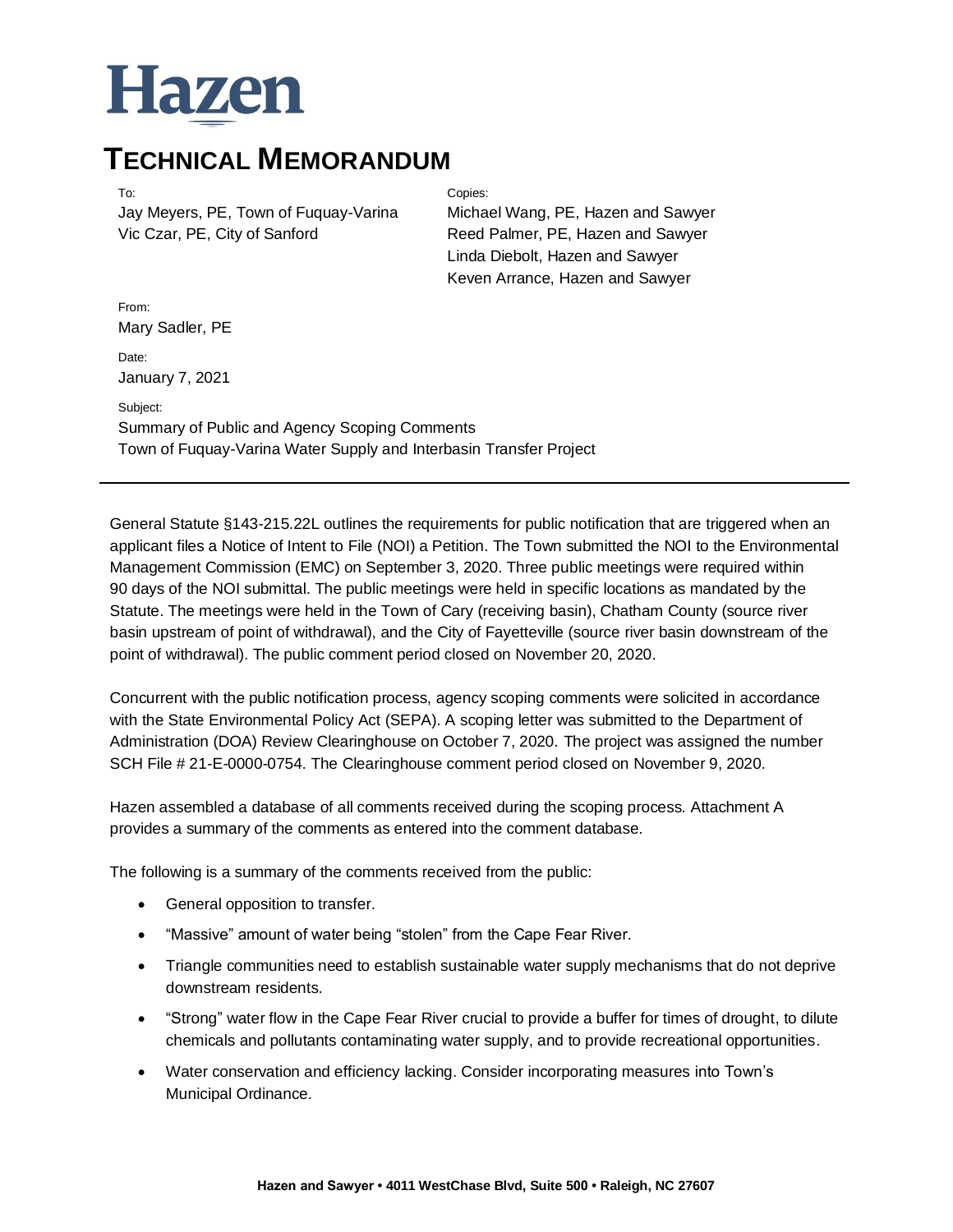

- Impact of climate change on future condition.
- Drought impacts.
- Reduction in stream flow and the impact of pollution and chemical releases.
- Social inequity of diverting "critical water resources" from poorer more diverse downstream users to sprawling, wealthier, and whiter suburban communities.
- Return water to the Cape Fear River at a reasonable rate and quality.
- Public education and awareness to encourage property owners to conserve water.
- Request for City and Town to actively participate in the Triangle Water Partnership to facilitate evaluation of Sanford as a regional water and wastewater provider and as neighboring communities evaluate costs and benefits of multiple regional water supply and regional wastewater treatment options.
- Request for Town to consider buying water from other regional suppliers to satisfy peak day demand.
- Consider change in growth patterns if transfer is not approved.
- Assess impervious surface impacts of growth.
- Assess cost of service (water, sewer, stormwater, civic) for the growth that transfer will support. Excess revenue as a result of the transfer should be used to offset impacts of induced development on water quality and environment in receiving basin.
- Assess cost of energy between alternatives and impact of carbon reduction limits shifting land use spatial patterns.
- Consider the impact of future total withdrawal from the Cape Fear River by Sanford and its partners and not just the incremental increase in withdrawal to serve Fuquay-Varina.
- Address condition and fate of Buckhorn Dam and impact on fish passage.
- Contamination concern regarding PFAS compounds, 1,4-dioxane, and other emerging contaminants.
- Recommendation for Sanford and partners to develop a conservation plan for the lower Deep and lower Haw Rivers that would identify properties with high conservation and water resources values. The Triangle Land Conservancy, Triangle J Council of Governments, and the Fund developed a Watershed Conservation Plan as a component of the Jordan Lake One Water Initiative in 2019. More at [https://www.triangleland.org/cms/wp-content/uploads/2019/08/jordan](https://www.triangleland.org/cms/wp-content/uploads/2019/08/jordan-river-watershed.pdf)[river-watershed.pdf.](https://www.triangleland.org/cms/wp-content/uploads/2019/08/jordan-river-watershed.pdf) The Triangle Land Conservancy also prepared a conservation assessment of the Lower Deep and Upper Cape Fear Rivers in 2001. More at [https://www.triangleland.org/cms/wp-content/uploads/2015/12/deep-riv-public-complete.pdf.](https://www.triangleland.org/cms/wp-content/uploads/2015/12/deep-riv-public-complete.pdf)
- Potential impact to protected and candidate species in each watershed.
- Question regarding the Town's stormwater management ordinances and policies relative to the capture, reuse, infiltration, treatment, and reduction of stormwater and flooding from new development. Provide incentives to capture and reuse rainwater and stormwater for non-potable purposes or incentives for nature-based green stormwater infrastructure to both reduce flooding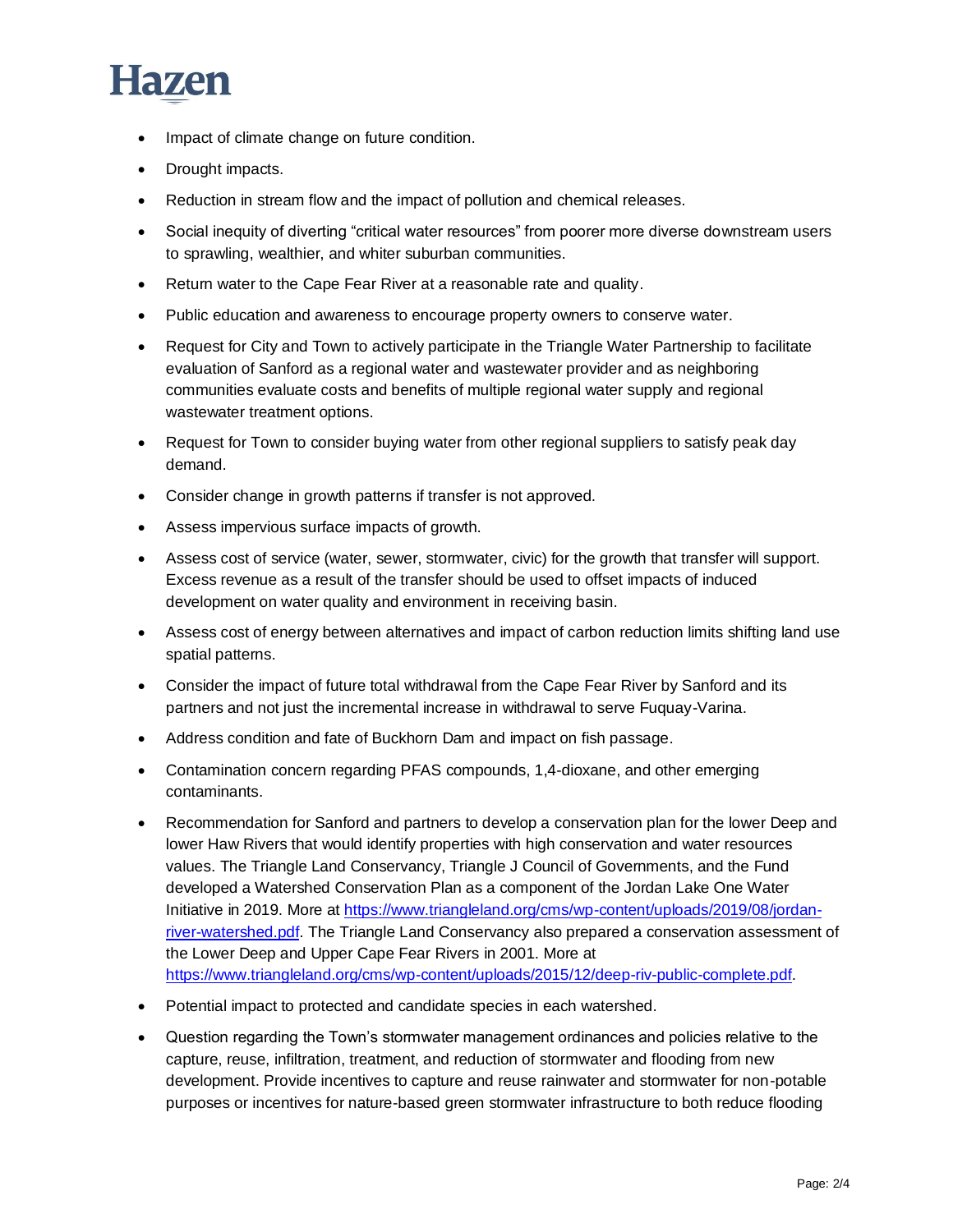

and prevent water pollution.

- Trends in per capita usage.
- Impact of transfer on financing the project.
- Wake County should consider strengthening its stormwater management/flood reduction policies.
- Request that Town propose a sustainable solution to the water management issue in the Cape Fear and the Neuse River basins.
- Consider water supply protection policies for Hector Creek, Neils Creek, and Harnett County's water supply.

The following is a summary of the comments from utilities, persons representing utilities, or municipal government:

- General opposition to transfer.
- Water quality issues from industrial dischargers and emerging contaminants.
- Town's Local Water Supply Plan (LWSP) does not reflect interbasin transfer.
- Impacts to communities downstream have not been identified.
- Other alternatives have not been explored or identified.
- Concern over water diversion and long-term water supply impact on downstream communities in the Cape Fear River basin.
- Negative ecological impacts.
- Concern that an adjustment in the 7Q10 will affect downstream users and increase the likelihood of water shortages. Consider USGS work to update the 1994 report "Low-flow Characteristics of Streams in North Carolina."
- Reduction of streamflow will exacerbate pollutant concentrations and algal blooms, particularly in low flow.
- No guaranteed reservoir storage (e.g., Jordan Lake) during drought conditions.
- Precedent for significant IBT (Cary, Apex) returning water to Cape Fear River.
- No evidence that the Town is unable to obtain water from the Neuse.
- Town is required to prove that the amount of the transfer does not exceed the amount of the projected shortfall under the applicant's water supply plan after first accounting for all other sources of water available to the applicant.
- Instream flow studies to assess the quantity and quality of wildlife habitat as a function of flow is appropriate for addressing fish and wildlife habitat.
- Return of water to the Cape Fear as mitigation for adverse water quantity and quality effects of IBT.
- Fayetteville region depends on having surplus water supply to attract new industry. Approximately 72 mgd is needed by 2060.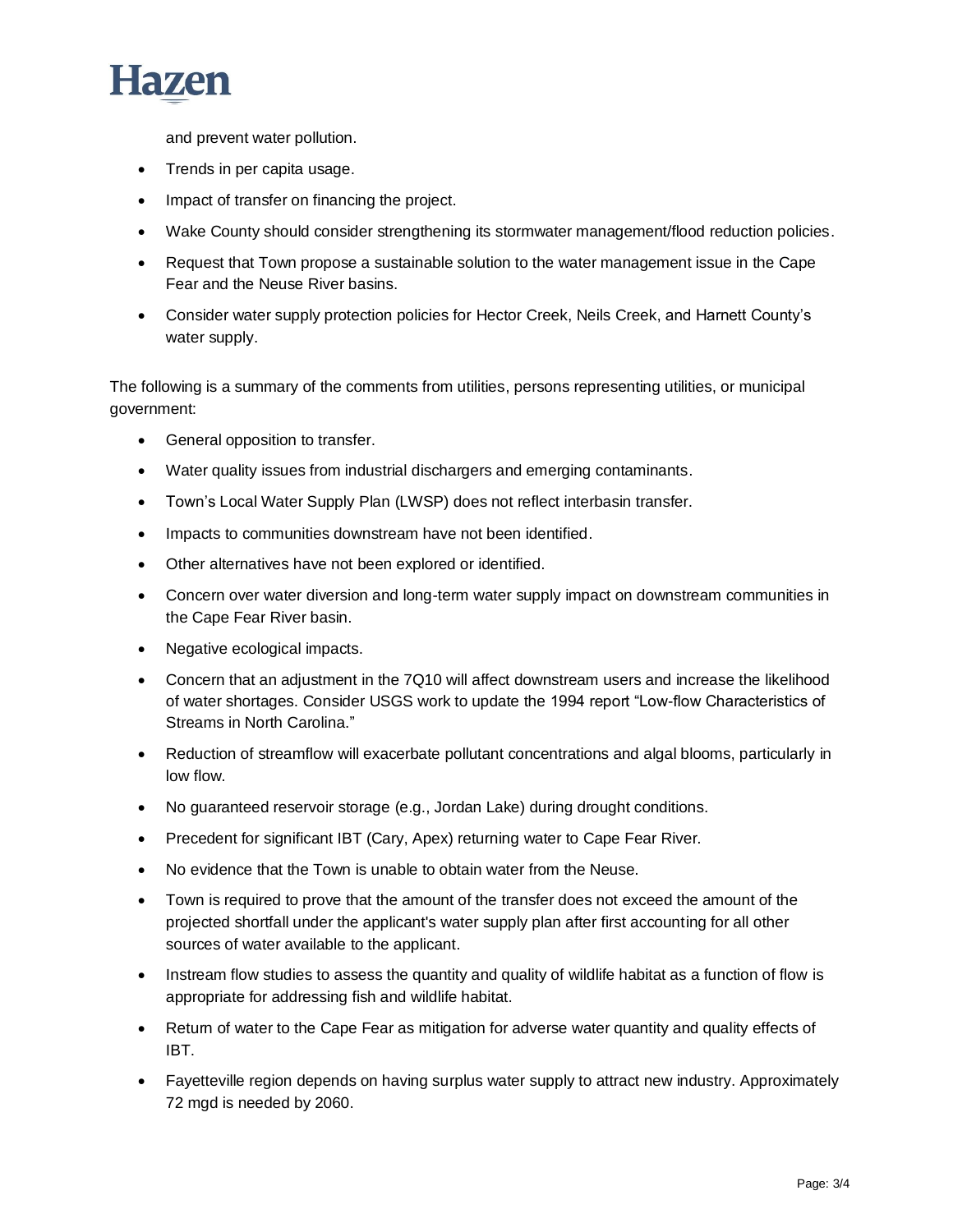# Hazen

- Town should review water system improvements in lieu of the transfer, including replacing existing water meters and developing a leak detection program.
- Implement water conservation measures and a program to educate residents, particularly through better irrigation practices.
- Fayetteville did not receive an allocation from Jordan Lake. The Jordan Lake Allocation Recommendation and Surface Water Supply Plan did not account for any future withdrawals between Jordan Lake outfall and Fayetteville Lock and Dam #3. This study should be updated before additional transfers or withdrawals can be permitted.
- Lower Cape Fear Water and Sewer Authority, Brunswick County, and Cape Fear Public Utilities do not support any action that reduces the available water supply to the Lower Cape Fear, as significant capital investments have been made to use the 106 mgd permitted allocation.

The following is a summary of agency comments from SEPA scoping through the Review Clearinghouse:

- Include an analysis for a return of water to the Cape Fear River.
- Include verification that Town's wastewater treatment plant has the capacity to treat any increase in overall volume and waste load to the Neuse River to remain in compliance with the NPDES permitted nitrogen limit.
- Based on the City's LWSP, future sales of 6 mgd will cause the City to exceed their total available supply. The preferred alternative must show that the demand-supply ratio for the City is maintained at no more than 80%.
- Concern over stormwater from highly urbanized areas (e.g., Swift and Middle Creeks are of particular concern due to several state listed threatened and endangered species).
- Secondary impacts from increased water supply will facilitate growth and an increase in impervious surface and severe stormwater runoff. Increased runoff may cause degradation of aquatic habitats through accelerated stream bank erosion, channel changes, bedload changes, altered substrates and scouring of stream channels.
- Consider additional measures to protect aquatic and terrestrial wildlife species in developing landscapes.
- Concern over habitat loss, degradation, or fragmentation of wildlife.
- Reduction in water flow in the Cape Fear River could impede reproduction of sensitive species.
- Discuss cumulative impacts of secondary development facilitated by the proposed project. Weigh economic benefits of growth against costs of associated environmental degradation.
- Address specific measures to control stormwater, stream corridor protection, riparian habitat, and floodplain development.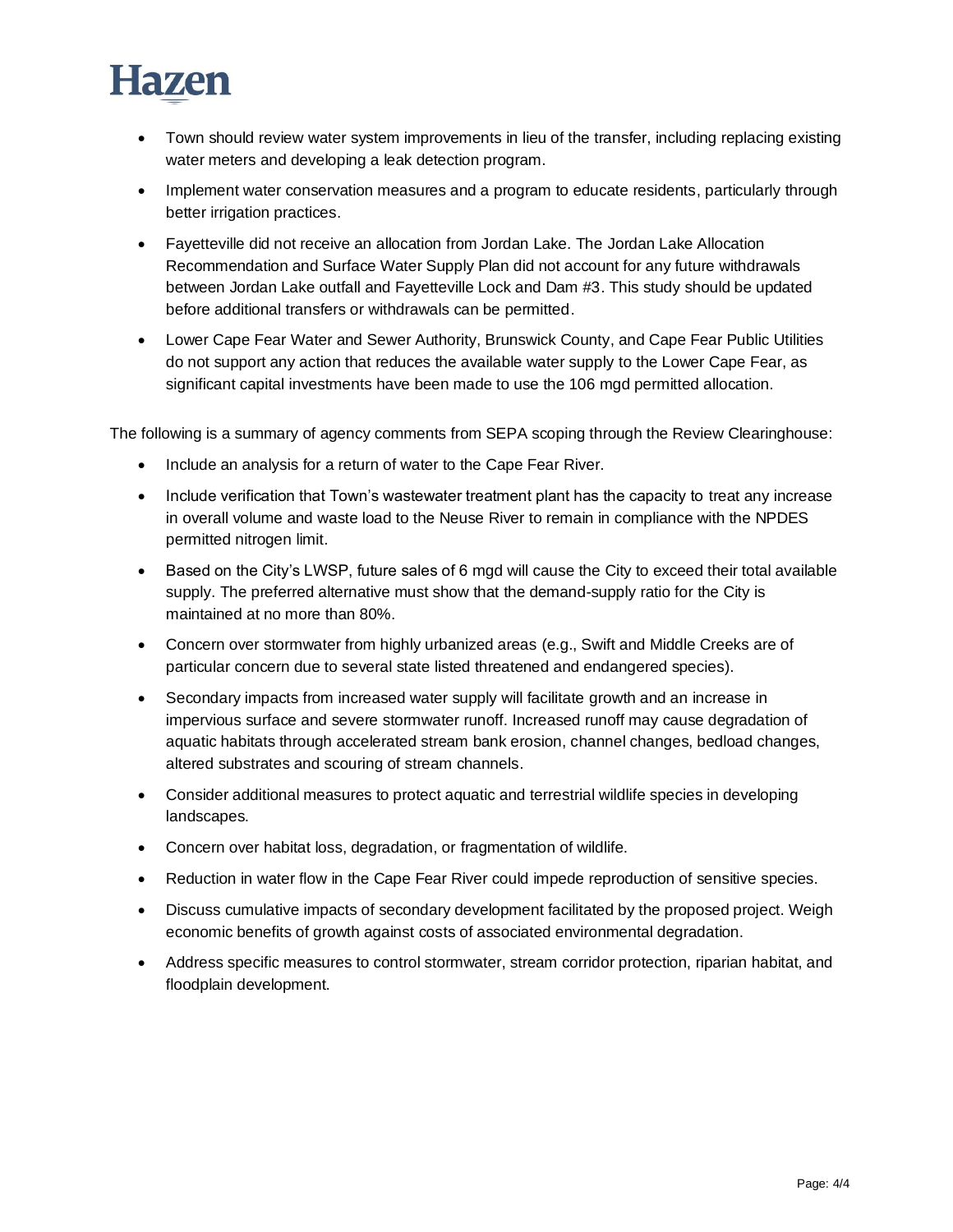

# **ATTACHMENT A**

**Summary of Public and Agency Scoping Comments from Comment Database, December 2020**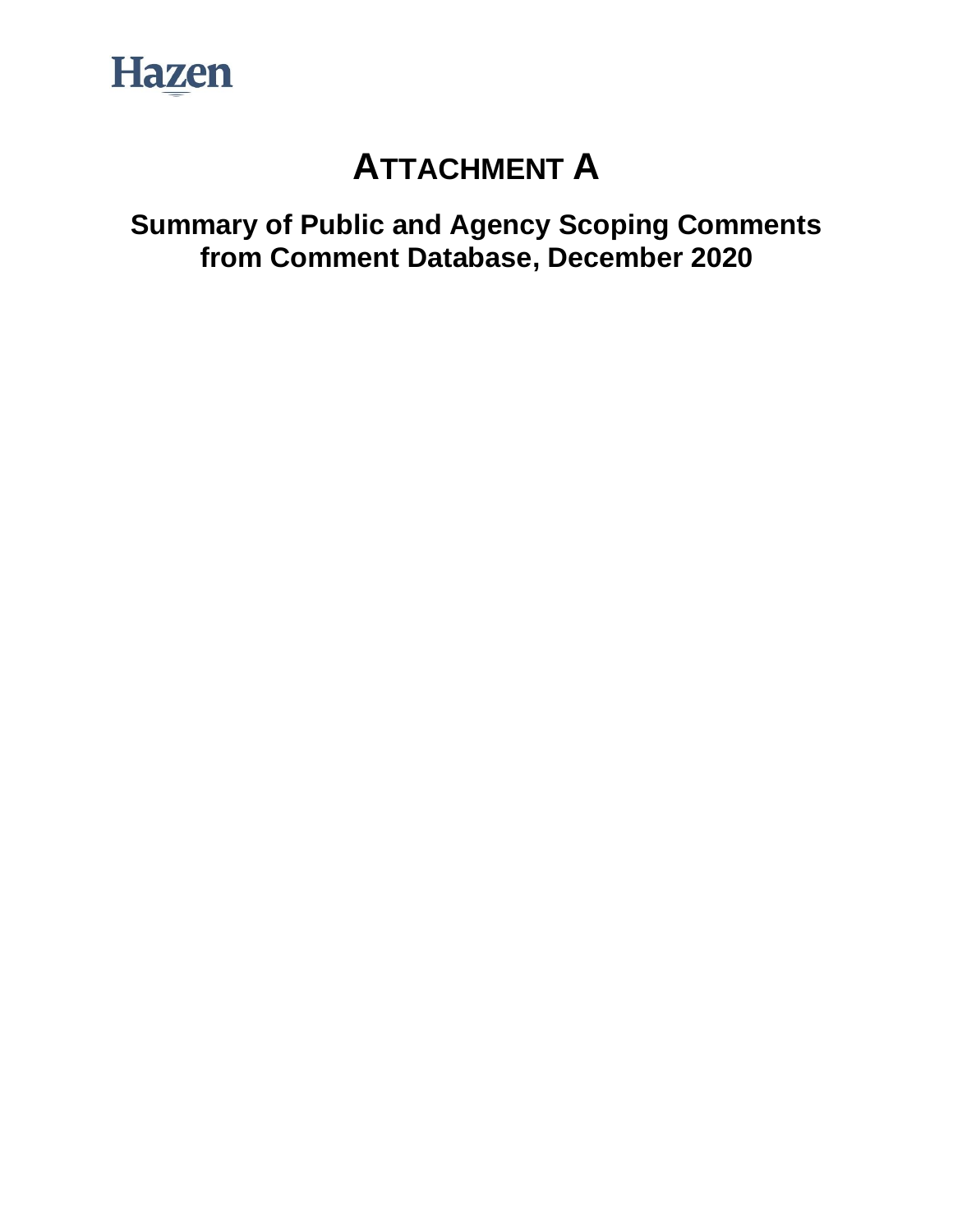## **Fuquay-Varina IBT Comment Database**

| <b>Date</b> | <b>Name</b>              | Organization                                       | <b>Venue</b> | <b>Phase</b> | In<br><b>Reference</b><br><b>To</b> | <b>Comment</b>                                                                                                                                                                                                                                           | <b>Response</b><br><b>Date</b> | <b>Responder</b> | <b>Response</b>                                                                                                                                                                                                                                                                                                                                                                         |
|-------------|--------------------------|----------------------------------------------------|--------------|--------------|-------------------------------------|----------------------------------------------------------------------------------------------------------------------------------------------------------------------------------------------------------------------------------------------------------|--------------------------------|------------------|-----------------------------------------------------------------------------------------------------------------------------------------------------------------------------------------------------------------------------------------------------------------------------------------------------------------------------------------------------------------------------------------|
| 9/14/2020   | Tim H. Holloman          | Lower Cape<br>Fear Water<br>and Sewer<br>Authority | Email        | Scoping      |                                     | Is there any documentation or link to<br>look at the permit application prior to<br>the hearings?                                                                                                                                                        | 9/14/2020                      | Mary Sadler      | All of the current<br>documentation is<br>posted on the Town's<br>website:<br>https://www.fuquay-<br>varina.org/1098/Inter<br>basin-Transfer.<br>However, we will not<br>have the public<br>meeting presentation<br>posted until these<br>meetings in October.<br>These public<br>meetings are scoping<br>meetings, so there<br>isn't much technical<br>documentation to<br>review yet. |
| 9/21/2020   | Tim H. Holloman          | Lower Cape<br>Fear Water<br>and Sewer<br>Authority | Email        | Scoping      | <b>Water Supply</b><br>Plan         | Would you send me a copy of<br>Fuquay's most recent Water Supply<br>Plan? I see there # is 8479-R, but the<br>DEQ website does not have a<br>downloadable version and I wanted<br>to review it to make comments on<br>their interbasin transfer request. | 9/21/2020                      | Mary Sadler      | We do not have a<br>downloadable<br>version either. We<br>just printed the<br>LWSPs from the DWR<br>website. DWR used to<br>have downloadable<br>versions, but for<br>some reason they<br>have removed that<br>functionality.<br>Attached is the 2019<br>LWSP printed to pdf<br>from the website.                                                                                       |
| 9/23/2020   | Mayor Leonard<br>Fillyaw | Town of<br>Teachy                                  | Email        | Scoping      |                                     | Approve of project if meets needs of<br>Town                                                                                                                                                                                                             |                                |                  |                                                                                                                                                                                                                                                                                                                                                                                         |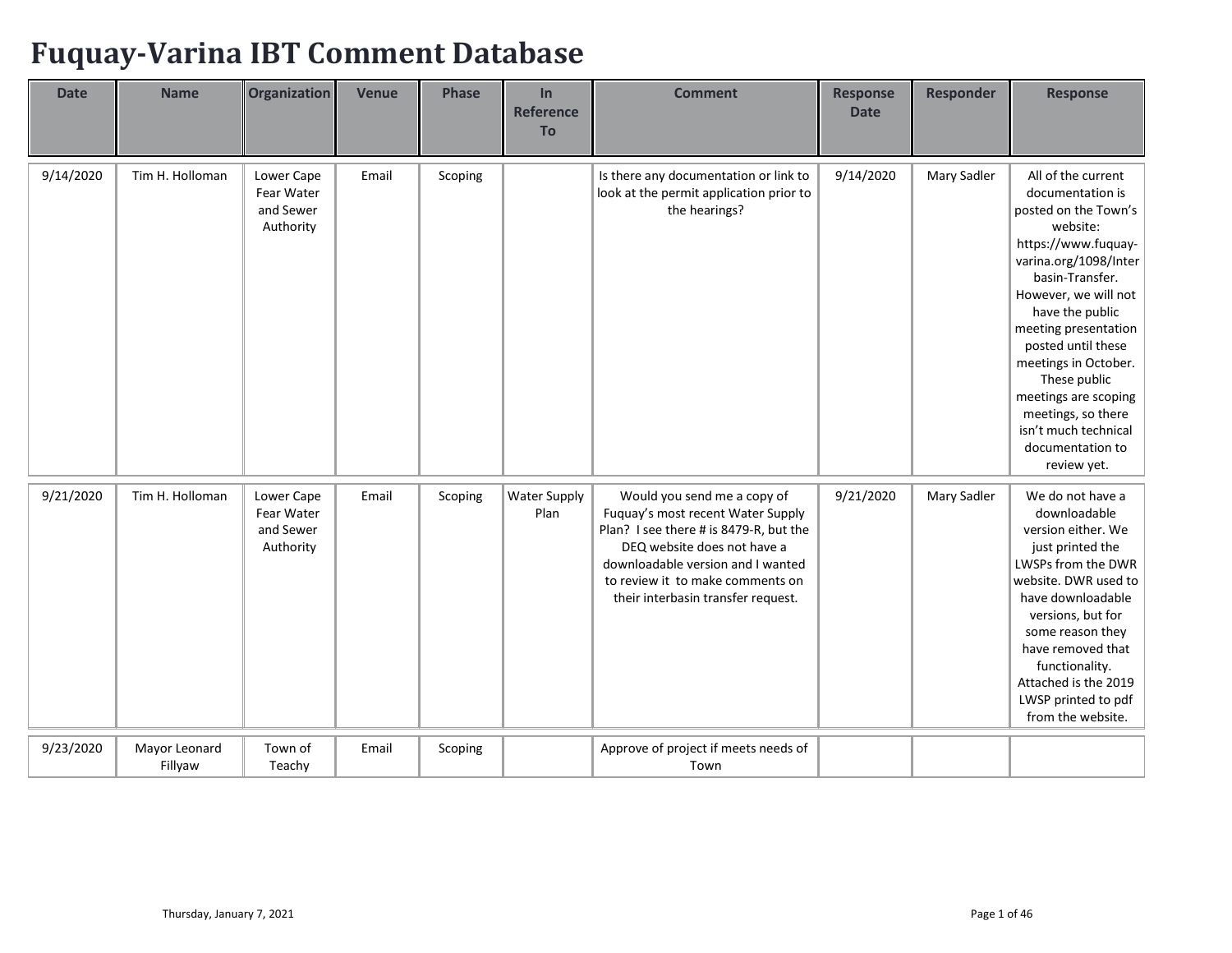| <b>Date</b> | <b>Name</b>          | <b>Organization</b>                                                        | <b>Venue</b> | <b>Phase</b> | In<br><b>Reference</b><br>To | <b>Comment</b>                                                                                                                                                                                                                                                                                                                                                                                                                                                                                                                                                                                                                                                                                                                                                                                                                                                                                                                                                                                                                                                                                                                                                                                                                                                                                                                                                                                                                                                                                                                                                                                | <b>Response</b><br><b>Date</b> | <b>Responder</b> | <b>Response</b> |
|-------------|----------------------|----------------------------------------------------------------------------|--------------|--------------|------------------------------|-----------------------------------------------------------------------------------------------------------------------------------------------------------------------------------------------------------------------------------------------------------------------------------------------------------------------------------------------------------------------------------------------------------------------------------------------------------------------------------------------------------------------------------------------------------------------------------------------------------------------------------------------------------------------------------------------------------------------------------------------------------------------------------------------------------------------------------------------------------------------------------------------------------------------------------------------------------------------------------------------------------------------------------------------------------------------------------------------------------------------------------------------------------------------------------------------------------------------------------------------------------------------------------------------------------------------------------------------------------------------------------------------------------------------------------------------------------------------------------------------------------------------------------------------------------------------------------------------|--------------------------------|------------------|-----------------|
| 10/13/2020  | <b>Brian Gaskell</b> | Fayetteville<br>Public Works<br>Commission<br>Citizen<br>Advisory<br>Board | Email        | Scoping      | Draft EIS                    | I am a resident of Fayetteville and<br>have intently followed the discussion<br>regarding Fequay-Varina's Interbasin<br>Transfer request from the Cape Fear<br>River to the Neuse River. I regret that<br>due to a previous commitment, I will<br>not be able to attend the public<br>hearing scheduled for Wednesday,<br>October 21. Therefore, as a<br>concerned citizen, Fayetteville Public<br>Works Commission customer, and<br>member of the Fayetteville Public<br>Works Commission Citizen Advisory<br>Board, I would like to share that I am<br>opposed to the current request, due<br>to the following reasons:<br>1. Nowhere in the plan to I see where<br>the 4-8 million gallons of water<br>withdrawn from the Cape Fear River<br>must be returned to it. I also find it<br>disturbing that related impacts to<br>communities downstream have not<br>been identified.<br>2. I find it unacceptable that there is<br>no mention of other alternatives that<br>have been explored or identified by<br>Fuquay-Varina. It would seem a<br>transfer request would be a step of<br>last resort, not the first.<br>3. I am concerned that diverting<br>water flow away from the Cape Fear<br>could inhibit the ability of adequate<br>water resources for communities<br>further down the Cape Fear River.<br>After all, isn't it reasonable to expect<br>that there could be additional growth<br>in areas such as Fayetteville, Lillington<br>and Wilmington, which also rely on<br>this valuable resource? What<br>alternatives would those<br>communities have if this proposal is |                                |                  |                 |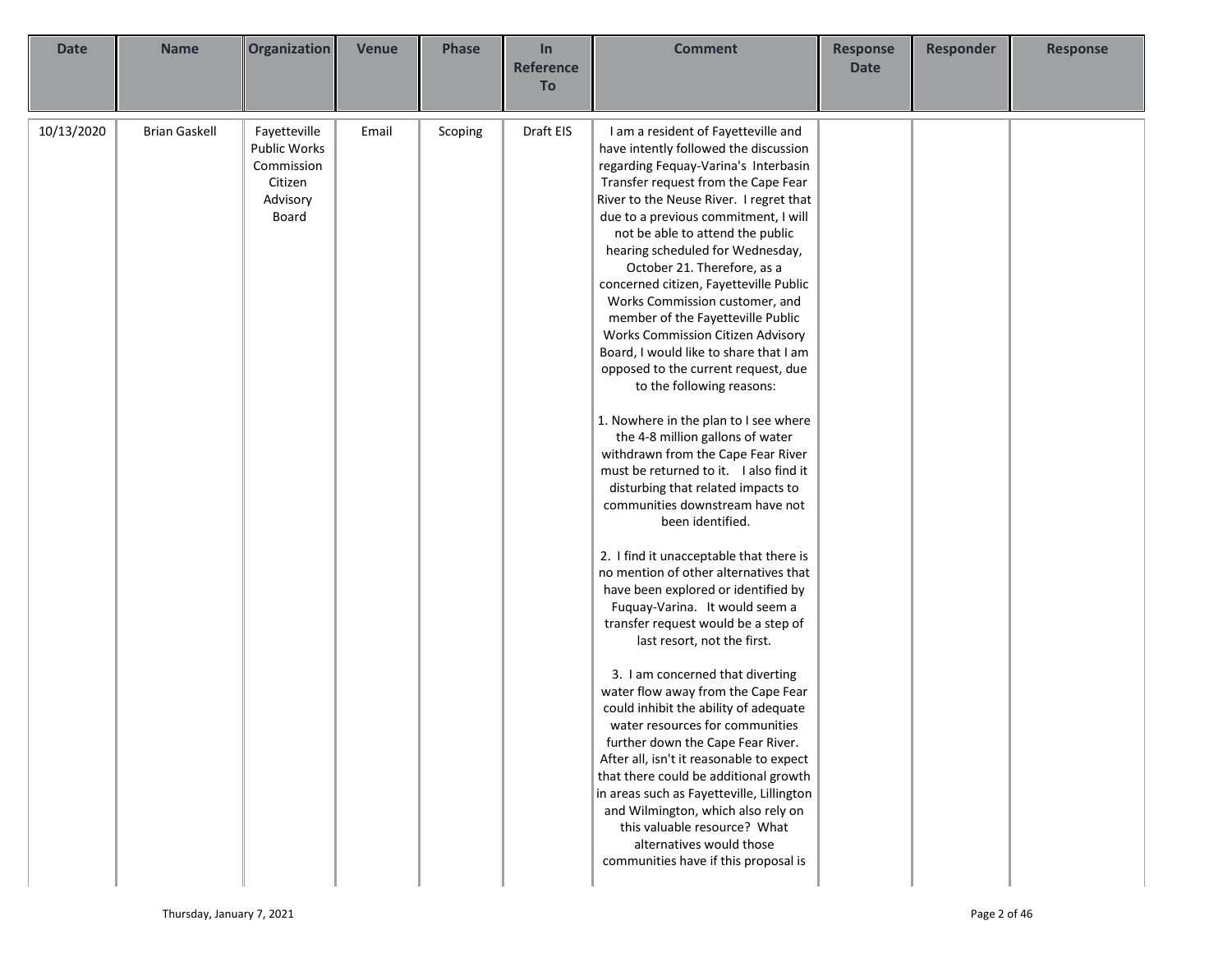| <b>Date</b> | <b>Name</b>          | <b>Organization</b>                                                               | <b>Venue</b> | <b>Phase</b> | In<br><b>Reference</b><br><b>To</b> | <b>Comment</b>                                                                                                                                                                                                                                                                                                                                                                                                                                                                                                                                                                                                                                                                                                                                                                                                                                                   | <b>Response</b><br><b>Date</b> | <b>Responder</b> | <b>Response</b> |
|-------------|----------------------|-----------------------------------------------------------------------------------|--------------|--------------|-------------------------------------|------------------------------------------------------------------------------------------------------------------------------------------------------------------------------------------------------------------------------------------------------------------------------------------------------------------------------------------------------------------------------------------------------------------------------------------------------------------------------------------------------------------------------------------------------------------------------------------------------------------------------------------------------------------------------------------------------------------------------------------------------------------------------------------------------------------------------------------------------------------|--------------------------------|------------------|-----------------|
| 10/13/2020  | <b>Brian Gaskell</b> | Fayetteville<br><b>Public Works</b><br>Commission<br>Citizen<br>Advisory<br>Board | Email        | Scoping      | Draft EIS                           | approved?<br>4. I do not see how this proposal<br>could have any positive<br>environmental impact on wildlife/fish<br>habitats. Lower water levels almost<br>always lead to negative ecological<br>impacts.<br>5. It is my understanding that the<br>proposed 4-8 million gallons/day is<br>only an average figure, and that the<br>actual withdraw could be higher or<br>lower, depending on need. That is a<br>significant amount of waterit is<br>unsettling to consider that this<br>amount could be withdrawn from its<br>natural flow, especially considering<br>this area's continued susceptibility to<br>periods of dry weather/water<br>shortage.<br>I appreciate the opportunity to share<br>my concerns on this issue and thank<br>you for your time. I look forward to a<br>decision that will be in the best<br>interest of ALL residents of North |                                |                  |                 |
|             |                      |                                                                                   |              |              |                                     | Carolina.<br>Please feel free to contact me if you<br>would further like to discuss this<br>matter.                                                                                                                                                                                                                                                                                                                                                                                                                                                                                                                                                                                                                                                                                                                                                              |                                |                  |                 |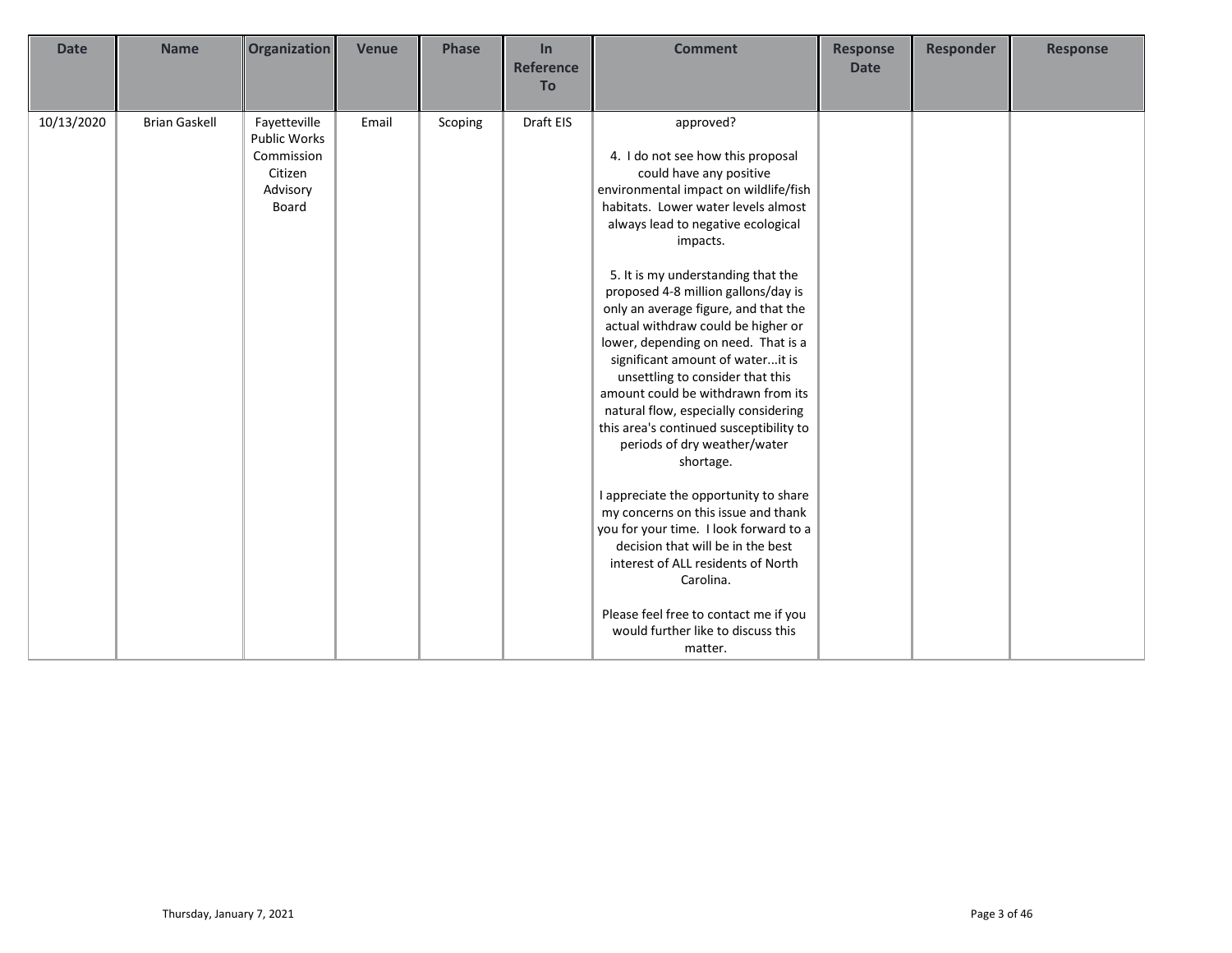| <b>Date</b> | <b>Name</b>     | Organization                       | <b>Venue</b> | <b>Phase</b> | In                            | <b>Comment</b>                                                             | <b>Response</b> | Responder | <b>Response</b> |
|-------------|-----------------|------------------------------------|--------------|--------------|-------------------------------|----------------------------------------------------------------------------|-----------------|-----------|-----------------|
|             |                 |                                    |              |              | <b>Reference</b><br><b>To</b> |                                                                            | <b>Date</b>     |           |                 |
|             |                 |                                    |              |              |                               |                                                                            |                 |           |                 |
| 10/14/2020  | Lindsey Hallock | Cape Fear<br><b>Public Utility</b> | Email        | Scoping      | Draft EIS                     | North Carolina has experienced rapid                                       |                 |           |                 |
|             |                 | Authority                          |              |              |                               | growth over the past decade, a trend<br>that has impacted communies up and |                 |           |                 |
|             |                 |                                    |              |              |                               | down the Cape Fear River and is                                            |                 |           |                 |
|             |                 |                                    |              |              |                               | projected to connue. As communies                                          |                 |           |                 |
|             |                 |                                    |              |              |                               | begin to plan for a larger population,                                     |                 |           |                 |
|             |                 |                                    |              |              |                               | they are simultaneously working to                                         |                 |           |                 |
|             |                 |                                    |              |              |                               | understand the future impacts of                                           |                 |           |                 |
|             |                 |                                    |              |              |                               | climate change on the region. These                                        |                 |           |                 |
|             |                 |                                    |              |              |                               | two forces, increased demand and                                           |                 |           |                 |
|             |                 |                                    |              |              |                               | climate change, introduce uncertainty                                      |                 |           |                 |
|             |                 |                                    |              |              |                               | into water resources planning and                                          |                 |           |                 |
|             |                 |                                    |              |              |                               | may disproporonately impact                                                |                 |           |                 |
|             |                 |                                    |              |              |                               | downstream communies if interbasin<br>transfers (IBTs) are approved in the |                 |           |                 |
|             |                 |                                    |              |              |                               | basin. The U.S. Environmental                                              |                 |           |                 |
|             |                 |                                    |              |              |                               | Protecon Agency estimates that most                                        |                 |           |                 |
|             |                 |                                    |              |              |                               | of the state of North Carolina has                                         |                 |           |                 |
|             |                 |                                    |              |              |                               | already warmed between one-half                                            |                 |           |                 |
|             |                 |                                    |              |              |                               | and one degree over the last century.                                      |                 |           |                 |
|             |                 |                                    |              |              |                               | Addionally, sea levels on the North                                        |                 |           |                 |
|             |                 |                                    |              |              |                               | Carolina coast are rising nearly one                                       |                 |           |                 |
|             |                 |                                    |              |              |                               | inch every decade. For coastal                                             |                 |           |                 |
|             |                 |                                    |              |              |                               | communies like the one Cape Fear                                           |                 |           |                 |
|             |                 |                                    |              |              |                               | Public Ulity Authority(CFPUA) serves,                                      |                 |           |                 |
|             |                 |                                    |              |              |                               | increased temperatures may increase<br>local water demand while also       |                 |           |                 |
|             |                 |                                    |              |              |                               | drawing moisture out of the basin. In                                      |                 |           |                 |
|             |                 |                                    |              |              |                               | addition, reduced groundwater                                              |                 |           |                 |
|             |                 |                                    |              |              |                               | capacity and higher treatment costs                                        |                 |           |                 |
|             |                 |                                    |              |              |                               | resulting from saltwater intrusion                                         |                 |           |                 |
|             |                 |                                    |              |              |                               | could increase our reliance on the                                         |                 |           |                 |
|             |                 |                                    |              |              |                               | Cape Fear River as a source of raw                                         |                 |           |                 |
|             |                 |                                    |              |              |                               | water for the community.                                                   |                 |           |                 |
|             |                 |                                    |              |              |                               | Long-term supply allocations from                                          |                 |           |                 |
|             |                 |                                    |              |              |                               | the Cape Fear River are calculated<br>using an estimate of expected low    |                 |           |                 |
|             |                 |                                    |              |              |                               | flow levels called the "7Q10." The                                         |                 |           |                 |
|             |                 |                                    |              |              |                               | 7Q10 is equal to the lowest average                                        |                 |           |                 |
|             |                 |                                    |              |              |                               | flow for seven consecutive days                                            |                 |           |                 |
|             |                 |                                    |              |              |                               | expected to occur once in 10 years on                                      |                 |           |                 |
|             |                 |                                    |              |              |                               | average based on the historic record.                                      |                 |           |                 |
|             |                 |                                    |              |              |                               | The maximum allowable withdrawal                                           |                 |           |                 |
|             |                 |                                    |              |              |                               | is 20 percent of the 7Q10, which is                                        |                 |           |                 |
|             |                 |                                    |              |              |                               |                                                                            |                 |           |                 |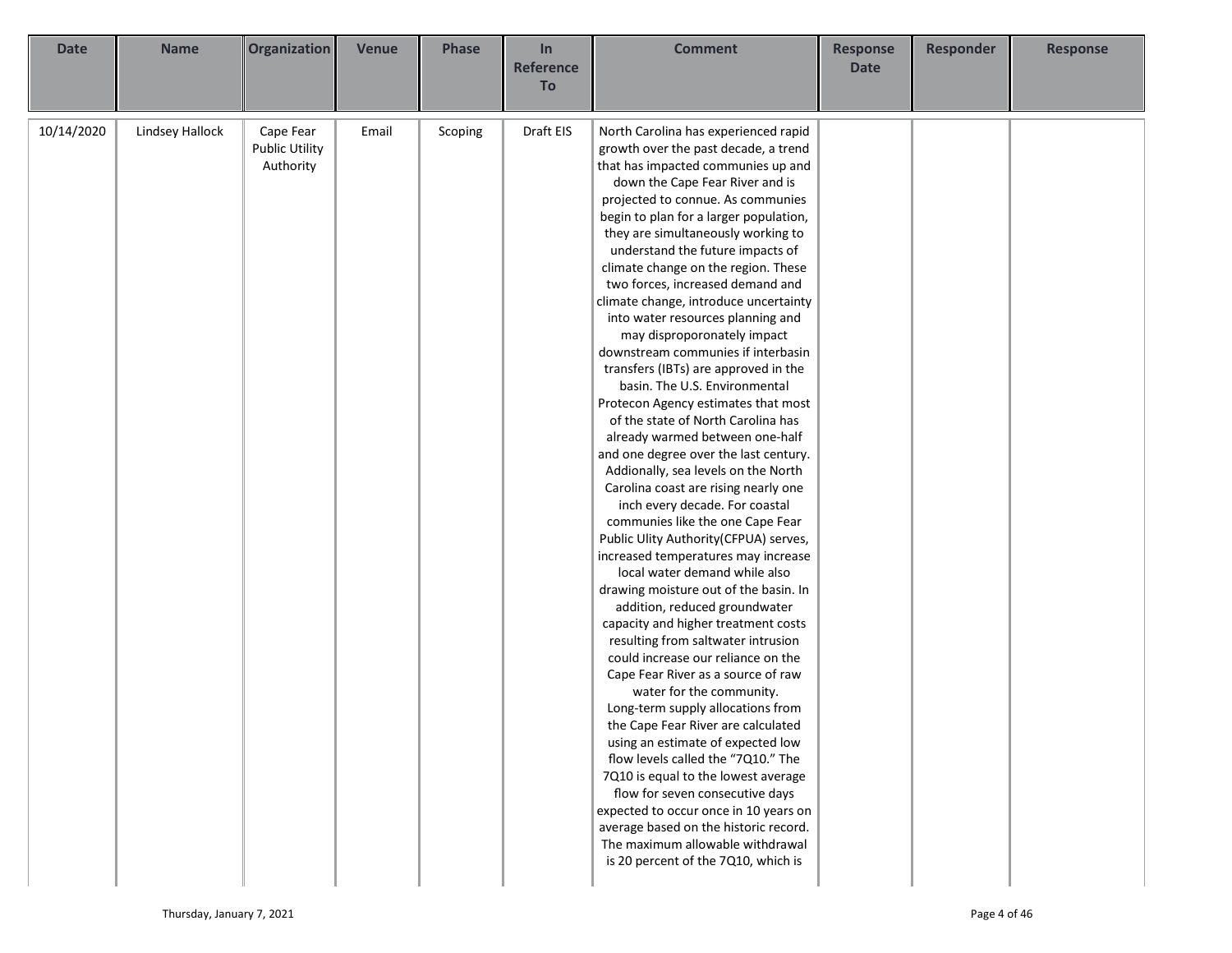| <b>Date</b> | <b>Name</b>            | Organization          | <b>Venue</b> | <b>Phase</b> | In               | <b>Comment</b>                         | <b>Response</b> | <b>Responder</b> | <b>Response</b> |
|-------------|------------------------|-----------------------|--------------|--------------|------------------|----------------------------------------|-----------------|------------------|-----------------|
|             |                        |                       |              |              | <b>Reference</b> |                                        | <b>Date</b>     |                  |                 |
|             |                        |                       |              |              | To               |                                        |                 |                  |                 |
|             |                        |                       |              |              |                  |                                        |                 |                  |                 |
| 10/14/2020  | <b>Lindsey Hallock</b> | Cape Fear             | Email        | Scoping      | Draft EIS        | currently set at 106 million gallons   |                 |                  |                 |
|             |                        | <b>Public Utility</b> |              |              |                  | per day (MGD) at Lock & Dam            |                 |                  |                 |
|             |                        | Authority             |              |              |                  | Number 1-the raw water intake          |                 |                  |                 |
|             |                        |                       |              |              |                  | CFPUA shares with our partners in the  |                 |                  |                 |
|             |                        |                       |              |              |                  | region.                                |                 |                  |                 |
|             |                        |                       |              |              |                  | In 2019, CFPUA and its partners        |                 |                  |                 |
|             |                        |                       |              |              |                  | acknowledged that a regional           |                 |                  |                 |
|             |                        |                       |              |              |                  | approach to water resources planning   |                 |                  |                 |
|             |                        |                       |              |              |                  | was needed to formalize allocations    |                 |                  |                 |
|             |                        |                       |              |              |                  | at Lock & Dam Number 1 and provide     |                 |                  |                 |
|             |                        |                       |              |              |                  | a level of certainty to communies as   |                 |                  |                 |
|             |                        |                       |              |              |                  | they plan for future needs. That year  |                 |                  |                 |
|             |                        |                       |              |              |                  | CFPUA, Brunswick County, and the       |                 |                  |                 |
|             |                        |                       |              |              |                  | Lower Cape Fear Water and Sewer        |                 |                  |                 |
|             |                        |                       |              |              |                  | Authority signed an interlocal         |                 |                  |                 |
|             |                        |                       |              |              |                  | agreement (ILA) that allocated the     |                 |                  |                 |
|             |                        |                       |              |              |                  | 106 MGD allotment among the            |                 |                  |                 |
|             |                        |                       |              |              |                  | communies served by each partner.      |                 |                  |                 |
|             |                        |                       |              |              |                  | The ILA now serves as the foundaon     |                 |                  |                 |
|             |                        |                       |              |              |                  | for several large capital investment   |                 |                  |                 |
|             |                        |                       |              |              |                  | projects in southeastern North         |                 |                  |                 |
|             |                        |                       |              |              |                  | Carolina. In addtion, CFPUA and our    |                 |                  |                 |
|             |                        |                       |              |              |                  | partners have already invested public  |                 |                  |                 |
|             |                        |                       |              |              |                  | funds and constructed the permitted    |                 |                  |                 |
|             |                        |                       |              |              |                  | infrastructure necessary to withdraw   |                 |                  |                 |
|             |                        |                       |              |              |                  | up to 106 MGD from the Cape fear       |                 |                  |                 |
|             |                        |                       |              |              |                  | River at Lock & Dam #1 to supply       |                 |                  |                 |
|             |                        |                       |              |              |                  | their customers in southeastern        |                 |                  |                 |
|             |                        |                       |              |              |                  | North Carolina. It is CFPUA's opinion  |                 |                  |                 |
|             |                        |                       |              |              |                  | that IBTs from upstream users, such    |                 |                  |                 |
|             |                        |                       |              |              |                  | as the proposed transfer from Fuquay   |                 |                  |                 |
|             |                        |                       |              |              |                  | Varina, may negavely impact source     |                 |                  |                 |
|             |                        |                       |              |              |                  | water availability for downstream      |                 |                  |                 |
|             |                        |                       |              |              |                  | communies that are already dealing     |                 |                  |                 |
|             |                        |                       |              |              |                  | with uncertaines related to future     |                 |                  |                 |
|             |                        |                       |              |              |                  | growth, climate change, and a 7Q10     |                 |                  |                 |
|             |                        |                       |              |              |                  | number that has not been assessed in   |                 |                  |                 |
|             |                        |                       |              |              |                  | decades. By decreasing the amount of   |                 |                  |                 |
|             |                        |                       |              |              |                  | available surface water today, an      |                 |                  |                 |
|             |                        |                       |              |              |                  | approval of Fuquay Varina's IBT or     |                 |                  |                 |
|             |                        |                       |              |              |                  | any other upstream IBTs increases      |                 |                  |                 |
|             |                        |                       |              |              |                  | the risk that downstream communies     |                 |                  |                 |
|             |                        |                       |              |              |                  | may face shortages in the future. As a |                 |                  |                 |
|             |                        |                       |              |              |                  | result, CFPUA recommends that          |                 |                  |                 |
|             |                        |                       |              |              |                  | Fuquay Varina's request for an IBT     |                 |                  |                 |
|             |                        |                       |              |              |                  |                                        |                 |                  |                 |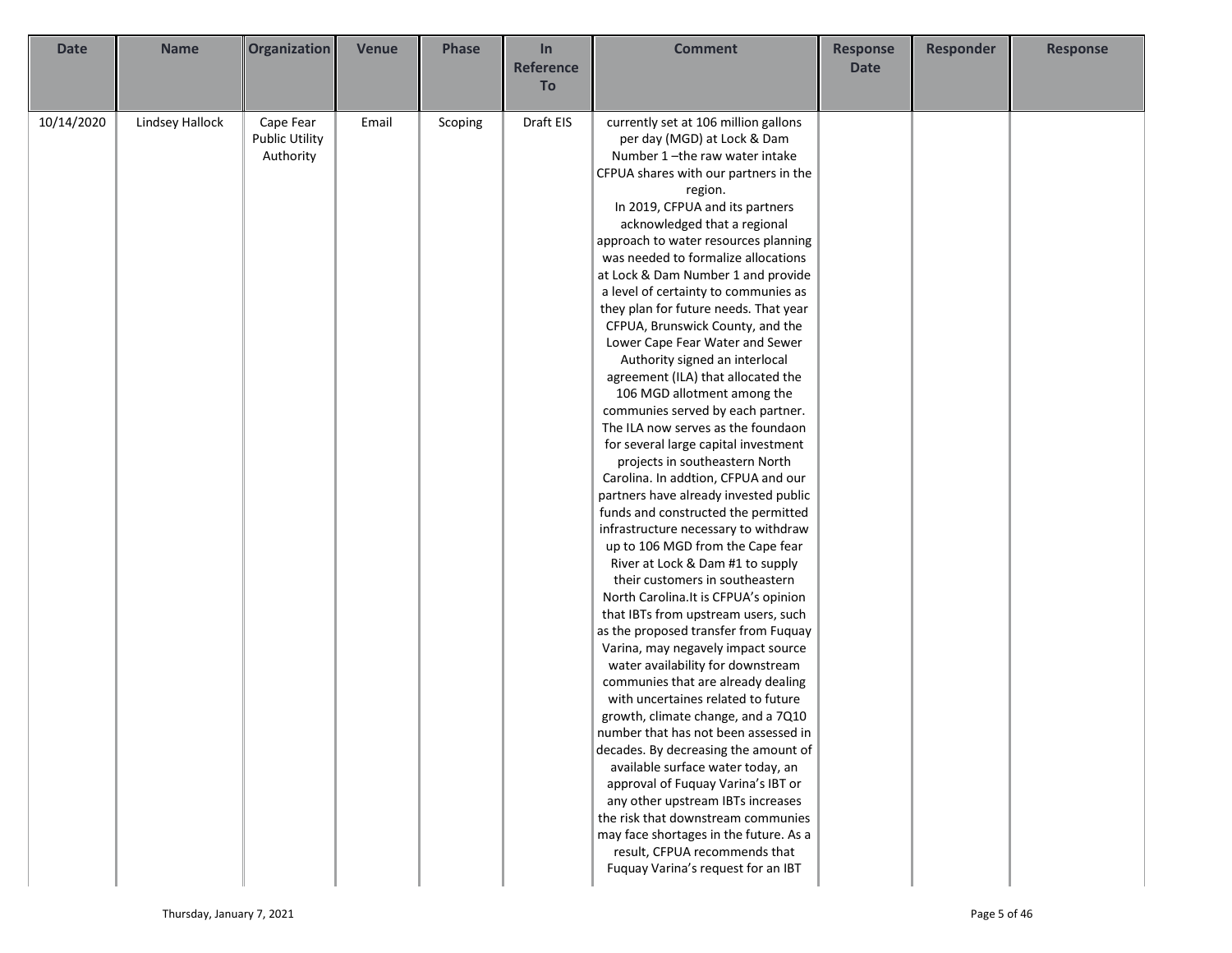| <b>Date</b> | <b>Name</b>     | <b>Organization</b>                      | Venue | <b>Phase</b> | In<br><b>Reference</b><br><b>To</b> | <b>Comment</b>                                                                                                                                                                                                                                                                                                                                                                                                                                                                                                                                                                                                                                                       | <b>Response</b><br><b>Date</b> | <b>Responder</b> | <b>Response</b> |
|-------------|-----------------|------------------------------------------|-------|--------------|-------------------------------------|----------------------------------------------------------------------------------------------------------------------------------------------------------------------------------------------------------------------------------------------------------------------------------------------------------------------------------------------------------------------------------------------------------------------------------------------------------------------------------------------------------------------------------------------------------------------------------------------------------------------------------------------------------------------|--------------------------------|------------------|-----------------|
| 10/14/2020  | Lindsey Hallock | Cape Fear<br>Public Utility<br>Authority | Email | Scoping      | Draft EIS                           | cerficate be denied. CFPUA also<br>recommends that future projecons of<br>various flow data scenarios for the<br>Cape Fear River be made available to<br>communies dependent on the river as<br>source water. It is CFPUA's<br>understanding that the U.S.<br>Geological Survey is currently<br>considering an update to the 1994<br>report produced by Giese and Mason,<br>"Low-flow Characteristics of Streams<br>in North Carolina," to provide more<br>complete river flow data for North<br>Carolina. CFPUA recommends that<br>NCDEQ support this project in any<br>way possible and use the findings to<br>assist all communies in planning for<br>the future. |                                |                  |                 |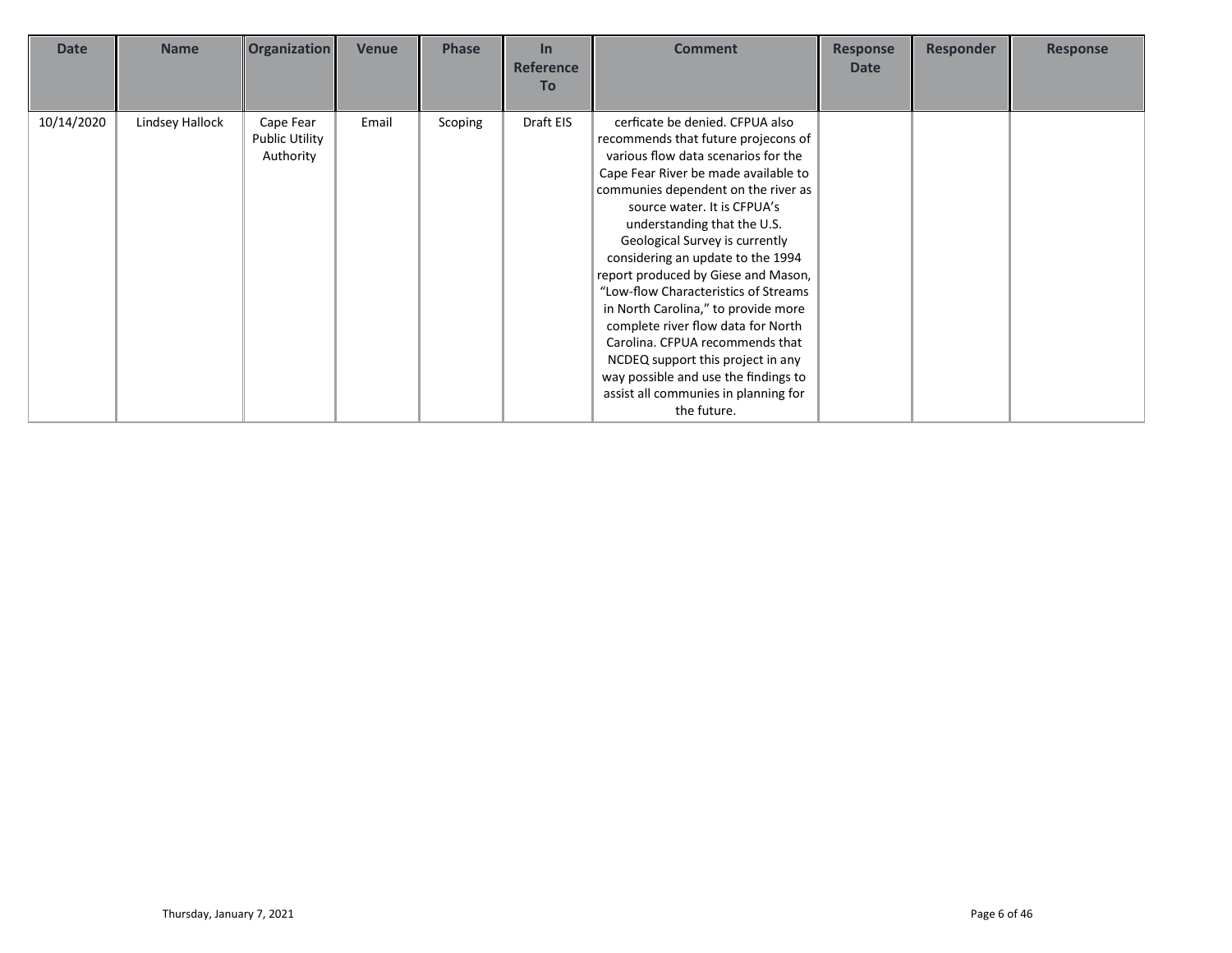| <b>Date</b> | <b>Name</b>      | <b>Organization</b>                                              | <b>Venue</b> | <b>Phase</b>      | In<br><b>Reference</b><br><b>To</b> | <b>Comment</b>                                                                                                                                                                                                                                                                                                                                                                                                                                                                                                                                                                                                                                                                                                                                                                                                                                                                                                                                                         | <b>Response</b><br><b>Date</b> | <b>Responder</b> | <b>Response</b> |
|-------------|------------------|------------------------------------------------------------------|--------------|-------------------|-------------------------------------|------------------------------------------------------------------------------------------------------------------------------------------------------------------------------------------------------------------------------------------------------------------------------------------------------------------------------------------------------------------------------------------------------------------------------------------------------------------------------------------------------------------------------------------------------------------------------------------------------------------------------------------------------------------------------------------------------------------------------------------------------------------------------------------------------------------------------------------------------------------------------------------------------------------------------------------------------------------------|--------------------------------|------------------|-----------------|
| 10/19/2020  | David Wainwright | <b>SEPA</b><br>Coordinator,<br>Division of<br>Water<br>Resources | Email        | Public<br>Hearing |                                     | <b>Basin Planning Branch:</b><br>1.) Please include discussion on<br>feasibily of piping treated wastewater<br>back to the Cape Fear Basin.<br>2.) Include verification that the town<br>has the capcity to treat any increase<br>in overal volume and waste load to<br>the Neuse River NSW basin and<br>remain in compliance with the NPDES<br>permitted N-limit.<br>Modeling and Assessment Branch:<br>1.) No comment at this time.<br>Water Supply Planning Branch:<br>1.) Based on data in Sanford's 2019<br>LWSP, future sales of 6.0 MGD will<br>cause them to exceed their total<br>available supply as shown in the<br>following chart. Although a<br>timeframe has not been noted, the<br>chart shows the demand-supply<br>situation for Sanford if the additional<br>water sales occurred by 2030. In<br>order for the preferred alternative to<br>be acceptable, the demand-supply<br>ratio for Sanford would need to be<br>maintained at no more than 80%. |                                |                  |                 |
| 10/19/2020  | O.C. Holloway    | Fayettville<br>Citizen                                           | Email        | Scoping           | Draft EIS                           | I am in opposition to the Cape Fear<br>River Basin Water Transfer.                                                                                                                                                                                                                                                                                                                                                                                                                                                                                                                                                                                                                                                                                                                                                                                                                                                                                                     |                                |                  |                 |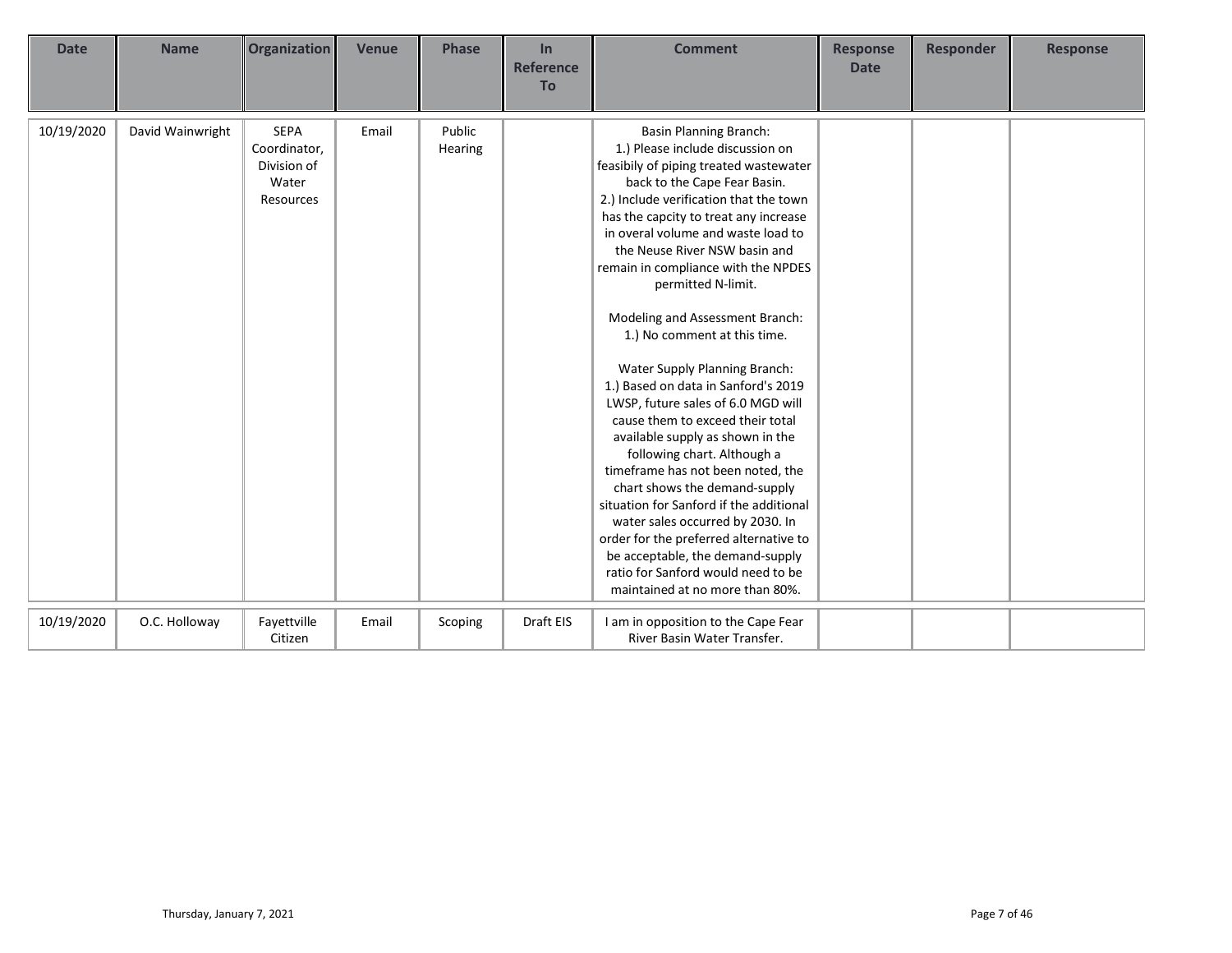| <b>Date</b> | <b>Name</b>      | Organization             | <b>Venue</b> | <b>Phase</b> | In<br><b>Reference</b><br>To | <b>Comment</b>                                                                                                                                                                                                                                                                                                                                                                                                                                                                                                                                                                                                                                                                                                                                                                                                                                                                                                                                                                                                                                                                                                                                                                                                                                                                                                                                                                                                                                                                                                                             | <b>Response</b><br><b>Date</b> | <b>Responder</b> | <b>Response</b> |
|-------------|------------------|--------------------------|--------------|--------------|------------------------------|--------------------------------------------------------------------------------------------------------------------------------------------------------------------------------------------------------------------------------------------------------------------------------------------------------------------------------------------------------------------------------------------------------------------------------------------------------------------------------------------------------------------------------------------------------------------------------------------------------------------------------------------------------------------------------------------------------------------------------------------------------------------------------------------------------------------------------------------------------------------------------------------------------------------------------------------------------------------------------------------------------------------------------------------------------------------------------------------------------------------------------------------------------------------------------------------------------------------------------------------------------------------------------------------------------------------------------------------------------------------------------------------------------------------------------------------------------------------------------------------------------------------------------------------|--------------------------------|------------------|-----------------|
| 10/22/2020  | James R Konneker | Fayetteville<br>Resident | Email        | Scoping      |                              | As a resident of Fayetteville, I'm<br>concerned about the IBT request<br>initiated by the Town of Fuquay-<br>Varina. We are dependent on the<br>Cape Fear River for our water supply<br>and I am concerned that IBT transfer<br>request, if approved may have a<br>permanent negative impact on our<br>community as well as all other<br>communities below the City of<br>Sanford.<br>Previous IBT certificates included<br>requirements for water to be<br>returned to the Cape Fear River. It is<br>my understanding that Fayetteville<br>and PWC expect that:<br>1. A thorough process be completed<br>that includes full consideration of the<br>impact on all communities<br>downstream/dependent on the Cape<br>Fear River.<br>2. Before any IBT certificate is issued,<br>it has been demonstrated that no<br>alternate option that would eliminate<br>the need for an IBT is available.<br>History has shown the potential<br>disastrous result on a river's viability<br>if indiscriminate water use without<br>returning the water back to its basin.<br>There is basically no water flow into<br>the Gulf of California at the mouth of<br>the Colorado River. Israel and Jordon<br>are considering a Red Sea to Dead Sea<br>canal to replace was removed from<br>the Jordon River basin.<br>Previous decisions have exasperated<br>the situation. Currently 96% of<br>Jordon Lake's supply pool has already<br>been allocated, with no allocation<br>having been granted to PWC despite<br>multiple requests. Fayetteville and |                                |                  |                 |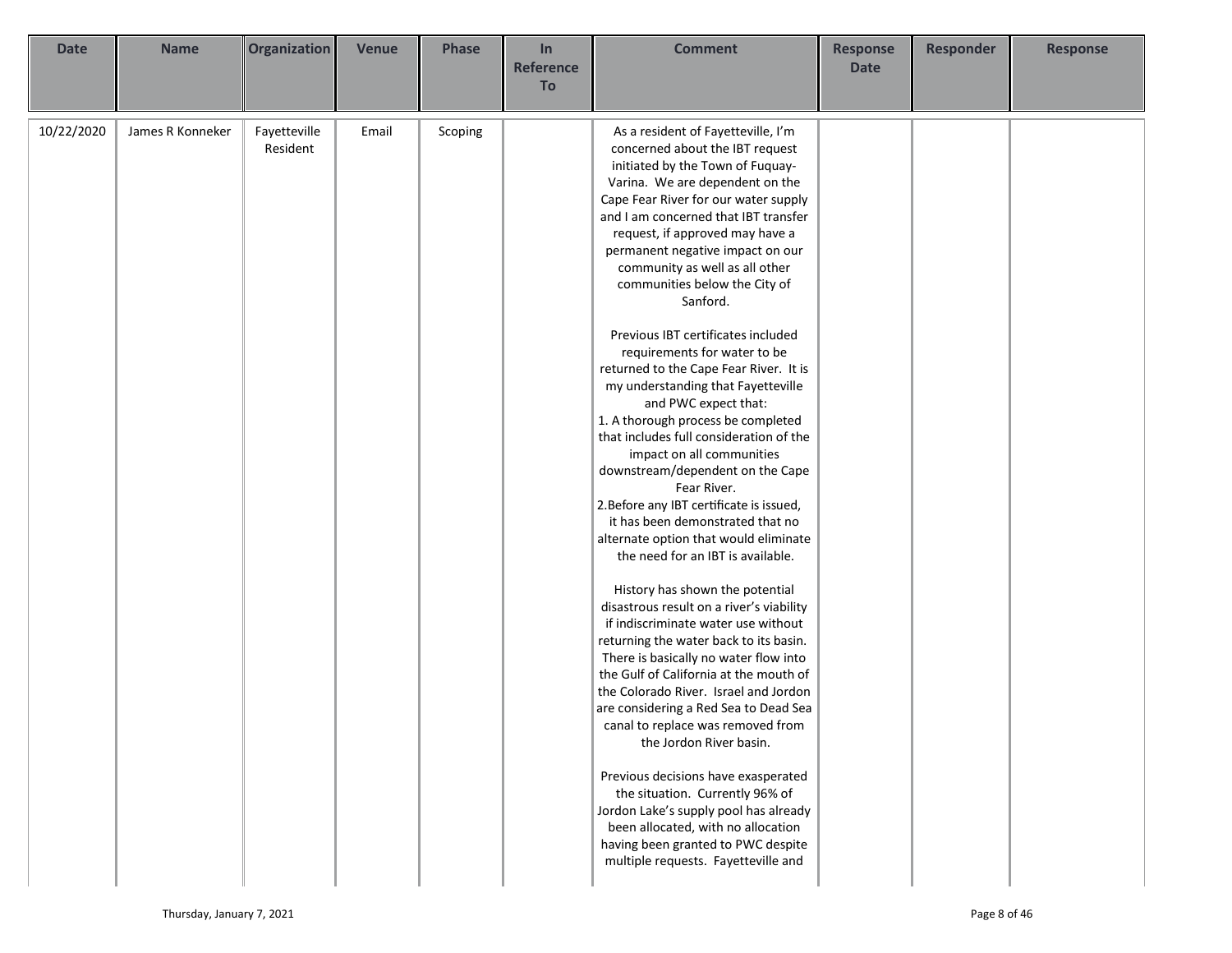| <b>Date</b> | <b>Name</b>      | Organization             | <b>Venue</b> | <b>Phase</b> | In<br><b>Reference</b><br>To | <b>Comment</b>                                                                                                                                                                                                                                                                                                                                                                                                                                                                                                                                                                                                                                                                                                                                                                                                                                                                                                                                                                                                                                                                                                                                                     | <b>Response</b><br><b>Date</b> | <b>Responder</b> | <b>Response</b> |
|-------------|------------------|--------------------------|--------------|--------------|------------------------------|--------------------------------------------------------------------------------------------------------------------------------------------------------------------------------------------------------------------------------------------------------------------------------------------------------------------------------------------------------------------------------------------------------------------------------------------------------------------------------------------------------------------------------------------------------------------------------------------------------------------------------------------------------------------------------------------------------------------------------------------------------------------------------------------------------------------------------------------------------------------------------------------------------------------------------------------------------------------------------------------------------------------------------------------------------------------------------------------------------------------------------------------------------------------|--------------------------------|------------------|-----------------|
| 10/22/2020  | James R Konneker | Fayetteville<br>Resident | Email        | Scoping      |                              | other nearby communities are thus<br>highly dependent on widely<br>fluctuation flows n the Cape Fear<br>River as opposed to stored water in<br>Jordan Lake. As a result, during<br>drought conditions, communities<br>downstream of Jordan Lake must<br>hope that the Corps of Engineers will<br>release enough water to assimilate<br>and flush out pollutants and maintain<br>an adequate water supply. The more<br>IBT out of the Cape Fear Basin which<br>occurs, the more difficult this task.<br>Under NC law, when IBTs are<br>approved, the impacts must be<br>mitigated to the maximum degree<br>practicable. Consequently, source<br>alternatives within the Neuse River<br>Basin should be fully evaluated by<br>Fuquay-Varina and, for any remaining<br>IBT, treated waste water should be<br>returned to the Cape Fear Basin.<br>Fuquay-Varina has decided to make a<br>major water supply investment in<br>expansion of the Sanford WTP.<br>Consequently, if this IBT goes<br>forward, major investments in<br>wastewater pumping and treatment<br>infrastructure should likewise be<br>considered to return water back into<br>the Cape Fear Basin. |                                |                  |                 |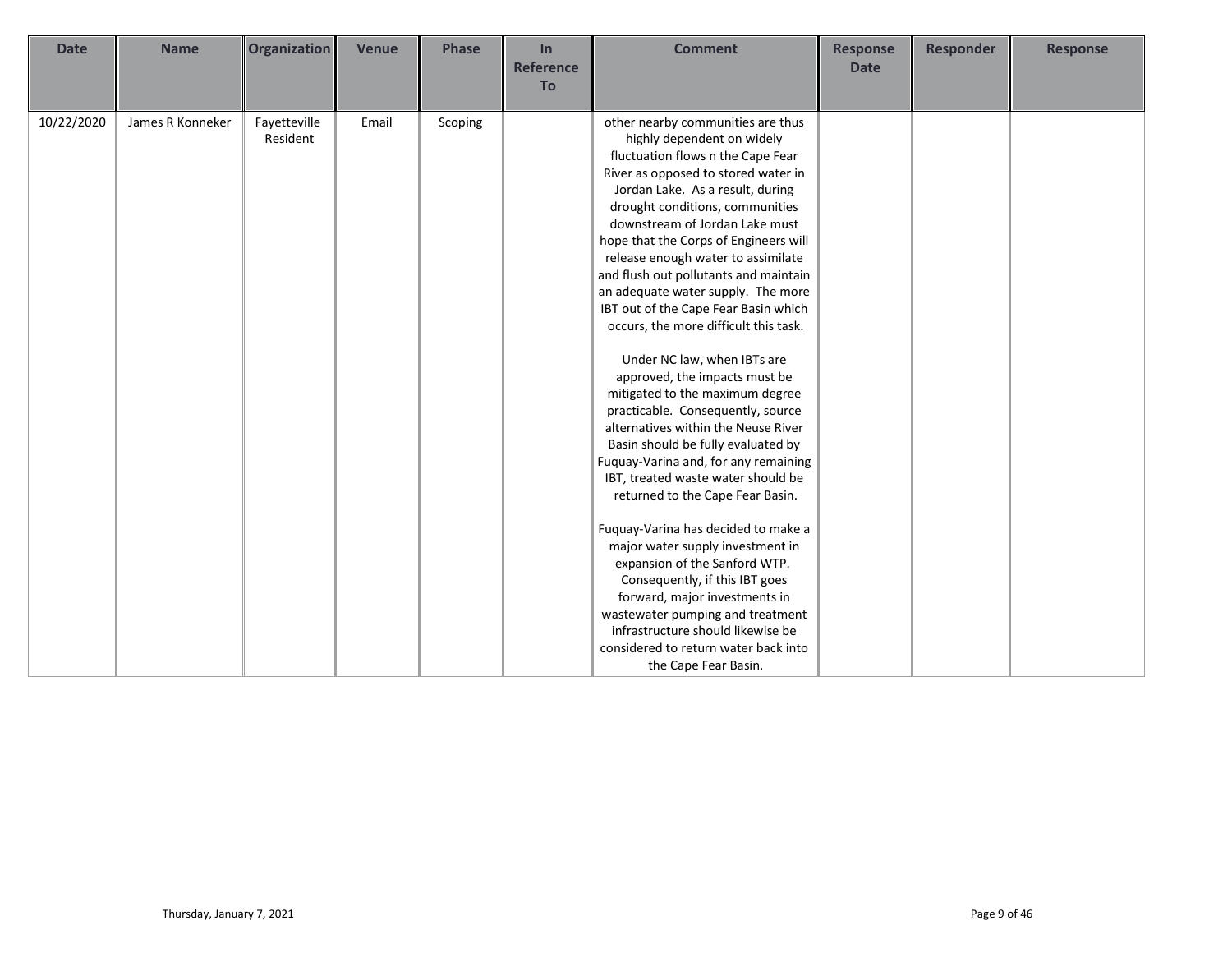| <b>Date</b> | <b>Name</b>   | <b>Organization</b>  | <b>Venue</b> | <b>Phase</b> | In<br><b>Reference</b><br>To | <b>Comment</b>                         | <b>Response</b><br><b>Date</b> | <b>Responder</b> | <b>Response</b> |
|-------------|---------------|----------------------|--------------|--------------|------------------------------|----------------------------------------|--------------------------------|------------------|-----------------|
|             |               |                      |              |              |                              |                                        |                                |                  |                 |
| 11/3/2020   | Melodi Deaver | Division of          | Scoping      | Scoping      |                              | Any hazardous waste generated from     |                                |                  |                 |
|             |               | Waste                | Clearinghous |              |                              | the demolition, construction,          |                                |                  |                 |
|             |               | Management,          | e Comments   |              |                              | operation, maintenance, and/or         |                                |                  |                 |
|             |               | Hazardous            |              |              |                              | remediation (e.g. excavated soil) from |                                |                  |                 |
|             |               | <b>Waste Section</b> |              |              |                              | the proposed project must be           |                                |                  |                 |
|             |               |                      |              |              |                              | managed in accordance with the         |                                |                  |                 |
|             |               |                      |              |              |                              | North Carolina Hazardous Waste         |                                |                  |                 |
|             |               |                      |              |              |                              | Rules. The demolition, construction,   |                                |                  |                 |
|             |               |                      |              |              |                              | operation, maintenance, and            |                                |                  |                 |
|             |               |                      |              |              |                              | remediation activities conducted will  |                                |                  |                 |
|             |               |                      |              |              |                              | most likely generate a solid waste,    |                                |                  |                 |
|             |               |                      |              |              |                              | and a determination must be made       |                                |                  |                 |
|             |               |                      |              |              |                              | whether it is a hazardous waste. If a  |                                |                  |                 |
|             |               |                      |              |              |                              | project site generates more than 220   |                                |                  |                 |
|             |               |                      |              |              |                              | pounds of hazardous waste in a         |                                |                  |                 |
|             |               |                      |              |              |                              | calendar month, the HWS must be        |                                |                  |                 |
|             |               |                      |              |              |                              | notified, and the site must comply     |                                |                  |                 |
|             |               |                      |              |              |                              | with the small quantity generator      |                                |                  |                 |
|             |               |                      |              |              |                              | (SQG) requirements. If a project site  |                                |                  |                 |
|             |               |                      |              |              |                              | generates more than 2200 pounds of     |                                |                  |                 |
|             |               |                      |              |              |                              | hazardous waste in a calendar month,   |                                |                  |                 |
|             |               |                      |              |              |                              | the HWS must be notified, and the      |                                |                  |                 |
|             |               |                      |              |              |                              | facility must comply with the large    |                                |                  |                 |
|             |               |                      |              |              |                              | quantity generator (LQG)               |                                |                  |                 |
|             |               |                      |              |              |                              | requirements.                          |                                |                  |                 |
|             |               |                      |              |              |                              |                                        |                                |                  |                 |
|             |               |                      |              |              |                              | Generators are required to determine   |                                |                  |                 |
|             |               |                      |              |              |                              | their generator status and both SQGs   |                                |                  |                 |
|             |               |                      |              |              |                              | & LQGs are required to obtain a site   |                                |                  |                 |
|             |               |                      |              |              |                              | EPA Identification number for the      |                                |                  |                 |
|             |               |                      |              |              |                              | generation of hazardous waste.         |                                |                  |                 |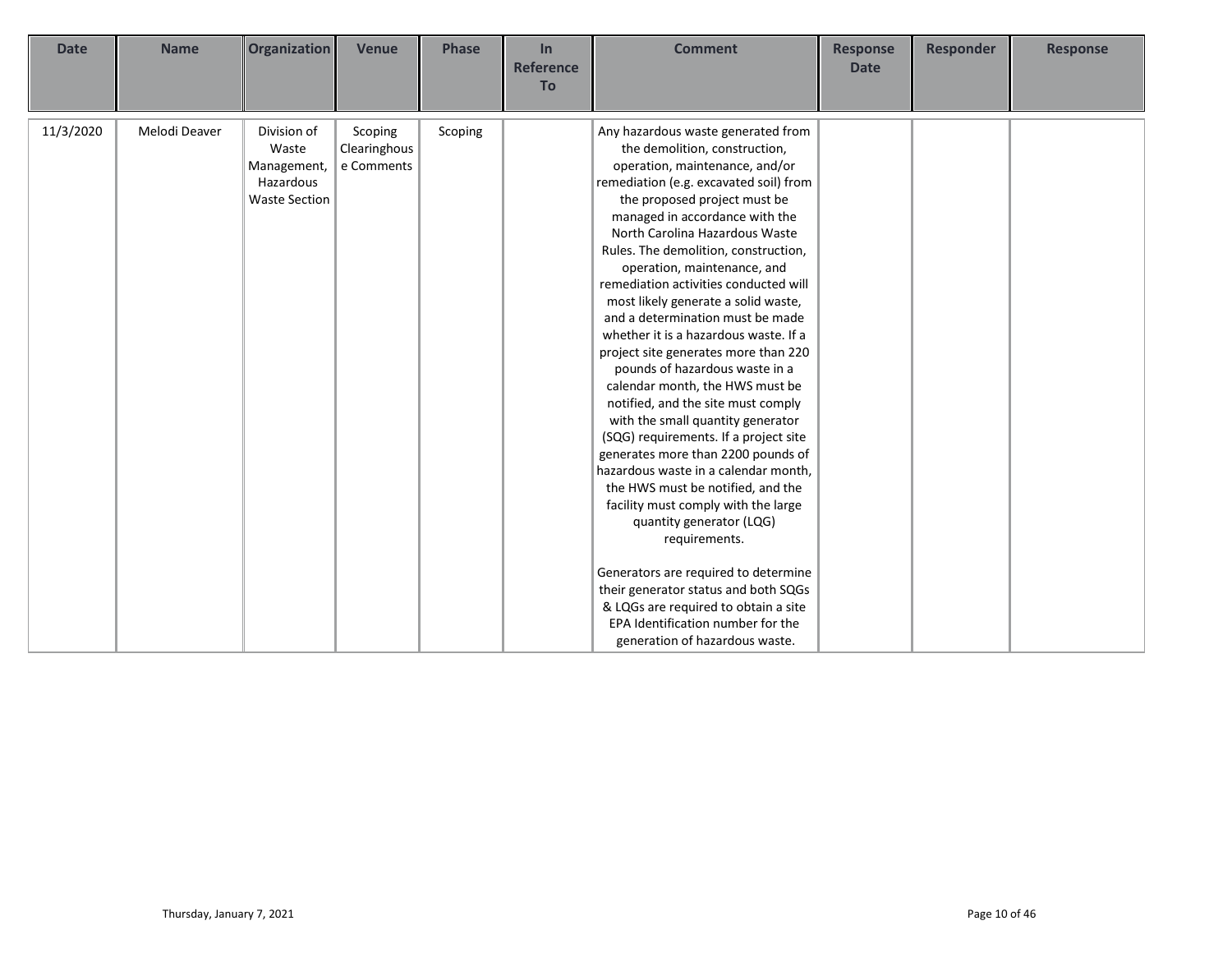| <b>Date</b> | <b>Name</b>   | Organization                                                                             | <b>Venue</b>                          | <b>Phase</b> | In<br><b>Reference</b><br>To | <b>Comment</b>                                                                                                                                                                                                                                                                                                                                                                                                                                                                                                                                                                                                                                                                                                                                                                                                                                                                                                                                                                                                                                                                                                                                                                                                                                                                                                                                                                                                          | <b>Response</b><br><b>Date</b> | <b>Responder</b> | <b>Response</b> |
|-------------|---------------|------------------------------------------------------------------------------------------|---------------------------------------|--------------|------------------------------|-------------------------------------------------------------------------------------------------------------------------------------------------------------------------------------------------------------------------------------------------------------------------------------------------------------------------------------------------------------------------------------------------------------------------------------------------------------------------------------------------------------------------------------------------------------------------------------------------------------------------------------------------------------------------------------------------------------------------------------------------------------------------------------------------------------------------------------------------------------------------------------------------------------------------------------------------------------------------------------------------------------------------------------------------------------------------------------------------------------------------------------------------------------------------------------------------------------------------------------------------------------------------------------------------------------------------------------------------------------------------------------------------------------------------|--------------------------------|------------------|-----------------|
| 11/3/2020   | Melodi Deaver | <b>NCDEQ</b><br>Division of<br>Waste<br>Management,<br>Hazardous<br><b>Waste Section</b> | Scoping<br>Clearinghous<br>e Comments | Scoping      |                              | The Hazardous Waste Section has<br>reviewed the proposed for the Town<br>of Fuquay-Varina's Water<br>Supply and Interbasin Transfer<br>project and would like to make the<br>following comment:<br>Any hazardous waste generated from<br>the demolition, construction,<br>operation, maintenance, and/or<br>remediation (e.g. excavated soil) from<br>the proposed project must be<br>managed in<br>accordance with the North Carolina<br>Hazardous Waste Rules. The<br>demolition, construction,<br>operation, maintenance, and<br>remediation activities conducted will<br>most likely generate a solid waste,<br>and a determination must be made<br>whether it is a hazardous waste. If a<br>project site generates more than 220<br>pounds of hazardous waste in a<br>calendar month, the HWS must be<br>notified, and the site must comply<br>with the small quantity generator<br>(SQG) requirements. If a project site<br>generates more than 2200 pounds of<br>hazardous waste in a calendar month,<br>the HWS must be notified, and the<br>facility must comply with the large<br>quantity generator (LQG)<br>requirements.<br>Generators are required to determine<br>their generator status and both SQGs<br>& LQGs are required to obtain a site<br>EPA Identification number for the<br>generation of hazardous waste.<br>Should any questions arise, please<br>contact Melodi Deaver at 919-707-<br>8204 |                                |                  |                 |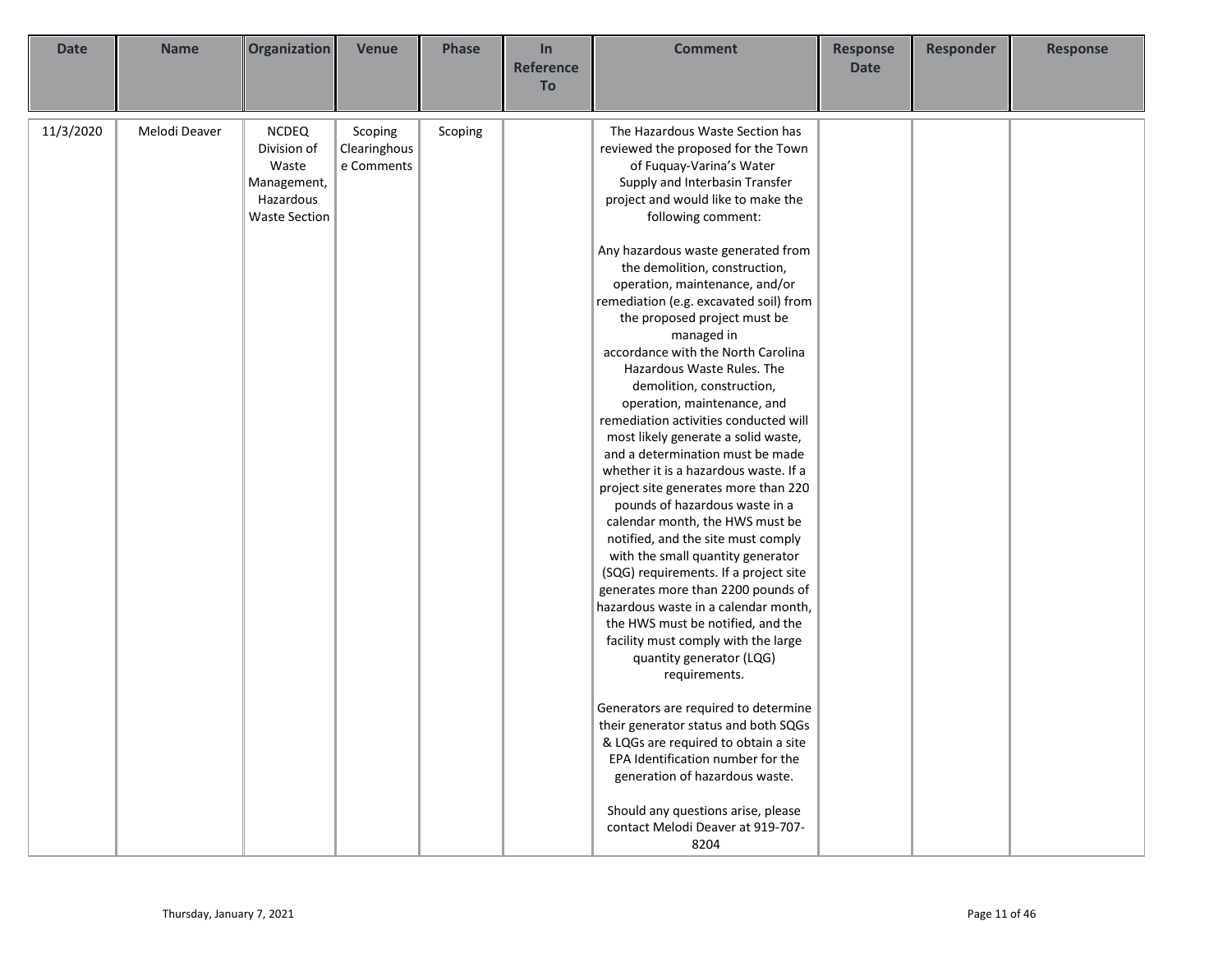| <b>Date</b> | <b>Name</b>                                                                    | Organization                                             | <b>Venue</b>                          | <b>Phase</b> | In<br><b>Reference</b> | <b>Comment</b>                                                                                                                                                                                                                                                                                                                                                                                                                                                                                                                                                                                                                                                                                                                                                                                                                                                                                                                                                                                                                                                                                                                                                                                                                                                                                                                                                                                                                                                                                                                                                                                 | <b>Response</b><br><b>Date</b> | <b>Responder</b> | <b>Response</b> |
|-------------|--------------------------------------------------------------------------------|----------------------------------------------------------|---------------------------------------|--------------|------------------------|------------------------------------------------------------------------------------------------------------------------------------------------------------------------------------------------------------------------------------------------------------------------------------------------------------------------------------------------------------------------------------------------------------------------------------------------------------------------------------------------------------------------------------------------------------------------------------------------------------------------------------------------------------------------------------------------------------------------------------------------------------------------------------------------------------------------------------------------------------------------------------------------------------------------------------------------------------------------------------------------------------------------------------------------------------------------------------------------------------------------------------------------------------------------------------------------------------------------------------------------------------------------------------------------------------------------------------------------------------------------------------------------------------------------------------------------------------------------------------------------------------------------------------------------------------------------------------------------|--------------------------------|------------------|-----------------|
|             |                                                                                |                                                          |                                       |              | To                     |                                                                                                                                                                                                                                                                                                                                                                                                                                                                                                                                                                                                                                                                                                                                                                                                                                                                                                                                                                                                                                                                                                                                                                                                                                                                                                                                                                                                                                                                                                                                                                                                |                                |                  |                 |
| 11/4/2020   | Gabriela Garrison,<br>Eastern Piedmont<br>Coordinator, Habitat<br>Conservation | North<br>Carolina<br>Wildlife<br>Resources<br>Commission | Scoping<br>Clearinghous<br>e Comments | Scoping      |                        | 1. Concerns with IBT from the Cape<br>Fear to Neuse River basin because of<br>impacts to receiving streams from<br>added effluent. Streams in the Neuse<br>River watershed have already been<br>adversely impacted by effluent and<br>stormwater from highly urbanized<br>areas. The proposed effluent from<br>the IBT could further impact aquatic<br>resources and water quality in<br>affected areas. Swift and Middle<br>Creeks are of particular concern<br>because there are records for several<br>state listed threatened and<br>endangered species in these systems.<br>2. The Cape Fear River basin supports<br>several listed species as well as<br>important sport fish populations.<br>American shad, striped bass, Atlantic<br>sturgeon and shortnose sturgeon are<br>anadromous fish that use the Cape<br>Fear River for spawning. Significant<br>reductions in water flows could<br>impede the reproductive success of<br>these and other species. Reductions<br>in water levels may also result in the<br>dewatering of nursery areas.<br>3. Secondary impacts from increased<br>water supply will facilitate a surge in<br>industrial, commercial and residential<br>development. This will lead to<br>increased impervious surfaces,<br>resulting in more severe stormwater<br>runoff. In addition to changing<br>stream morphology, increased runoff<br>may cause degradation of aquatic<br>habitats through accelerated stream<br>bank erosion, channel changes,<br>bedload changes, altered substrates<br>and scouring of stream channels<br>4. The NCWRC encourages the |                                |                  |                 |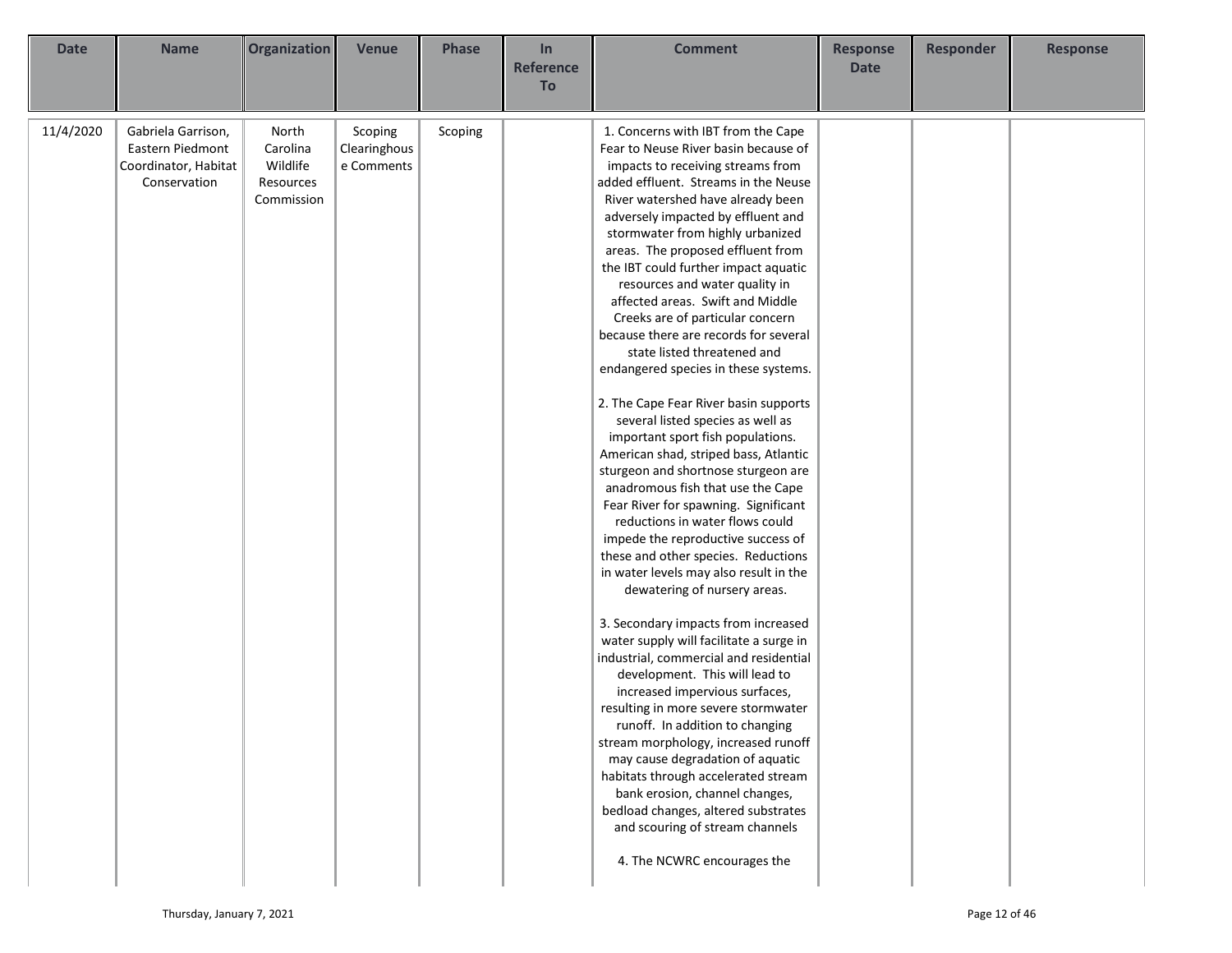| <b>Date</b> | <b>Name</b>          | Organization | <b>Venue</b> | <b>Phase</b> | In               | <b>Comment</b>                            | <b>Response</b> | Responder | <b>Response</b> |
|-------------|----------------------|--------------|--------------|--------------|------------------|-------------------------------------------|-----------------|-----------|-----------------|
|             |                      |              |              |              | <b>Reference</b> |                                           | <b>Date</b>     |           |                 |
|             |                      |              |              |              | To               |                                           |                 |           |                 |
|             |                      |              |              |              |                  |                                           |                 |           |                 |
| 11/4/2020   | Gabriela Garrison,   | North        | Scoping      | Scoping      |                  | applicant to consider additional          |                 |           |                 |
|             | Eastern Piedmont     | Carolina     | Clearinghous |              |                  | measures to protect aquatic and           |                 |           |                 |
|             | Coordinator, Habitat | Wildlife     | e Comments   |              |                  | terrestrial wildlife species in           |                 |           |                 |
|             | Conservation         | Resources    |              |              |                  | developing landscapes. The NCWRC's        |                 |           |                 |
|             |                      | Commission   |              |              |                  | Guidance Memorandum to Address            |                 |           |                 |
|             |                      |              |              |              |                  | and Mitigate Secondary and                |                 |           |                 |
|             |                      |              |              |              |                  | Cumulative Impacts to Aquatic and         |                 |           |                 |
|             |                      |              |              |              |                  | Terrestrial Wildlife Resources and        |                 |           |                 |
|             |                      |              |              |              |                  | Water Quality (August 2002;               |                 |           |                 |
|             |                      |              |              |              |                  | http://www.ncwildlife.org/Portals/0/      |                 |           |                 |
|             |                      |              |              |              |                  | Conserving/documents/2002                 |                 |           |                 |
|             |                      |              |              |              |                  | GuidanceMemorandumforSecondarya           |                 |           |                 |
|             |                      |              |              |              |                  | ndCumulativeImpacts.pdf) details          |                 |           |                 |
|             |                      |              |              |              |                  | measures to minimize secondary and        |                 |           |                 |
|             |                      |              |              |              |                  | cumulative impacts to aquatic and         |                 |           |                 |
|             |                      |              |              |              |                  | terrestrial wildlife resources            |                 |           |                 |
|             |                      |              |              |              |                  | 5. Include descriptions of fish and       |                 |           |                 |
|             |                      |              |              |              |                  | wildlife resources within the project     |                 |           |                 |
|             |                      |              |              |              |                  | area, and a listing of federally or state |                 |           |                 |
|             |                      |              |              |              |                  | designated threatened, endangered         |                 |           |                 |
|             |                      |              |              |              |                  | or at-risk species. When practicable,     |                 |           |                 |
|             |                      |              |              |              |                  | potential borrow areas to be used for     |                 |           |                 |
|             |                      |              |              |              |                  | any anticipated project construction      |                 |           |                 |
|             |                      |              |              |              |                  | should be included in the inventories.    |                 |           |                 |
|             |                      |              |              |              |                  | A listing of designated species can be    |                 |           |                 |
|             |                      |              |              |              |                  | developed through consultation with       |                 |           |                 |
|             |                      |              |              |              |                  | the NC Natural Heritage Program           |                 |           |                 |
|             |                      |              |              |              |                  |                                           |                 |           |                 |
|             |                      |              |              |              |                  | 6. Surveys should be conducted by         |                 |           |                 |
|             |                      |              |              |              |                  | biologists with both state and federal    |                 |           |                 |
|             |                      |              |              |              |                  | endangered species permits.               |                 |           |                 |
|             |                      |              |              |              |                  | 7. Include descriptions of any            |                 |           |                 |
|             |                      |              |              |              |                  | streams or wetlands affected by the       |                 |           |                 |
|             |                      |              |              |              |                  | project.                                  |                 |           |                 |
|             |                      |              |              |              |                  |                                           |                 |           |                 |
|             |                      |              |              |              |                  | 8. Include project maps identifying       |                 |           |                 |
|             |                      |              |              |              |                  | wetland areas. Identification of          |                 |           |                 |
|             |                      |              |              |              |                  | wetlands may be accomplished              |                 |           |                 |
|             |                      |              |              |              |                  | through coordination with the U.S.        |                 |           |                 |
|             |                      |              |              |              |                  | Army Corps of Engineers (COE). If the     |                 |           |                 |
|             |                      |              |              |              |                  | COE is not consulted, the person          |                 |           |                 |
|             |                      |              |              |              |                  | delineating wetlands should be            |                 |           |                 |
|             |                      |              |              |              |                  | identified, and criteria listed.          |                 |           |                 |
|             |                      |              |              |              |                  |                                           |                 |           |                 |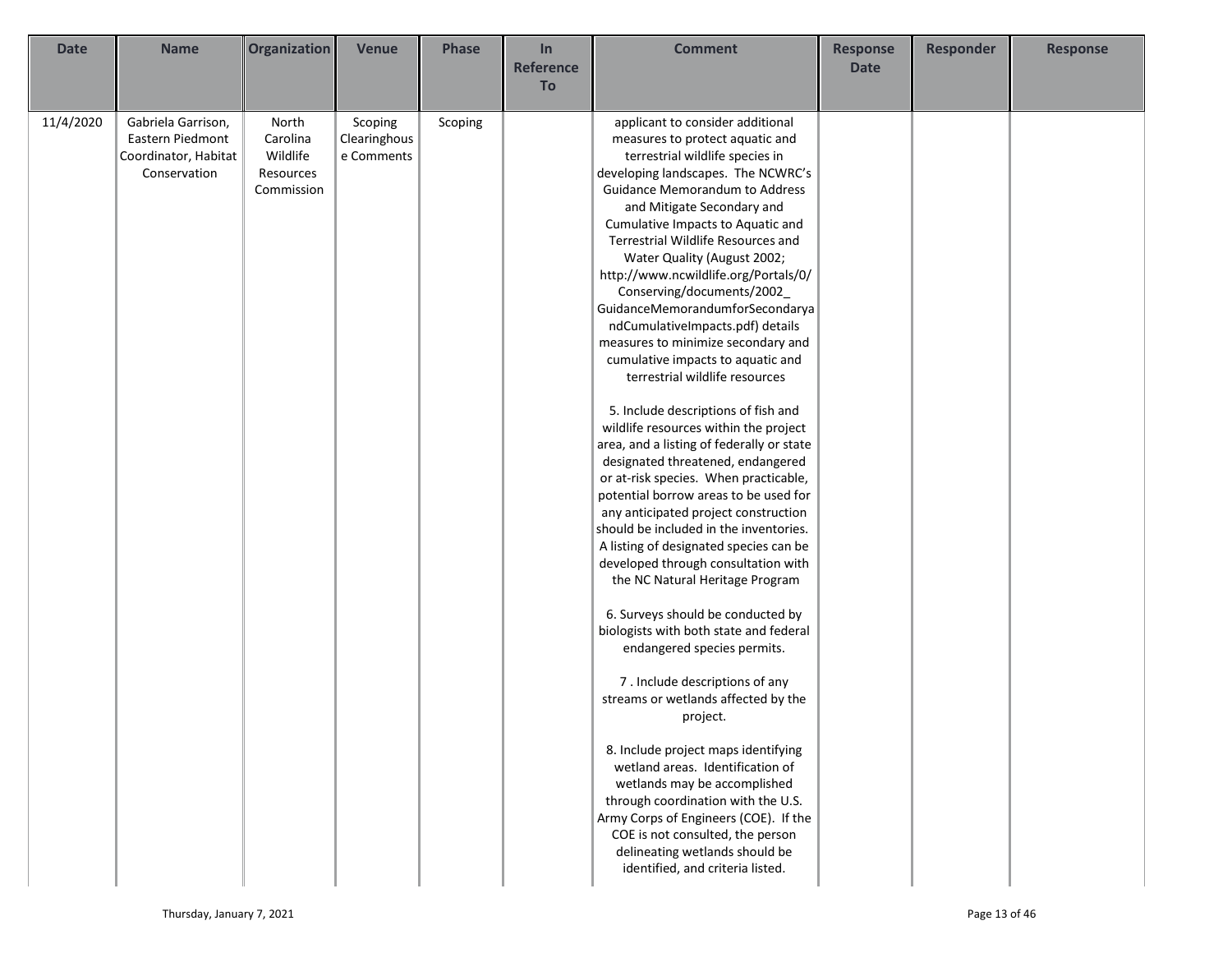| <b>Date</b> | <b>Name</b>                                                                    | Organization                                             | <b>Venue</b>                          | <b>Phase</b> | In               | <b>Comment</b>                                                                                                                                                                                                                                                                                                                                                                                                                                                                                                                                                                                                                                                                                                                                                                                                                                                                                                                                                                                                                                                                                                                  | <b>Response</b> | <b>Responder</b> | <b>Response</b> |
|-------------|--------------------------------------------------------------------------------|----------------------------------------------------------|---------------------------------------|--------------|------------------|---------------------------------------------------------------------------------------------------------------------------------------------------------------------------------------------------------------------------------------------------------------------------------------------------------------------------------------------------------------------------------------------------------------------------------------------------------------------------------------------------------------------------------------------------------------------------------------------------------------------------------------------------------------------------------------------------------------------------------------------------------------------------------------------------------------------------------------------------------------------------------------------------------------------------------------------------------------------------------------------------------------------------------------------------------------------------------------------------------------------------------|-----------------|------------------|-----------------|
|             |                                                                                |                                                          |                                       |              | <b>Reference</b> |                                                                                                                                                                                                                                                                                                                                                                                                                                                                                                                                                                                                                                                                                                                                                                                                                                                                                                                                                                                                                                                                                                                                 | <b>Date</b>     |                  |                 |
|             |                                                                                |                                                          |                                       |              | To               |                                                                                                                                                                                                                                                                                                                                                                                                                                                                                                                                                                                                                                                                                                                                                                                                                                                                                                                                                                                                                                                                                                                                 |                 |                  |                 |
| 11/4/2020   | Gabriela Garrison,<br>Eastern Piedmont<br>Coordinator, Habitat<br>Conservation | North<br>Carolina<br>Wildlife<br>Resources<br>Commission | Scoping<br>Clearinghous<br>e Comments | Scoping      |                  | 9. Provide information on existing,<br>planned and projected sewer and<br>water infrastructure service<br>throughout the service area. A map<br>showing the location of the existing<br>and projected lines and areas<br>containing special resources should<br>be included.<br>10. Define the service area for the<br>project, including any ETJs (extra-<br>territorial jurisdiction), and provide a<br>map of the service area. The map<br>and description should provide the<br>NCDEQ designated 14-digit hydrologic<br>unit codes (HUC) included in the<br>service area.<br>11. Provide a description of project<br>activities that will occur within<br>wetlands, such as fill or channel<br>alteration. Acreage of wetlands<br>impacted by alternative project<br>designs should be listed.<br>12. Provide a description and a cover<br>type map showing acreage of upland<br>wildlife habitat impacted by the<br>project.<br>13. Discuss the extent to which the<br>project will result in loss, degradation<br>or fragmentation of wildlife<br>habitat (wetlands and uplands).<br>14. Discuss any measures proposed to |                 |                  |                 |
|             |                                                                                |                                                          |                                       |              |                  | avoid or reduce impacts of the<br>project or to mitigate unavoidable<br>habitat losses.<br>15. Discuss the cumulative impacts of<br>secondary development facilitated by<br>the proposed project. Such<br>discussion should weigh the                                                                                                                                                                                                                                                                                                                                                                                                                                                                                                                                                                                                                                                                                                                                                                                                                                                                                           |                 |                  |                 |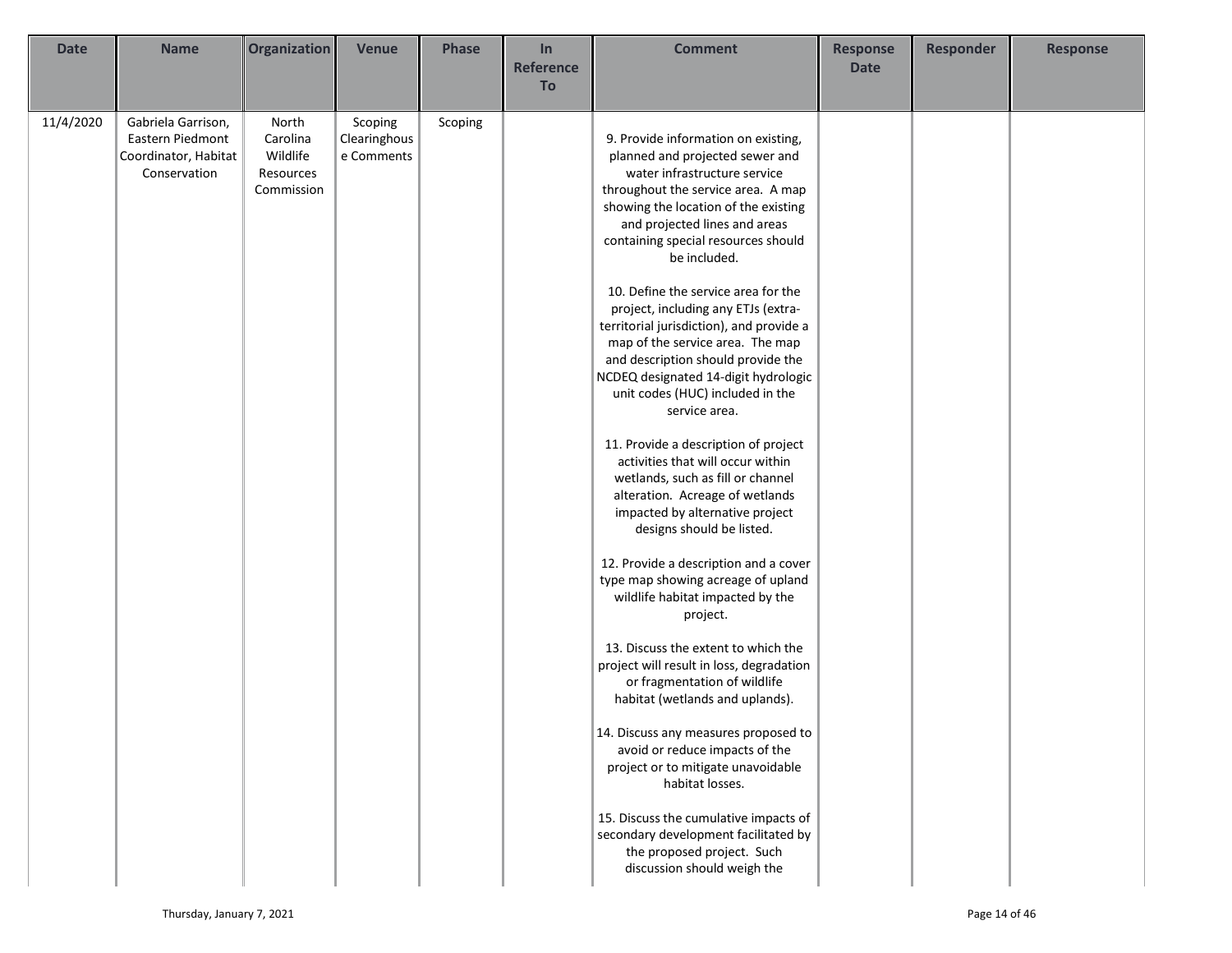| <b>Date</b> | <b>Name</b>                                                                    | <b>Organization</b>                                      | <b>Venue</b>                          | <b>Phase</b> | In               | <b>Comment</b>                                                                                                                                                                                                                                                                                                                                                                                                                                                                                                                                                                                                                                                                                                                                                                                                      | <b>Response</b> | <b>Responder</b> | <b>Response</b> |
|-------------|--------------------------------------------------------------------------------|----------------------------------------------------------|---------------------------------------|--------------|------------------|---------------------------------------------------------------------------------------------------------------------------------------------------------------------------------------------------------------------------------------------------------------------------------------------------------------------------------------------------------------------------------------------------------------------------------------------------------------------------------------------------------------------------------------------------------------------------------------------------------------------------------------------------------------------------------------------------------------------------------------------------------------------------------------------------------------------|-----------------|------------------|-----------------|
|             |                                                                                |                                                          |                                       |              | <b>Reference</b> |                                                                                                                                                                                                                                                                                                                                                                                                                                                                                                                                                                                                                                                                                                                                                                                                                     | <b>Date</b>     |                  |                 |
|             |                                                                                |                                                          |                                       |              | <b>To</b>        |                                                                                                                                                                                                                                                                                                                                                                                                                                                                                                                                                                                                                                                                                                                                                                                                                     |                 |                  |                 |
| 11/4/2020   | Gabriela Garrison,<br>Eastern Piedmont<br>Coordinator, Habitat<br>Conservation | North<br>Carolina<br>Wildlife<br>Resources<br>Commission | Scoping<br>Clearinghous<br>e Comments | Scoping      |                  | economic benefits of such growth<br>against the costs of associated<br>environmental degradation.<br>(a) Include specific measures that<br>will be used to address stormwater at<br>the source. Include specific<br>requirements for both residential and<br>industrial developments and Best<br>Management Practices that will be<br>required.<br>(b) Include specific measures that<br>will be used to protect stream<br>corridors, riparian habitat and a<br>minimum of the 100-year floodplain<br>from filling and development.<br>Commitments by the project<br>sponsors to protect area streams with<br>riparian buffers through purchase or<br>conservation easement are of<br>particular interest.<br>16. Include a list of document<br>preparers that shows professional<br>background and qualifications. |                 |                  |                 |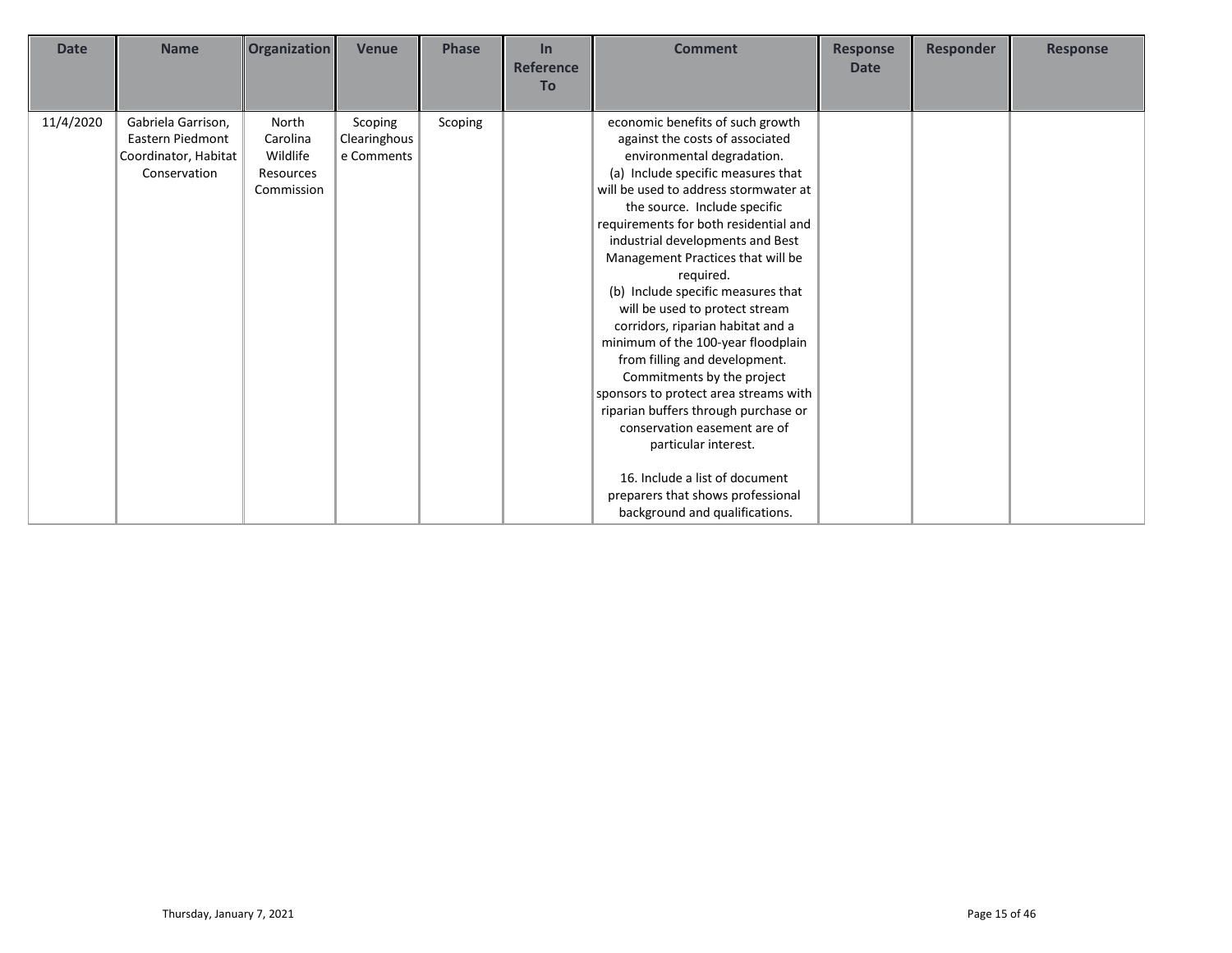| <b>Date</b> | <b>Name</b>              | Organization                                           | <b>Venue</b>                          | <b>Phase</b> | In<br><b>Reference</b><br>To | <b>Comment</b>                                                                                                                                                                                                                                                                                                                                                                                                                                                                                                                                                                                                                                                                                                                                                                                                                                                                                                                                                                                                                                                                                                         | <b>Response</b><br><b>Date</b> | <b>Responder</b> | <b>Response</b> |
|-------------|--------------------------|--------------------------------------------------------|---------------------------------------|--------------|------------------------------|------------------------------------------------------------------------------------------------------------------------------------------------------------------------------------------------------------------------------------------------------------------------------------------------------------------------------------------------------------------------------------------------------------------------------------------------------------------------------------------------------------------------------------------------------------------------------------------------------------------------------------------------------------------------------------------------------------------------------------------------------------------------------------------------------------------------------------------------------------------------------------------------------------------------------------------------------------------------------------------------------------------------------------------------------------------------------------------------------------------------|--------------------------------|------------------|-----------------|
| 11/9/2020   | Ramona Bartos,<br>Deputy | <b>State Historic</b><br>Preservation<br>Office (SHPO) | Scoping<br>Clearinghous<br>e Comments | Scoping      |                              | Thank you for your submission<br>concerning the above referenced<br>project. We have reviewed the<br>materials provided and offer the<br>following comments.<br>The effects of the proposed<br>undertaking on archaeological sites<br>will depend on the precise extent and<br>depth of ground disturbance. Once<br>this information is available, we<br>request draft project plans be<br>forwarded to this office for review<br>and comment.<br>The above comments are made<br>pursuant to Section 106 of the<br>National Historic Preservation Act and<br>the Advisory Council on Historic<br>Preservation's Regulations for<br>Compliance with Section 106 codified<br>at 36 CFR Part 800.<br>Thank you for your cooperation and<br>consideration. If you have questions<br>concerning the above comment,<br>contact Renee Gledhill-Earley,<br>environmental review coordinator, at<br>919-814-6579<br>or environmental.review@ncdcr.gov.<br>In all future communication<br>concerning this project, please cite<br>the above referenced tracking<br>number.<br>(SCH # 21-E-0000-0754, Wake<br>County, ER 20-2212) |                                |                  |                 |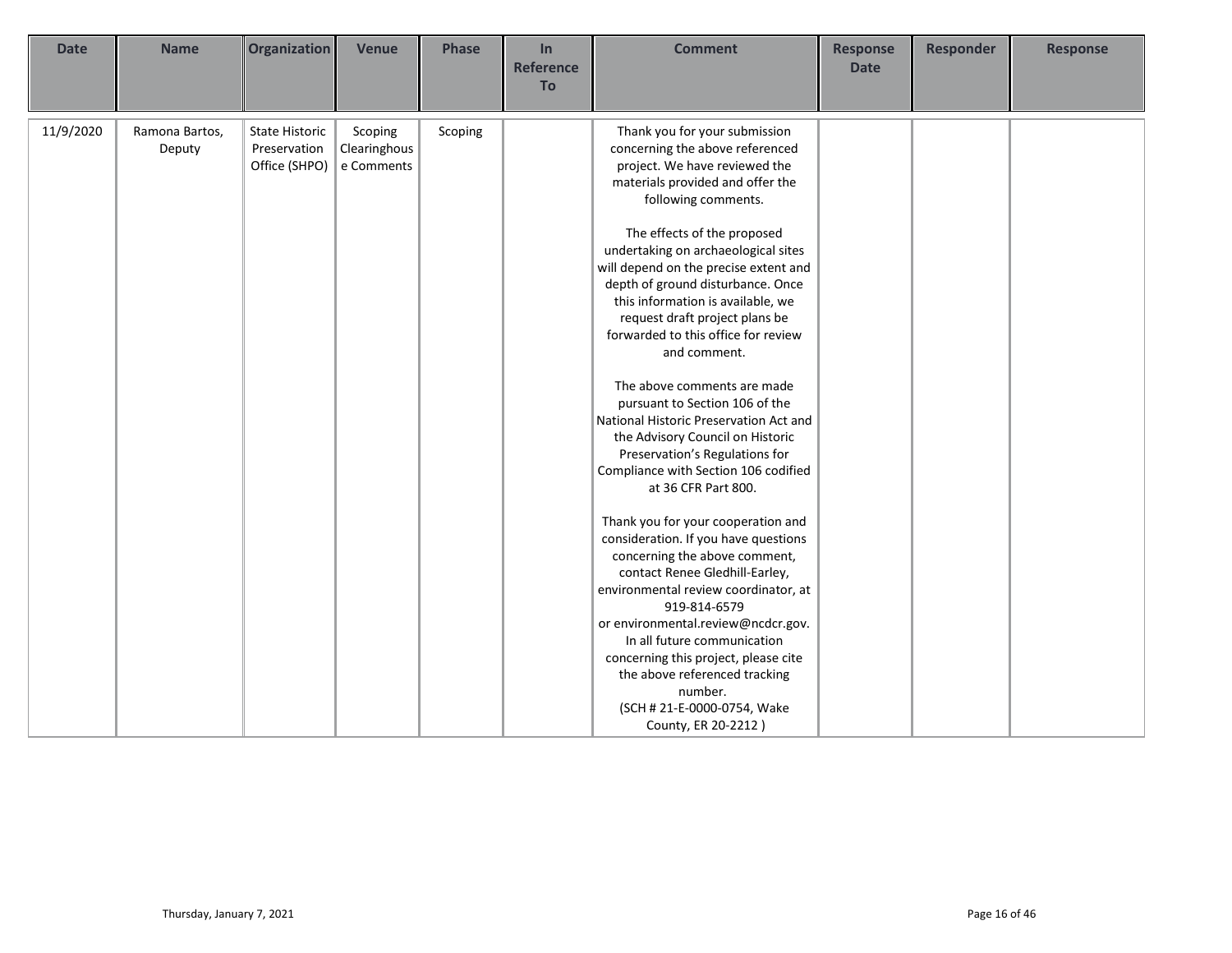| <b>Date</b> | <b>Name</b>    | Organization                          | <b>Venue</b>                          | <b>Phase</b> | In<br><b>Reference</b><br>To | <b>Comment</b>                                                                                                                                                                                                                                                                                                                                                                                                                                                                                                                                                                                                                                                                                                     | <b>Response</b><br><b>Date</b> | <b>Responder</b> | <b>Response</b> |
|-------------|----------------|---------------------------------------|---------------------------------------|--------------|------------------------------|--------------------------------------------------------------------------------------------------------------------------------------------------------------------------------------------------------------------------------------------------------------------------------------------------------------------------------------------------------------------------------------------------------------------------------------------------------------------------------------------------------------------------------------------------------------------------------------------------------------------------------------------------------------------------------------------------------------------|--------------------------------|------------------|-----------------|
| 11/9/2020   | Bonnie S. Ware | Inactive<br>Hazardous<br>Sites Branch | Scoping<br>Clearinghous<br>e Comments | Scoping      |                              | The Superfund Section has reviewed<br>the proximity of sites under its<br>jurisdiction to the Town of Fuquay-<br>Varina project. Proposed project is for<br>the Town of Fuquay-Varina's Water<br>Supply and Interbasin Transfer<br>project.<br>Nineteen (19) sites were identified<br>within one mile of the project as<br>shown on the attached report. The<br>Superfund Section recommends that<br>site files be reviewed to ensure that<br>appropriate precautions are<br>incorporated into any construction<br>activities that encounter potentially<br>contaminated soil or groundwater.<br>Superfund Section files can be viewed<br>at: http://deq.nc.gov/waste-                                             |                                |                  |                 |
| 11/10/2020  | Arleen Fields  | Resident of<br>Fayetteville           | Email                                 | Scoping      |                              | management-laserfiche.<br>As a resident of Fayetteville I<br>adamantly oppose the town of<br>Fuquay-Varina's request for a massive<br>interbasin water transfer from the<br>Cape Fear River to the Neuse River. I<br>understand that the Triangle area is<br>developing rapidly, but those<br>communities need to establish<br>sustainable water supply mechanisms<br>that don't deprive downriver<br>residents. A strong water flow in the<br>Cape Fear River is crucial to provide a<br>buffer for times of drought, and to<br>dilute the chemicals and pollutants<br>which are contaminating our water<br>supply in ever-increasing amounts,<br>and to provide recreational<br>opportunities for our residents. |                                |                  |                 |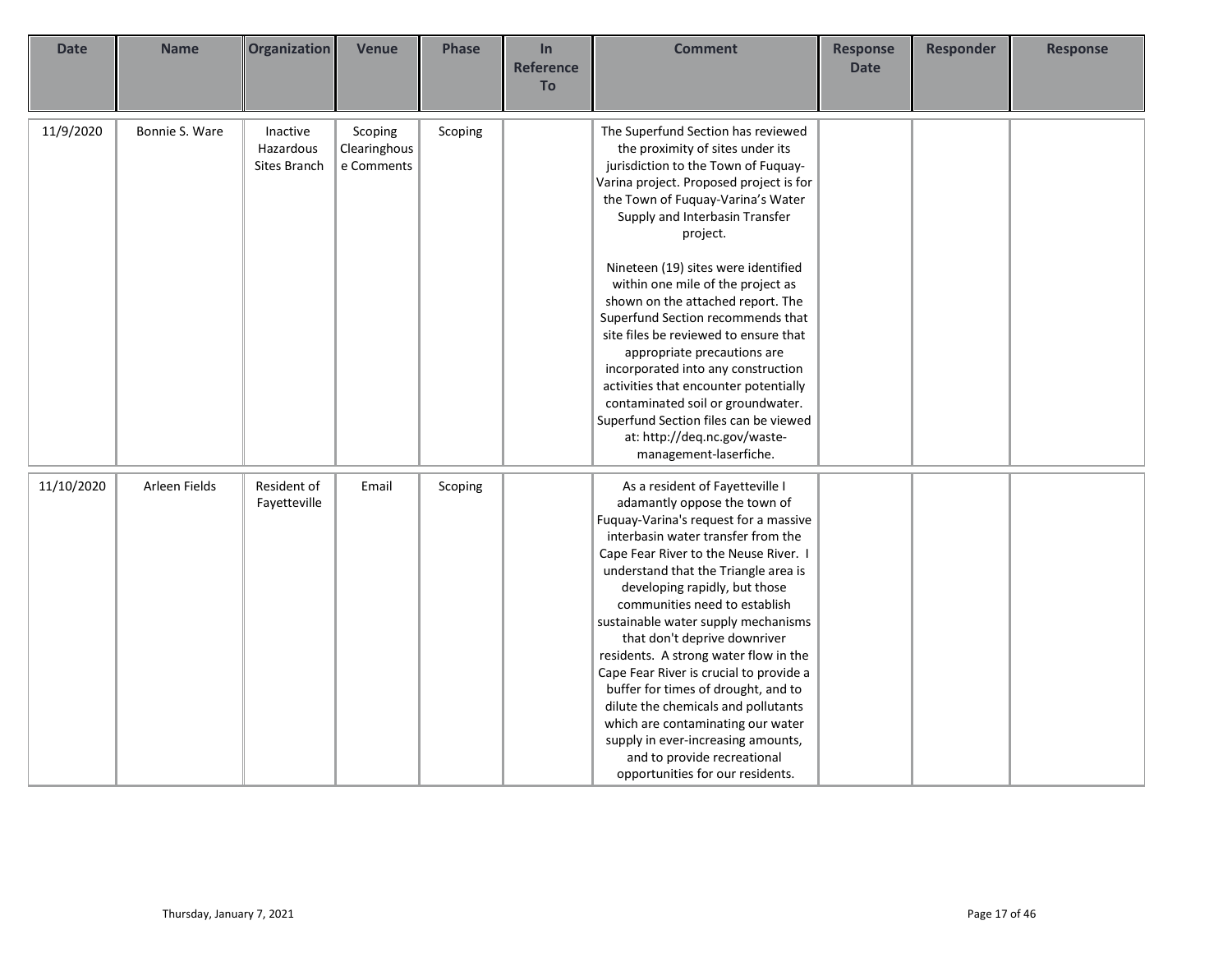| <b>Date</b> | <b>Name</b>     | <b>Organization</b>         | <b>Venue</b> | <b>Phase</b> | In<br><b>Reference</b> | <b>Comment</b>                                                                                                                                                                                                                                                                                                                                                                                                                                                                                                                                                                                                                                                                                                                                                                                                                                                                                                                                                                                                                                                                                                                                                                                                                                                                                                                                                                                                                                                               | <b>Response</b><br><b>Date</b> | <b>Responder</b> | <b>Response</b> |
|-------------|-----------------|-----------------------------|--------------|--------------|------------------------|------------------------------------------------------------------------------------------------------------------------------------------------------------------------------------------------------------------------------------------------------------------------------------------------------------------------------------------------------------------------------------------------------------------------------------------------------------------------------------------------------------------------------------------------------------------------------------------------------------------------------------------------------------------------------------------------------------------------------------------------------------------------------------------------------------------------------------------------------------------------------------------------------------------------------------------------------------------------------------------------------------------------------------------------------------------------------------------------------------------------------------------------------------------------------------------------------------------------------------------------------------------------------------------------------------------------------------------------------------------------------------------------------------------------------------------------------------------------------|--------------------------------|------------------|-----------------|
|             |                 |                             |              |              | <b>To</b>              |                                                                                                                                                                                                                                                                                                                                                                                                                                                                                                                                                                                                                                                                                                                                                                                                                                                                                                                                                                                                                                                                                                                                                                                                                                                                                                                                                                                                                                                                              |                                |                  |                 |
| 11/11/2020  | Rev. Jaye White | Resident of<br>Fayetteville | Email        | Scoping      |                        | Do the people of Fuquay-Varina really<br>want to deprive their neighbors to<br>the south? Does hoarding natural<br>resources seem prudent? I am<br>adamantly opposed to the plan to<br>take so much water from the Cape<br>Fear to deposit it into the Neuse, as<br>many North Carolinains will suffer as<br>a consequence.<br>"Hundreds of thousands of people in<br>the Sandhills rely on our Cape Fear<br>River for accessible and dependable<br>municipal water resources as well as<br>transportation and recreation<br>opportunities. We want to ensure the<br>viability of our river for current and<br>future generations.<br>Several municipalities and utilities<br>across North Carolina currently draw<br>water from our Cape Fear River.<br>Continuous interbasin transfers are<br>not sustainable without clear<br>replenishment and conservation<br>plans so we are advocating for<br>improved water efficiency and public<br>education campaigns in these<br>municipalities to save water and<br>alleviate their supply issues.<br>Droughts have affected our Cape Fear<br>River in the past. IBWTs further<br>reduce river flows during droughts.<br>We want to insulate our water supply<br>against droughts as much as possible.<br>Our Cape Fear River has been<br>impacted by pollution from chemical<br>releases and other recent water<br>quality issues. A reduction in flow as a<br>result of another IBWT will only<br>exacerbate these concerns." |                                |                  |                 |
|             |                 |                             |              |              |                        | Please reconsider your proposal. It<br>seems selfish and unreasonable.                                                                                                                                                                                                                                                                                                                                                                                                                                                                                                                                                                                                                                                                                                                                                                                                                                                                                                                                                                                                                                                                                                                                                                                                                                                                                                                                                                                                       |                                |                  |                 |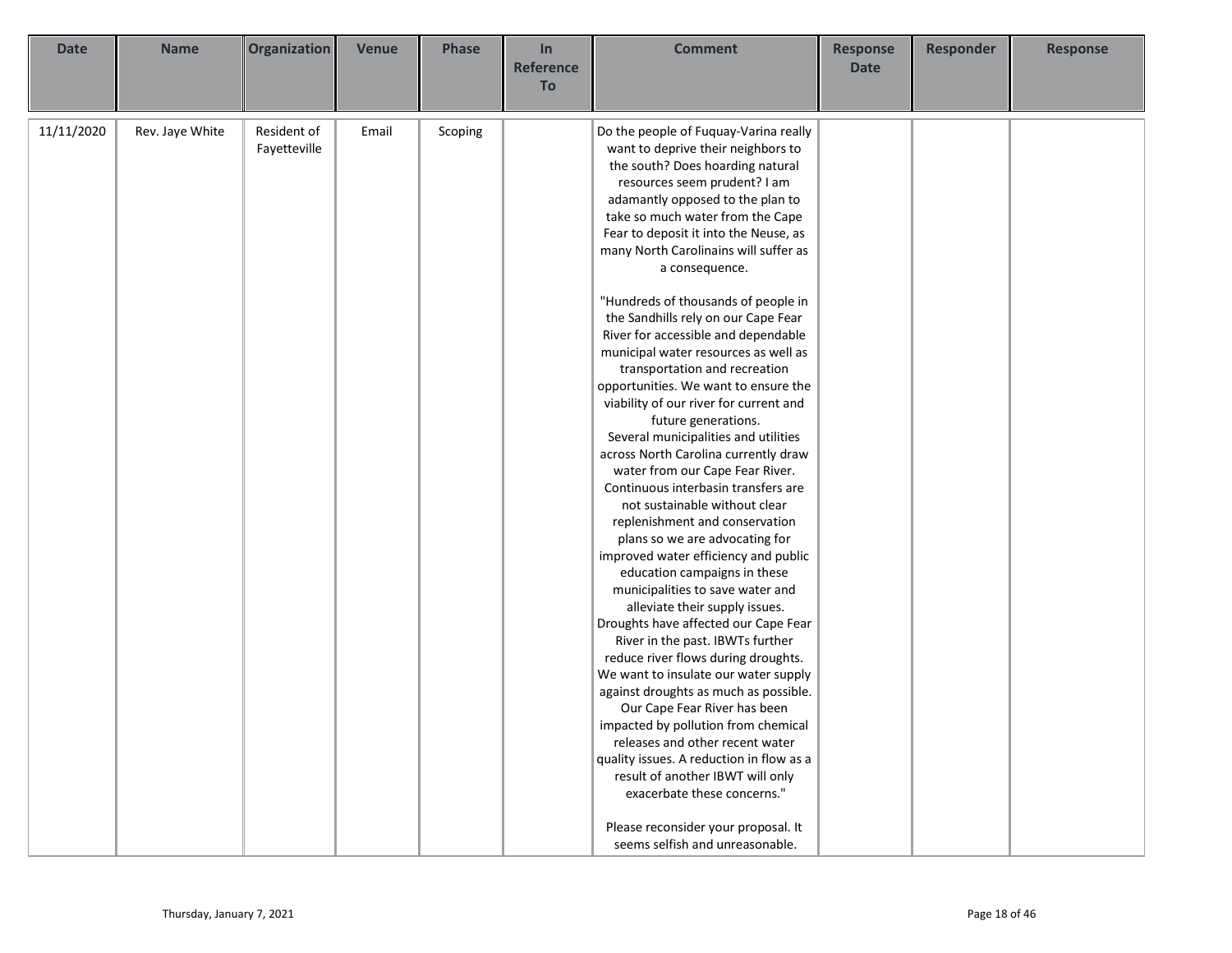| <b>Date</b> | <b>Name</b>        | <b>Organization</b>         | <b>Venue</b> | <b>Phase</b> | In<br><b>Reference</b><br>To | <b>Comment</b>                                                                                                                                                                                                                                                                                                                                                                                                                                                                                                                                                                                                                                                           | <b>Response</b><br><b>Date</b> | <b>Responder</b> | <b>Response</b> |
|-------------|--------------------|-----------------------------|--------------|--------------|------------------------------|--------------------------------------------------------------------------------------------------------------------------------------------------------------------------------------------------------------------------------------------------------------------------------------------------------------------------------------------------------------------------------------------------------------------------------------------------------------------------------------------------------------------------------------------------------------------------------------------------------------------------------------------------------------------------|--------------------------------|------------------|-----------------|
| 11/11/2020  | <b>Ruth Gillis</b> | Resident of<br>Fayetteville | Email        | Scoping      |                              | I'm sorry you are having water<br>problems in Fuquay-Varina, but<br>taking Cape Fear River water doesn't<br>solve problems for anyone -<br>especially Cape Fear River water<br>users.<br>You will need to find another solution<br>to your water needs - like maybe a<br>big campaign for water conservation.<br>Anyway, please leave our water alone.                                                                                                                                                                                                                                                                                                                   |                                |                  |                 |
| 11/11/2020  | Anna Chott         | Sustainable<br>Sandhills    | Email        | Scoping      |                              | I am reaching out to you as a friend of<br>Sustainable Sandhills, an organization<br>that notified my community of plans<br>for implementation of an interbasin<br>water transfer from the Cape Fear<br>River.<br>I implore you to consider a water<br>conservation strategy, rather than<br>moving forward with the IBWT. Our<br>water supply is not infinite, and<br>IBWTs are not sustainable without<br>clear replenishment plans.<br>There are many, many things we as<br>citizens can do to conserve water.<br>However, if the river flow is reduced,<br>our options will be much more<br>limited.<br>Thank you so much for your<br>consideration of this request. |                                |                  |                 |
| 11/17/2020  | Jannessa Peterson  | Fayetteville<br>Resident    | Email        | Scoping      |                              | I'm a resident of Fayetteville and<br>highly concerned about the proposed<br>IBWT from the cape fear river.<br>Particularly because the town<br>requesting has zero water<br>conservation or mitigating strategies<br>in place.                                                                                                                                                                                                                                                                                                                                                                                                                                          |                                |                  |                 |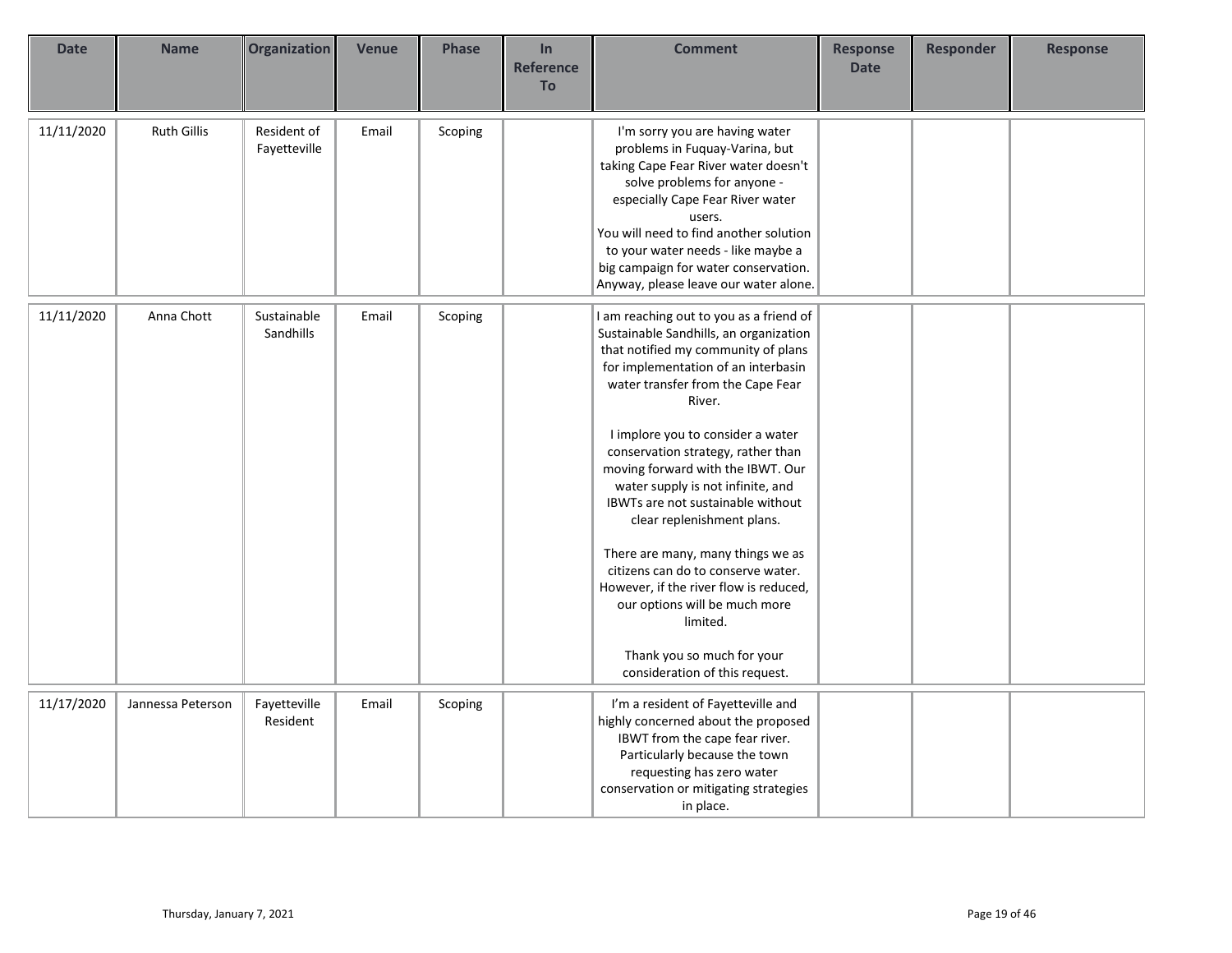| <b>Date</b> | <b>Name</b>    | <b>Organization</b>              | <b>Venue</b> | <b>Phase</b> | $\ln$<br><b>Reference</b><br><b>To</b> | <b>Comment</b>                                                                                                                                                                                                                                                                                                                                                                                                                                                                                                                                                             | <b>Response</b><br><b>Date</b> | <b>Responder</b> | <b>Response</b> |
|-------------|----------------|----------------------------------|--------------|--------------|----------------------------------------|----------------------------------------------------------------------------------------------------------------------------------------------------------------------------------------------------------------------------------------------------------------------------------------------------------------------------------------------------------------------------------------------------------------------------------------------------------------------------------------------------------------------------------------------------------------------------|--------------------------------|------------------|-----------------|
| 11/19/2020  | Arthur Ingalls | Cumberland<br>County<br>Resident | Email        | Scoping      |                                        | Water supply<br>I just want to add my comments to<br>the water supply issue. It sounds as if<br>the water supply issue for our area<br>has been resolved for now. The<br>question is what will happen when<br>severe drought occurs. Climatic<br>changes may affect water supply and<br>quality. How will demands be solved?<br>What happens if water qualities are<br>altered? Decisions made now may<br>not be adequate in future. Those of<br>us in Cumberland County may not like<br>our status in years to come.<br>Permanent installations are not easily<br>changed |                                |                  |                 |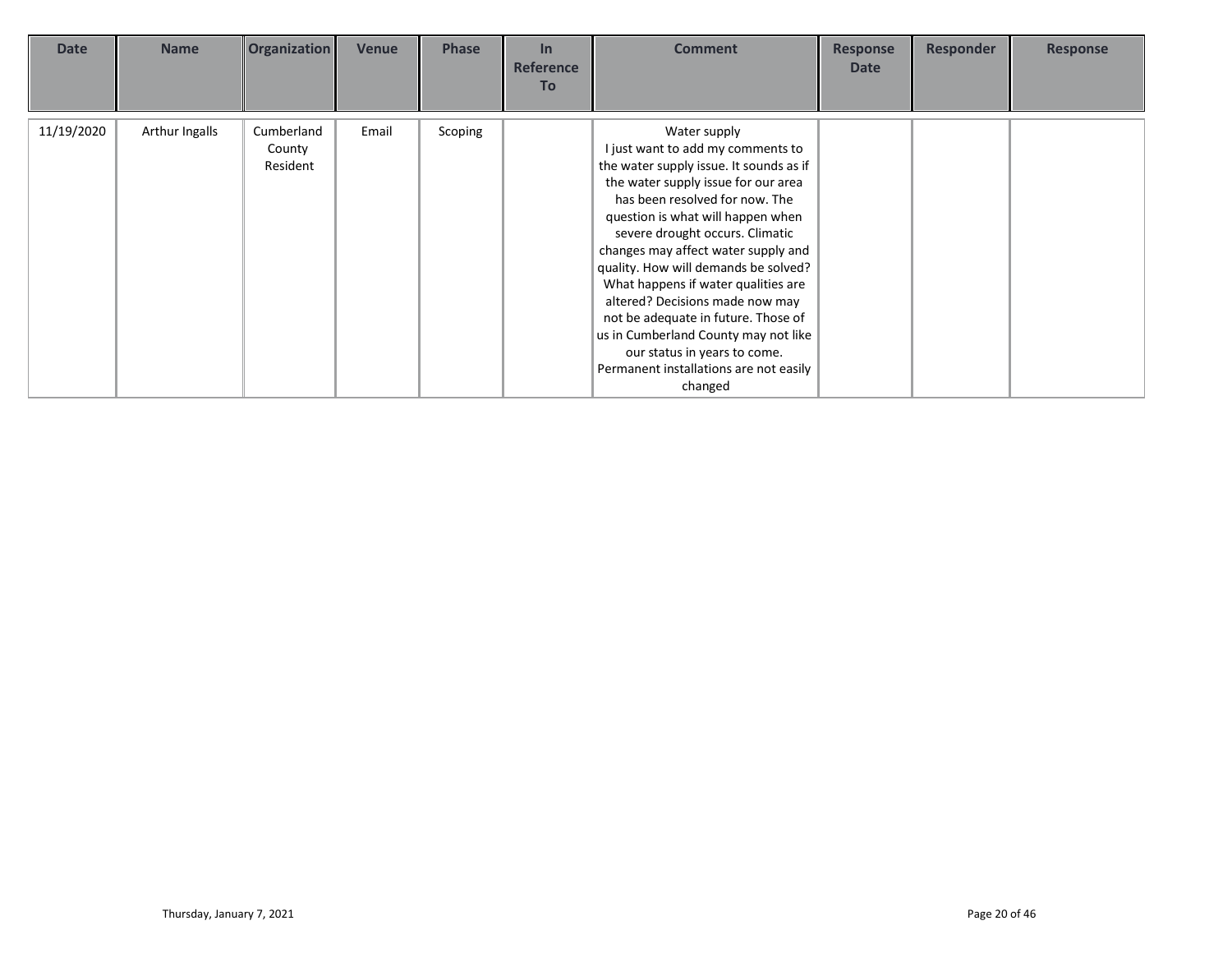| <b>Date</b> | <b>Name</b>       | Organization             | <b>Venue</b> | <b>Phase</b> | In<br><b>Reference</b> | <b>Comment</b>                                                                                                                                                                                                                                                                                                                                                                                                                                                                                                                                                                                                                                                                                                                                                                                                                                                                                                                                                                                                                                                                                                                                                                                                                                                                                                                                                                                                                                                                                                                                                                                                                                          | <b>Response</b><br><b>Date</b> | <b>Responder</b> | <b>Response</b> |
|-------------|-------------------|--------------------------|--------------|--------------|------------------------|---------------------------------------------------------------------------------------------------------------------------------------------------------------------------------------------------------------------------------------------------------------------------------------------------------------------------------------------------------------------------------------------------------------------------------------------------------------------------------------------------------------------------------------------------------------------------------------------------------------------------------------------------------------------------------------------------------------------------------------------------------------------------------------------------------------------------------------------------------------------------------------------------------------------------------------------------------------------------------------------------------------------------------------------------------------------------------------------------------------------------------------------------------------------------------------------------------------------------------------------------------------------------------------------------------------------------------------------------------------------------------------------------------------------------------------------------------------------------------------------------------------------------------------------------------------------------------------------------------------------------------------------------------|--------------------------------|------------------|-----------------|
|             |                   |                          |              |              | To                     |                                                                                                                                                                                                                                                                                                                                                                                                                                                                                                                                                                                                                                                                                                                                                                                                                                                                                                                                                                                                                                                                                                                                                                                                                                                                                                                                                                                                                                                                                                                                                                                                                                                         |                                |                  |                 |
| 11/19/2020  | Jonelle Kimbrough | Sustainable<br>Sandhills | Email        | Scoping      |                        | One of our impact areas is water<br>quality. We work to maintain<br>accessible, dependable and<br>affordable water for our residents<br>and are concerned about the impact<br>of the proposed IBWT on the Cape<br>Fear River, which is the Sandhills'<br>primary source of potable water.<br>Water demands are increasing in the<br>Sandhills and throughout North<br>Carolina, and several municipalities<br>across the state currently draw water<br>through IBWTs from the Cape Fear<br>River. Our residents need our water<br>in our Sandhills. Continuous IBWTs<br>are simply not sustainable for us. Fort<br>Bragg - the world's largest military<br>installation and our neighbor - also<br>relies on the Cape Fear River for<br>water. Thus, our water resources<br>here are a matter of national security.<br>Droughts have affected the Cape Fear<br>River in the past, and potential flow<br>reductions coupled with IBWTs are<br>bound to have significant effects on<br>the viability of our water in the<br>Sandhills. Furthermore, the Cape Fear<br>River and our residents have faced<br>major water quality and pollution<br>issues as a result of chemical releases<br>into the river. Flow reductions will<br>only exacerbate the concerns created<br>by these threats.<br>Sustainable Sandhills is opposed to<br>the proposed IBWT and encourages<br>its prevention unless Fuquay-Varina<br>can implement clear and forward-<br>thinking stewardship plans for 1)<br>returning our water to the Cape Fear<br>River at a reasonable rate and quality;<br>2) incorporating and enforcing water<br>efficiency considerations into Town |                                |                  |                 |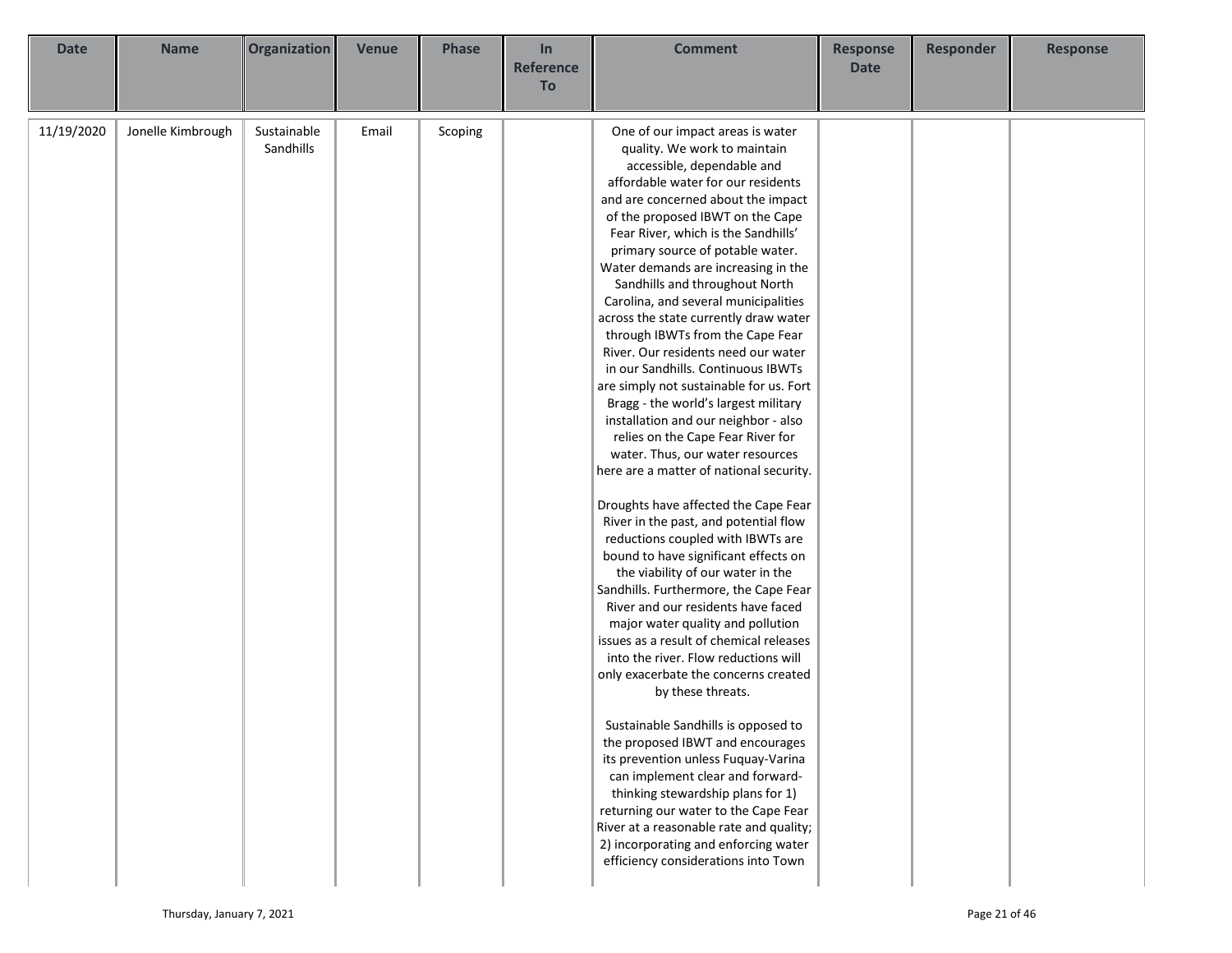| <b>Date</b> | <b>Name</b>       | <b>Organization</b>                          | <b>Venue</b> | Phase   | In<br><b>Reference</b><br><b>To</b> | <b>Comment</b>                                                                                                                                                                                                                                                                                                                                                                                                                                                                                                                                                                                                                                                                                                                                                                                                                  | <b>Response</b><br><b>Date</b> | <b>Responder</b> | <b>Response</b> |
|-------------|-------------------|----------------------------------------------|--------------|---------|-------------------------------------|---------------------------------------------------------------------------------------------------------------------------------------------------------------------------------------------------------------------------------------------------------------------------------------------------------------------------------------------------------------------------------------------------------------------------------------------------------------------------------------------------------------------------------------------------------------------------------------------------------------------------------------------------------------------------------------------------------------------------------------------------------------------------------------------------------------------------------|--------------------------------|------------------|-----------------|
| 11/19/2020  | Jonelle Kimbrough | Sustainable<br>Sandhills                     | Email        | Scoping |                                     | construction codes, operation<br>standards and other regulations that<br>advocate for more sustainable<br>development; and 3) creating and<br>disseminating a public education and<br>awareness campaign for Town<br>property owners to encourage them<br>to conserve as much water as<br>possible.                                                                                                                                                                                                                                                                                                                                                                                                                                                                                                                             |                                |                  |                 |
| 11/19/2020  | Jane G. Starling  | Cumberland<br>County<br>Mayor's<br>Coalition | Email        | Scoping |                                     | Please see the attached resolution<br>passed unanimously by the<br><b>Cumberland County Mayor's</b><br>Coalition, in opposition of the<br>Proposed Interbasin Transfer for the<br>Town of Fuquay-Varina. For the<br>purpose of clarification, this is a<br>separate document from the one I<br>sent earlier for the Town of Hope<br>Mills.<br>Content of resolution:<br>IBT poses increased risks to water<br>supply of Cumberland County<br>Oppose any permanent transfer of<br>water<br>Numerous water quality issues from<br>industrial dischargers and emerging<br>contaminants<br>Reduction of streamflow exacerbate<br>pollutant concentrations and algal<br>blooms, particularly low flow<br>No guaranteed reservoir storage<br>during drought conditions<br>Already significant IBT (Cary, Apex)<br>which returns water |                                |                  |                 |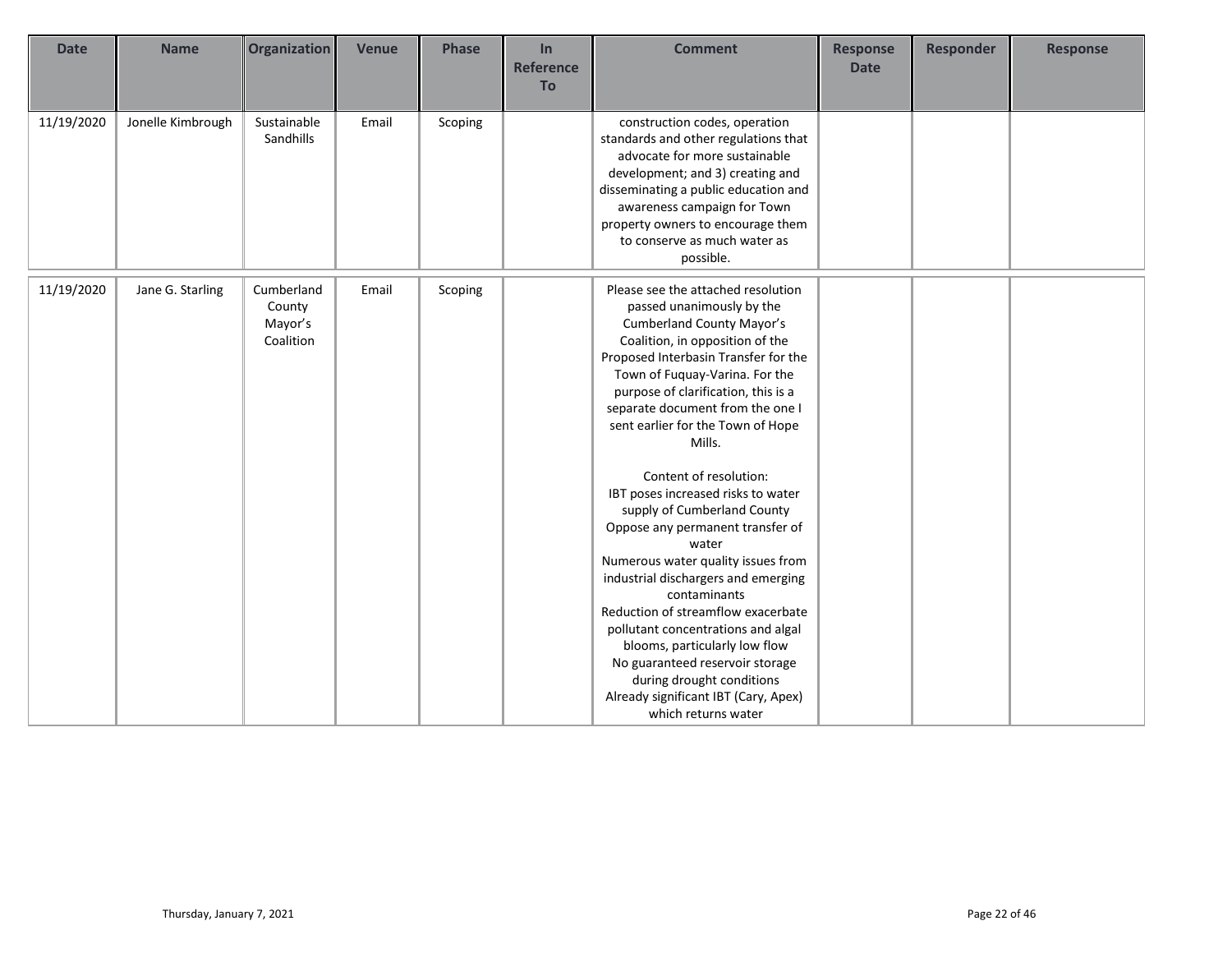| <b>Date</b> | <b>Name</b> | Organization                                                                | <b>Venue</b> | <b>Phase</b> | In<br><b>Reference</b><br><b>To</b> | <b>Comment</b>                                                                                                                                                                                                                                                                                                                                                                                                                                                                                                                                                                                                                                                                         | <b>Response</b><br><b>Date</b> | <b>Responder</b> | <b>Response</b> |
|-------------|-------------|-----------------------------------------------------------------------------|--------------|--------------|-------------------------------------|----------------------------------------------------------------------------------------------------------------------------------------------------------------------------------------------------------------------------------------------------------------------------------------------------------------------------------------------------------------------------------------------------------------------------------------------------------------------------------------------------------------------------------------------------------------------------------------------------------------------------------------------------------------------------------------|--------------------------------|------------------|-----------------|
| 11/19/2020  | Sally Shutt | Strategic<br>Management/<br>Governmental<br>Affairs<br>Cumberland<br>County | Email        | Scoping      |                                     | Please see the attached resolution<br>passed unanimously by the<br>Cumberland County Board of<br>Commissioners regarding the<br>proposed Interbasin Transfer by the<br>Town of Fuquay-Varina.<br><b>Resolution content:</b><br>IBT poses increased risks to water<br>supply of Cumberland County<br>Oppose any permanent transfer of<br>water<br>Numerous water quality issues from<br>industrial dischargers and emerging<br>contaminants<br>Reduction of streamflow exacerbate<br>pollutant concentrations and algal<br>blooms, particularly low flow<br>No guaranteed reservoir storage<br>during drought conditions<br>Already significant IBT (Cary, Apex)<br>which returns water |                                |                  |                 |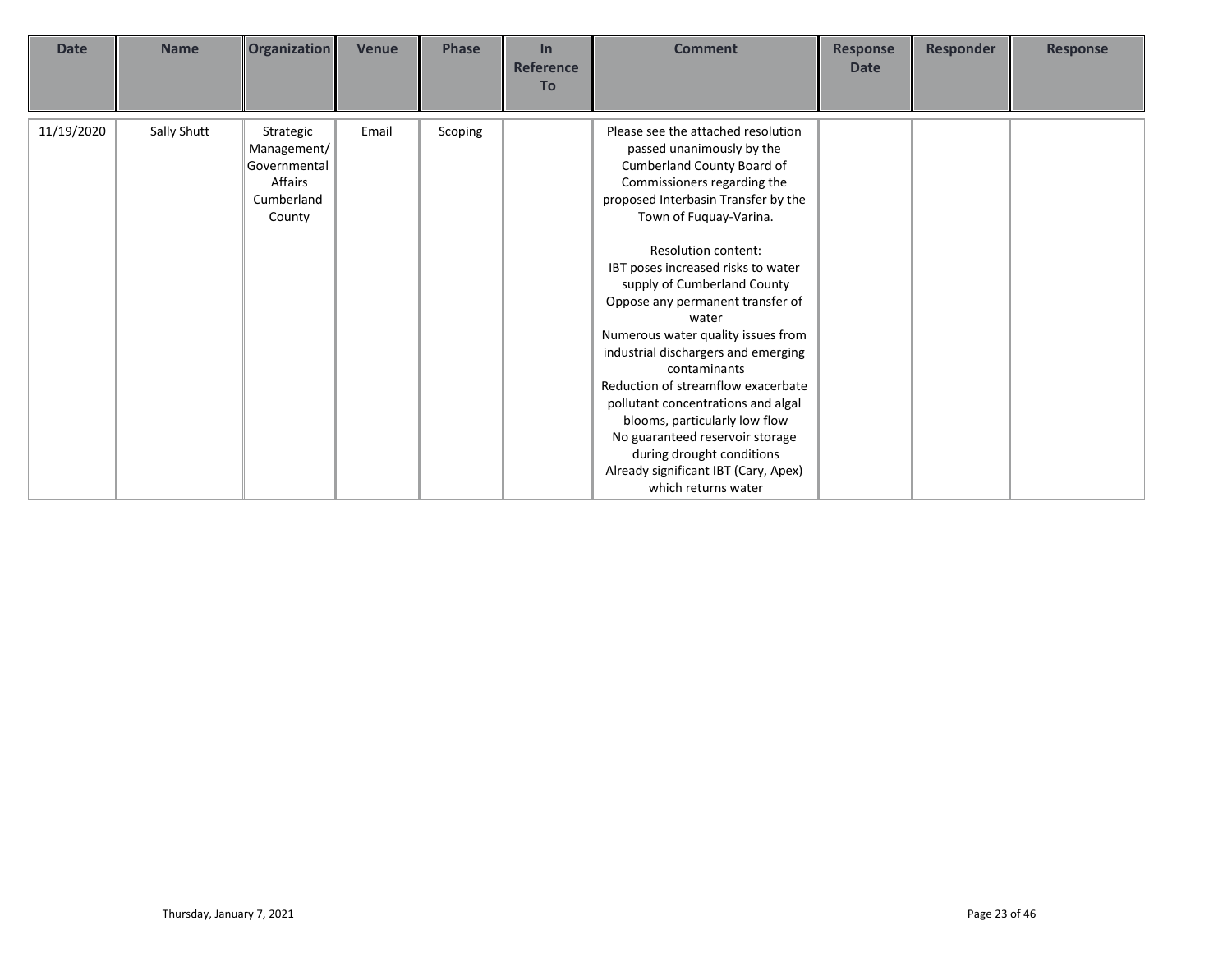| <b>Date</b> | <b>Name</b>        | Organization                                      | <b>Venue</b> | <b>Phase</b> | In<br><b>Reference</b> | <b>Comment</b>                                                                                                                                                                                                                                                                                                                                                                                                                                                                                                                                                                                                                                                                                                                                                                                                                                                                                                                                                                                                                                                                                                                                                                                                                                                                                                                                                                                                                                                                                                                                                                                                 | <b>Response</b><br><b>Date</b> | <b>Responder</b> | <b>Response</b> |
|-------------|--------------------|---------------------------------------------------|--------------|--------------|------------------------|----------------------------------------------------------------------------------------------------------------------------------------------------------------------------------------------------------------------------------------------------------------------------------------------------------------------------------------------------------------------------------------------------------------------------------------------------------------------------------------------------------------------------------------------------------------------------------------------------------------------------------------------------------------------------------------------------------------------------------------------------------------------------------------------------------------------------------------------------------------------------------------------------------------------------------------------------------------------------------------------------------------------------------------------------------------------------------------------------------------------------------------------------------------------------------------------------------------------------------------------------------------------------------------------------------------------------------------------------------------------------------------------------------------------------------------------------------------------------------------------------------------------------------------------------------------------------------------------------------------|--------------------------------|------------------|-----------------|
|             |                    |                                                   |              |              | To                     |                                                                                                                                                                                                                                                                                                                                                                                                                                                                                                                                                                                                                                                                                                                                                                                                                                                                                                                                                                                                                                                                                                                                                                                                                                                                                                                                                                                                                                                                                                                                                                                                                |                                |                  |                 |
| 11/19/2020  | <b>Mick Noland</b> | Fayetteville<br><b>Public Works</b><br>Commission | Email        | Scoping      |                        | Please find attached comments from<br>the Fayetteville Public Works<br>concerning the Town of Fuquay-<br>Varina proposed IBT.<br>1. Fuquay-Varina is required to prove<br>that there are no reasonable<br>alternatives to the proposed inter-<br>basin transfer, and to date, we have<br>seen no analysis or other evidence<br>that Fuquay-Varina is unable to get<br>additional water from the Neuse<br>River Basin or any other source. In<br>considering such alternatives, the<br>EMC is not limited to consideration of<br>alternatives that have been proposed,<br>studied or considered by Fuquay-<br>Varina. Except in circumstances of<br>technical or economic infeasibility or<br>adverse environmental impact, the<br>EMC's determination as to reasonable<br>alternatives must give preference to<br>alternatives that would involve a<br>transfer from one sub-basin to<br>another within the Neuse River Basin<br>(i.e., major receiving river basin) over<br>Fuquay-Varina's proposed alternative<br>that would involve a transfer from<br>one major river basin (Cape Fear) to<br>another major river basin (Neuse).<br>2. Fuquay-Varina is also required to<br>prove that the amount of the transfer<br>does not exceed the amount of the<br>projected shortfall under the<br>applicant's water supply plan after<br>first taking into account all other<br>sources of water that are available to<br>the applicant, and to date, we have<br>seen no analysis or other evidence of<br>that from Fuquay-Varina.<br>3. Fuquay-Varina is required to prove<br>that the benefits of the proposed |                                |                  |                 |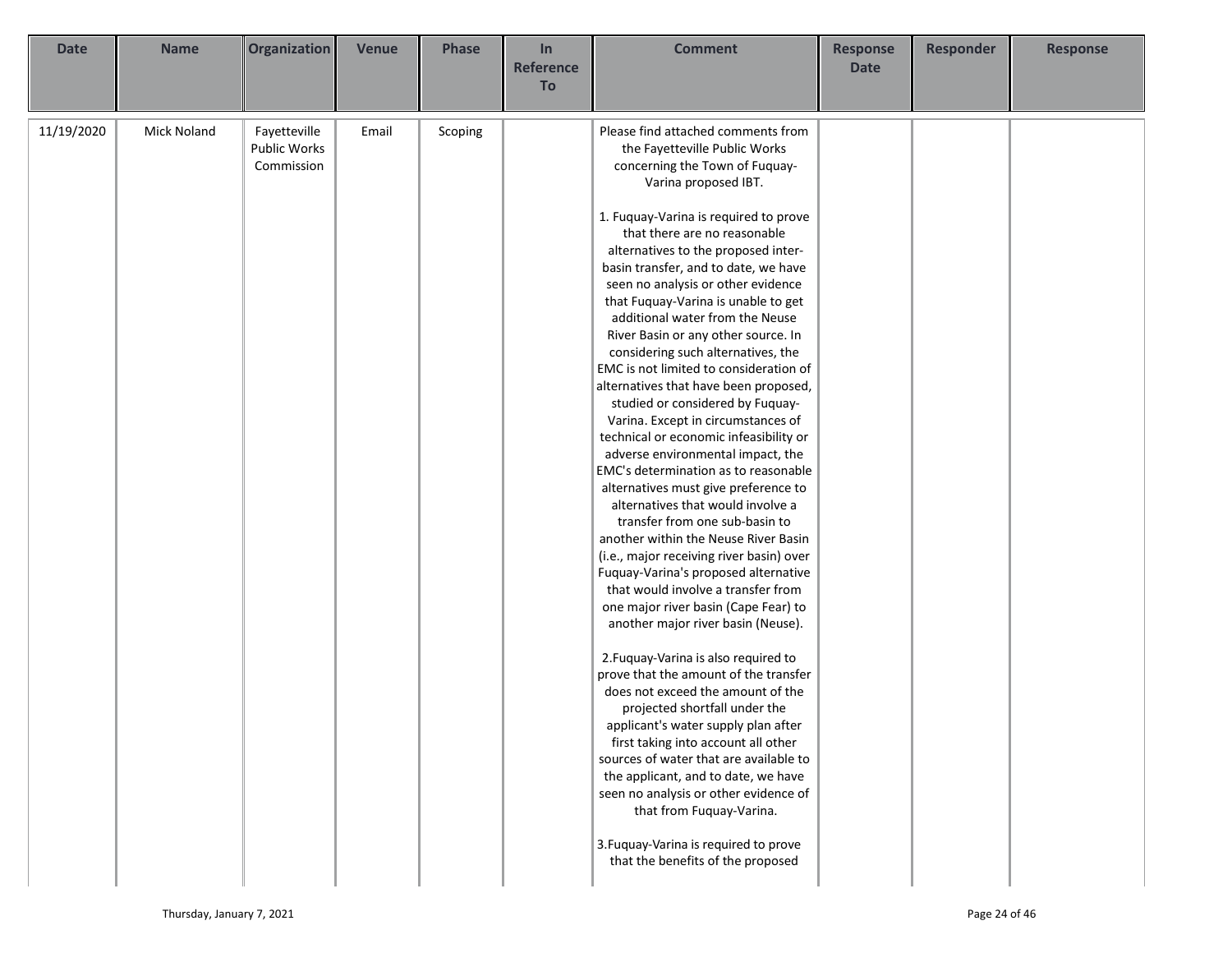| <b>Date</b> | <b>Name</b>        | Organization        | <b>Venue</b> | <b>Phase</b> | In               | <b>Comment</b>                                | <b>Response</b> | Responder | <b>Response</b> |
|-------------|--------------------|---------------------|--------------|--------------|------------------|-----------------------------------------------|-----------------|-----------|-----------------|
|             |                    |                     |              |              | <b>Reference</b> |                                               | <b>Date</b>     |           |                 |
|             |                    |                     |              |              | To               |                                               |                 |           |                 |
| 11/19/2020  | <b>Mick Noland</b> | Fayetteville        | Email        | Scoping      |                  | transfer outweigh the detriments of           |                 |           |                 |
|             |                    | <b>Public Works</b> |              |              |                  | the proposed transfer and that the            |                 |           |                 |
|             |                    | Commission          |              |              |                  | detriments have to be mitigated to            |                 |           |                 |
|             |                    |                     |              |              |                  | the maximum degree practicable, and           |                 |           |                 |
|             |                    |                     |              |              |                  | to date, we have seen no analysis or          |                 |           |                 |
|             |                    |                     |              |              |                  | other evidence of that from Fuquay-           |                 |           |                 |
|             |                    |                     |              |              |                  | Varina. In that regard, Fuquay-Varina         |                 |           |                 |
|             |                    |                     |              |              |                  | must address, and EMC must                    |                 |           |                 |
|             |                    |                     |              |              |                  | consider all of the following:                |                 |           |                 |
|             |                    |                     |              |              |                  | a. The EMC must consider the                  |                 |           |                 |
|             |                    |                     |              |              |                  | necessity and reasonableness of the           |                 |           |                 |
|             |                    |                     |              |              |                  | amount of surface                             |                 |           |                 |
|             |                    |                     |              |              |                  | water proposed to be transferred and          |                 |           |                 |
|             |                    |                     |              |              |                  | its proposed uses. The Sanford WTP is         |                 |           |                 |
|             |                    |                     |              |              |                  | quite a distance from Fuquay-Varina.          |                 |           |                 |
|             |                    |                     |              |              |                  | Fuquay-Varina should identify the             |                 |           |                 |
|             |                    |                     |              |              |                  | geographic boundaries within which            |                 |           |                 |
|             |                    |                     |              |              |                  | the water being requested would be            |                 |           |                 |
|             |                    |                     |              |              |                  | used, including whether that area is          |                 |           |                 |
|             |                    |                     |              |              |                  | entirely within Fuquay-Varina town<br>limits. |                 |           |                 |
|             |                    |                     |              |              |                  |                                               |                 |           |                 |
|             |                    |                     |              |              |                  | b. The EMC must consider present              |                 |           |                 |
|             |                    |                     |              |              |                  | and reasonably foreseeable future             |                 |           |                 |
|             |                    |                     |              |              |                  | detrimental effects on the source             |                 |           |                 |
|             |                    |                     |              |              |                  | river basin, including effects on             |                 |           |                 |
|             |                    |                     |              |              |                  | wastewater assimilation and water             |                 |           |                 |
|             |                    |                     |              |              |                  | quality. In recent years, the Cape Fear       |                 |           |                 |
|             |                    |                     |              |              |                  | River upstream and downstream of              |                 |           |                 |
|             |                    |                     |              |              |                  | Fayetteville has been fraught with            |                 |           |                 |
|             |                    |                     |              |              |                  | numerous water quality issues                 |                 |           |                 |
|             |                    |                     |              |              |                  | stemming from industrial discharges           |                 |           |                 |
|             |                    |                     |              |              |                  | and other sources. During low-flow            |                 |           |                 |
|             |                    |                     |              |              |                  | periods, further reduction of                 |                 |           |                 |
|             |                    |                     |              |              |                  | streamflow can exacerbate pollutant           |                 |           |                 |
|             |                    |                     |              |              |                  | concentrations. Environmental                 |                 |           |                 |
|             |                    |                     |              |              |                  | impact assessment of this proposed            |                 |           |                 |
|             |                    |                     |              |              |                  | IBT must address both water quantity          |                 |           |                 |
|             |                    |                     |              |              |                  | and water quality in the Cape Fear            |                 |           |                 |
|             |                    |                     |              |              |                  | River.                                        |                 |           |                 |
|             |                    |                     |              |              |                  | c. The EMC must consider present              |                 |           |                 |
|             |                    |                     |              |              |                  | and reasonably foreseeable future             |                 |           |                 |
|             |                    |                     |              |              |                  | detrimental effects on the source             |                 |           |                 |
|             |                    |                     |              |              |                  | river basin, including effects on fish        |                 |           |                 |
|             |                    |                     |              |              |                  |                                               |                 |           |                 |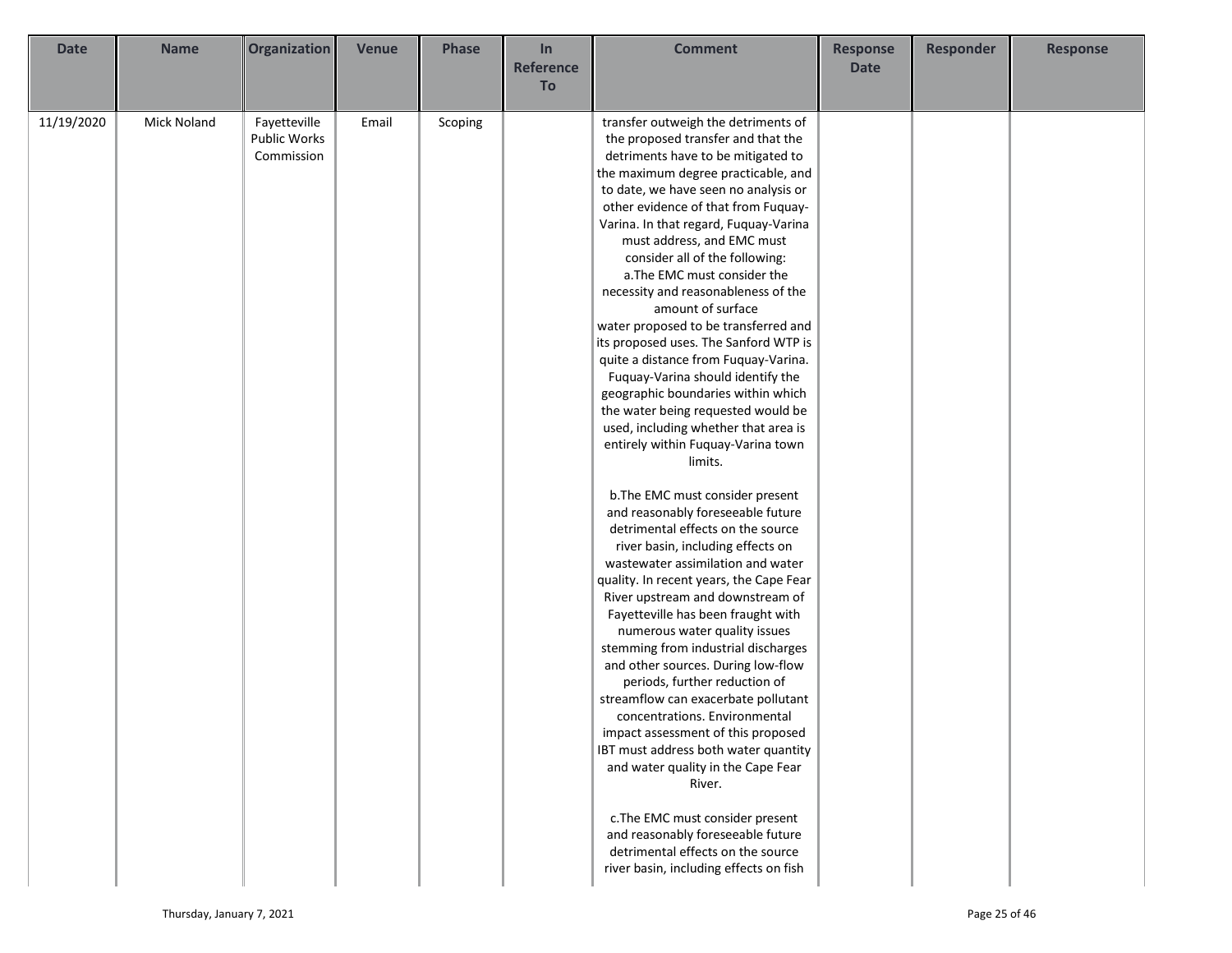| <b>Date</b> | <b>Name</b>        | Organization | <b>Venue</b> | <b>Phase</b> | In               | <b>Comment</b>                           | <b>Response</b> | <b>Responder</b> | <b>Response</b> |
|-------------|--------------------|--------------|--------------|--------------|------------------|------------------------------------------|-----------------|------------------|-----------------|
|             |                    |              |              |              | <b>Reference</b> |                                          | <b>Date</b>     |                  |                 |
|             |                    |              |              |              | To               |                                          |                 |                  |                 |
|             |                    |              |              |              |                  |                                          |                 |                  |                 |
| 11/19/2020  | <b>Mick Noland</b> | Fayetteville | Email        | Scoping      |                  | and wildlife habitat. Instream flow      |                 |                  |                 |
|             |                    | Public Works |              |              |                  | studies which assess the quantity and    |                 |                  |                 |
|             |                    | Commission   |              |              |                  | quality of wildlife habitat as a         |                 |                  |                 |
|             |                    |              |              |              |                  | function of flow levels are the          |                 |                  |                 |
|             |                    |              |              |              |                  | appropriate means to assess this         |                 |                  |                 |
|             |                    |              |              |              |                  | concern. Reduction of streamflow         |                 |                  |                 |
|             |                    |              |              |              |                  | may negatively impact fish and           |                 |                  |                 |
|             |                    |              |              |              |                  | wildlife which depend on the Cape        |                 |                  |                 |
|             |                    |              |              |              |                  | Fear River.                              |                 |                  |                 |
|             |                    |              |              |              |                  |                                          |                 |                  |                 |
|             |                    |              |              |              |                  | d. The EMC must make a specific          |                 |                  |                 |
|             |                    |              |              |              |                  | finding as to measures that are          |                 |                  |                 |
|             |                    |              |              |              |                  | necessary or advisable to mitigate or    |                 |                  |                 |
|             |                    |              |              |              |                  | avoid detrimental impacts on the         |                 |                  |                 |
|             |                    |              |              |              |                  | source river basin. In this regard,      |                 |                  |                 |
|             |                    |              |              |              |                  | Fuquay-Varina should identify how        |                 |                  |                 |
|             |                    |              |              |              |                  | and in what quantities treated           |                 |                  |                 |
|             |                    |              |              |              |                  | wastewater can be returned to the        |                 |                  |                 |
|             |                    |              |              |              |                  | source basin to reduce the net           |                 |                  |                 |
|             |                    |              |              |              |                  | transfer. Fuquay-Varina has decided      |                 |                  |                 |
|             |                    |              |              |              |                  | to make a major water supply             |                 |                  |                 |
|             |                    |              |              |              |                  | investment in expansion of the           |                 |                  |                 |
|             |                    |              |              |              |                  | Sanford WTP. Consequently,               |                 |                  |                 |
|             |                    |              |              |              |                  | Fayetteville PWC expects that major      |                 |                  |                 |
|             |                    |              |              |              |                  | investments in wastewater pumping        |                 |                  |                 |
|             |                    |              |              |              |                  | and treatment infrastructure will        |                 |                  |                 |
|             |                    |              |              |              |                  | likewise be considered to return         |                 |                  |                 |
|             |                    |              |              |              |                  | water to the source basin. The Cary-     |                 |                  |                 |
|             |                    |              |              |              |                  | Apex IBT has established a clear         |                 |                  |                 |
|             |                    |              |              |              |                  | precedent that return of wastewater      |                 |                  |                 |
|             |                    |              |              |              |                  | to the Cape Fear River can serve as      |                 |                  |                 |
|             |                    |              |              |              |                  | mitigation for adverse water quantity    |                 |                  |                 |
|             |                    |              |              |              |                  | and quality effects of IBT.              |                 |                  |                 |
|             |                    |              |              |              |                  |                                          |                 |                  |                 |
|             |                    |              |              |              |                  | In summary, unless Fuquay-Varina         |                 |                  |                 |
|             |                    |              |              |              |                  | meets its substantial evidentiary        |                 |                  |                 |
|             |                    |              |              |              |                  | burden, the certificate needs to be      |                 |                  |                 |
|             |                    |              |              |              |                  | denied. If the certificate is granted    |                 |                  |                 |
|             |                    |              |              |              |                  | without sufficient evidence to           |                 |                  |                 |
|             |                    |              |              |              |                  | support it or without a condition to     |                 |                  |                 |
|             |                    |              |              |              |                  | return sufficient quantities of treated  |                 |                  |                 |
|             |                    |              |              |              |                  | wastewater to the Cape Fear River        |                 |                  |                 |
|             |                    |              |              |              |                  | Basin, Fayetteville PWC will contest it, |                 |                  |                 |
|             |                    |              |              |              |                  | and it is anticipated that other water   |                 |                  |                 |
|             |                    |              |              |              |                  | systems in the lower Cape Fear region    |                 |                  |                 |
|             |                    |              |              |              |                  |                                          |                 |                  |                 |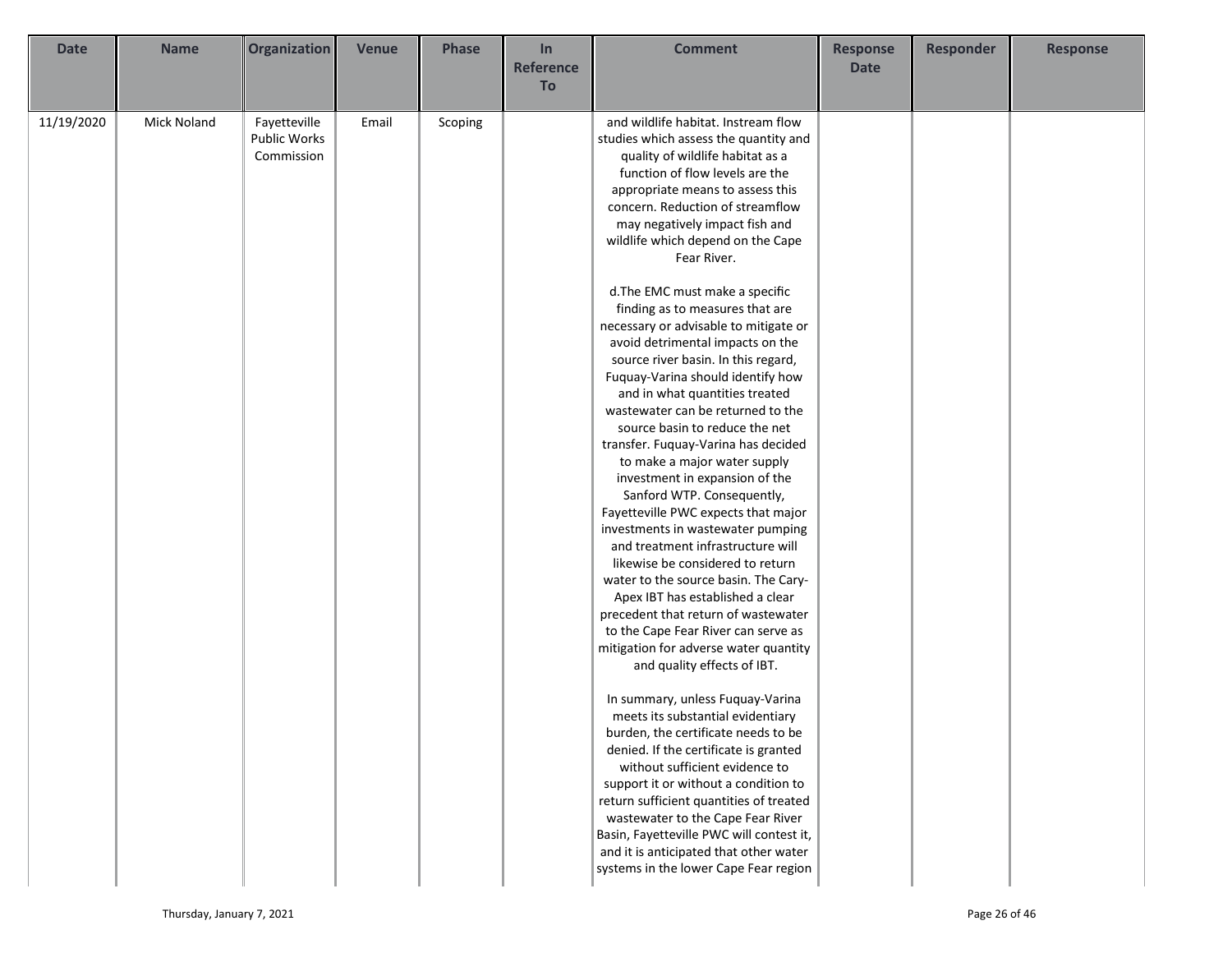| <b>Date</b> | <b>Name</b>                                        | <b>Organization</b> | <b>Venue</b> | <b>Phase</b> | In               | <b>Comment</b>                                                               | <b>Response</b> | <b>Responder</b> | <b>Response</b> |
|-------------|----------------------------------------------------|---------------------|--------------|--------------|------------------|------------------------------------------------------------------------------|-----------------|------------------|-----------------|
|             |                                                    |                     |              |              | <b>Reference</b> |                                                                              | <b>Date</b>     |                  |                 |
|             |                                                    |                     |              |              | <b>To</b>        |                                                                              |                 |                  |                 |
| 11/19/2020  | <b>Mick Noland</b>                                 | Public Works C      | Email        | Scoping      |                  | would consider joining us in doing so.                                       |                 |                  |                 |
| 11/19/2020  | Jane G. Starling                                   | Town of Hope        | Email        | Scoping      |                  | Please see the attached resolution                                           |                 |                  |                 |
|             |                                                    | Mills               |              |              |                  | passed unanimously by the Town of                                            |                 |                  |                 |
|             |                                                    |                     |              |              |                  | Hope Mills Board of Commissioners,                                           |                 |                  |                 |
|             |                                                    |                     |              |              |                  | regarding the Proposed Interbasin                                            |                 |                  |                 |
|             |                                                    |                     |              |              |                  | Transfer for the Town of Fuquay-                                             |                 |                  |                 |
|             |                                                    |                     |              |              |                  | Varina.                                                                      |                 |                  |                 |
|             |                                                    |                     |              |              |                  | <b>Resolution Content:</b>                                                   |                 |                  |                 |
|             |                                                    |                     |              |              |                  | Fayetteville region depends on having                                        |                 |                  |                 |
|             |                                                    |                     |              |              |                  | surplus water supply to attract new                                          |                 |                  |                 |
|             |                                                    |                     |              |              |                  | industry. 72 mgd needed by 2060                                              |                 |                  |                 |
|             |                                                    |                     |              |              |                  | 96% of Jordan Lake water supply has<br>been allocated. No allocation granted |                 |                  |                 |
|             |                                                    |                     |              |              |                  | to PWC                                                                       |                 |                  |                 |
|             |                                                    |                     |              |              |                  | Downstream communities dependent                                             |                 |                  |                 |
|             |                                                    |                     |              |              |                  | on Jordan Lake                                                               |                 |                  |                 |
|             |                                                    |                     |              |              |                  | Concern with drought conditions                                              |                 |                  |                 |
|             |                                                    |                     |              |              |                  | Cary/Apex established precedence for                                         |                 |                  |                 |
|             |                                                    |                     |              |              |                  | return of water                                                              |                 |                  |                 |
|             |                                                    |                     |              |              |                  | Water quality issues from industrial                                         |                 |                  |                 |
|             |                                                    |                     |              |              |                  | discharges and emerging                                                      |                 |                  |                 |
|             |                                                    |                     |              |              |                  | contaminants                                                                 |                 |                  |                 |
|             |                                                    |                     |              |              |                  | Climate change affects drought<br>conditions                                 |                 |                  |                 |
|             |                                                    |                     |              |              |                  | Request that applicant return water                                          |                 |                  |                 |
|             |                                                    |                     |              |              |                  |                                                                              |                 |                  |                 |
| 11/19/2020  | <b>Basin Planning</b>                              | Division of         | Scoping      | Scoping      |                  | Please include a discussion regarding                                        |                 |                  |                 |
|             | Branch, Nora                                       | Water               | Clearinghous |              |                  | the feasibility of piping treated                                            |                 |                  |                 |
|             | Deamer                                             | Resources           | e Comments   |              |                  | wastewater back to                                                           |                 |                  |                 |
|             |                                                    |                     |              |              |                  | the Cape Fear basin in order to limit                                        |                 |                  |                 |
|             |                                                    |                     |              |              |                  | or reduce the interbasin transfer.                                           |                 |                  |                 |
|             |                                                    |                     |              |              |                  | Please include verification that the                                         |                 |                  |                 |
|             |                                                    |                     |              |              |                  | Town has the capacity to treat any                                           |                 |                  |                 |
|             |                                                    |                     |              |              |                  | increase in overall volume and waste                                         |                 |                  |                 |
|             |                                                    |                     |              |              |                  | load to the Neuse River NSW basin                                            |                 |                  |                 |
|             |                                                    |                     |              |              |                  | and remain in compliance with the                                            |                 |                  |                 |
|             |                                                    |                     |              |              |                  | NPDES permitted nitrogen limit.                                              |                 |                  |                 |
| 11/19/2020  | I Assessment Branch, n of Water Resilearinghouse ( |                     |              | Scoping      |                  | No comment at this time.                                                     |                 |                  |                 |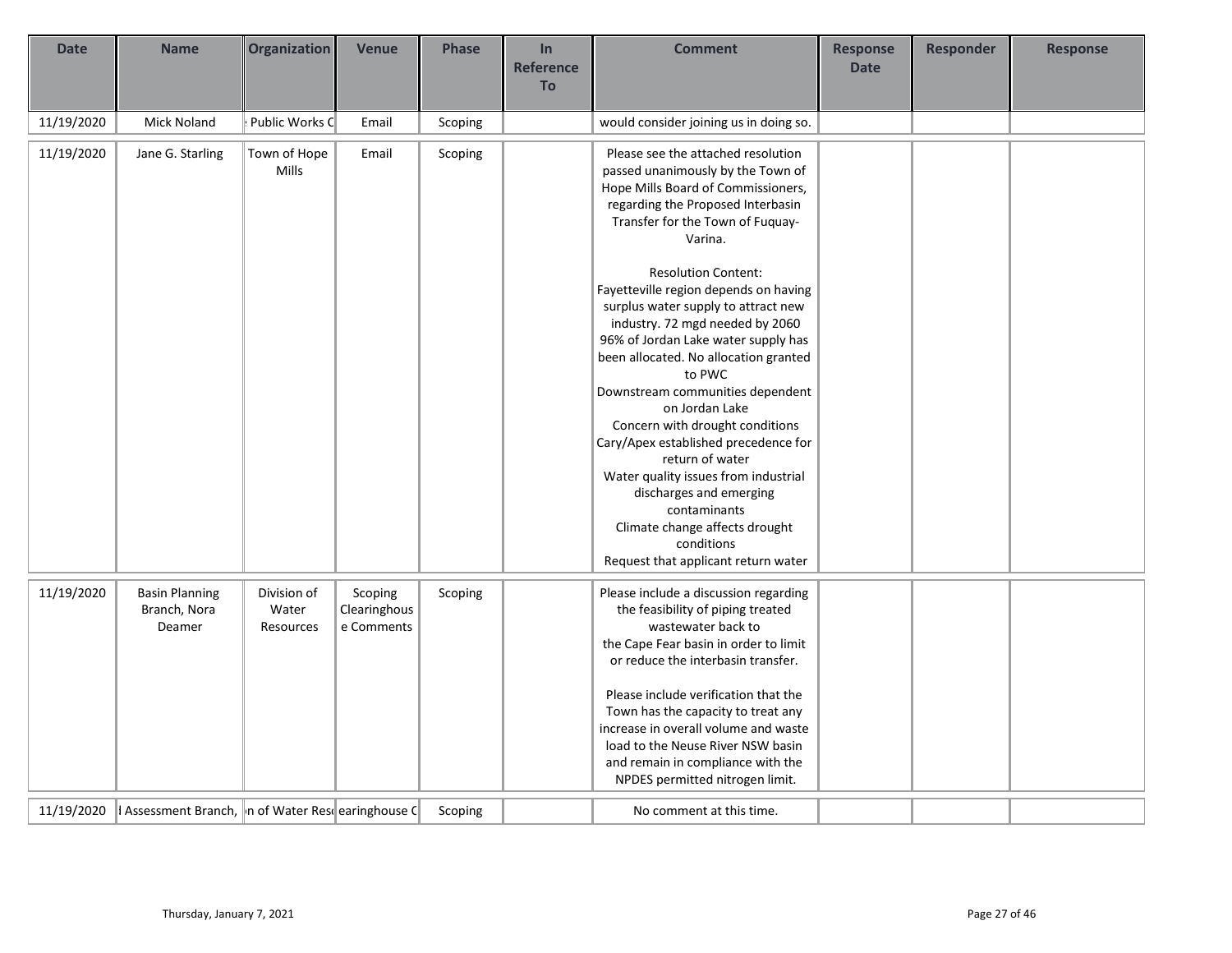| <b>Date</b> | <b>Name</b>                            | <b>Organization</b>               | Venue                                 | <b>Phase</b> | $\ln$<br><b>Reference</b><br>To | <b>Comment</b>                                                                                                                                                                                                                                                                                                                                                                                                                                                                           | <b>Response</b><br><b>Date</b> | <b>Responder</b> | <b>Response</b> |
|-------------|----------------------------------------|-----------------------------------|---------------------------------------|--------------|---------------------------------|------------------------------------------------------------------------------------------------------------------------------------------------------------------------------------------------------------------------------------------------------------------------------------------------------------------------------------------------------------------------------------------------------------------------------------------------------------------------------------------|--------------------------------|------------------|-----------------|
| 11/19/2020  | Water Supply<br><b>Planning Branch</b> | Division of<br>Water<br>Resources | Scoping<br>Clearinghous<br>e Comments | Scoping      |                                 | Based on data in Sanford's 2019<br>LWSP, future sales of 6.0 MGD will<br>cause them to exceed their total<br>available supply as shown in the<br>following chart. Although a<br>timeframe has not been noted, the<br>chart shows the demand-supply<br>situation for Sanford if the additional<br>water sales occurred by 2030. In<br>order for the preferred alternative to<br>be acceptable, the demand-supply<br>ratio for Sanford would need to be<br>maintained at no more than 80%. |                                |                  |                 |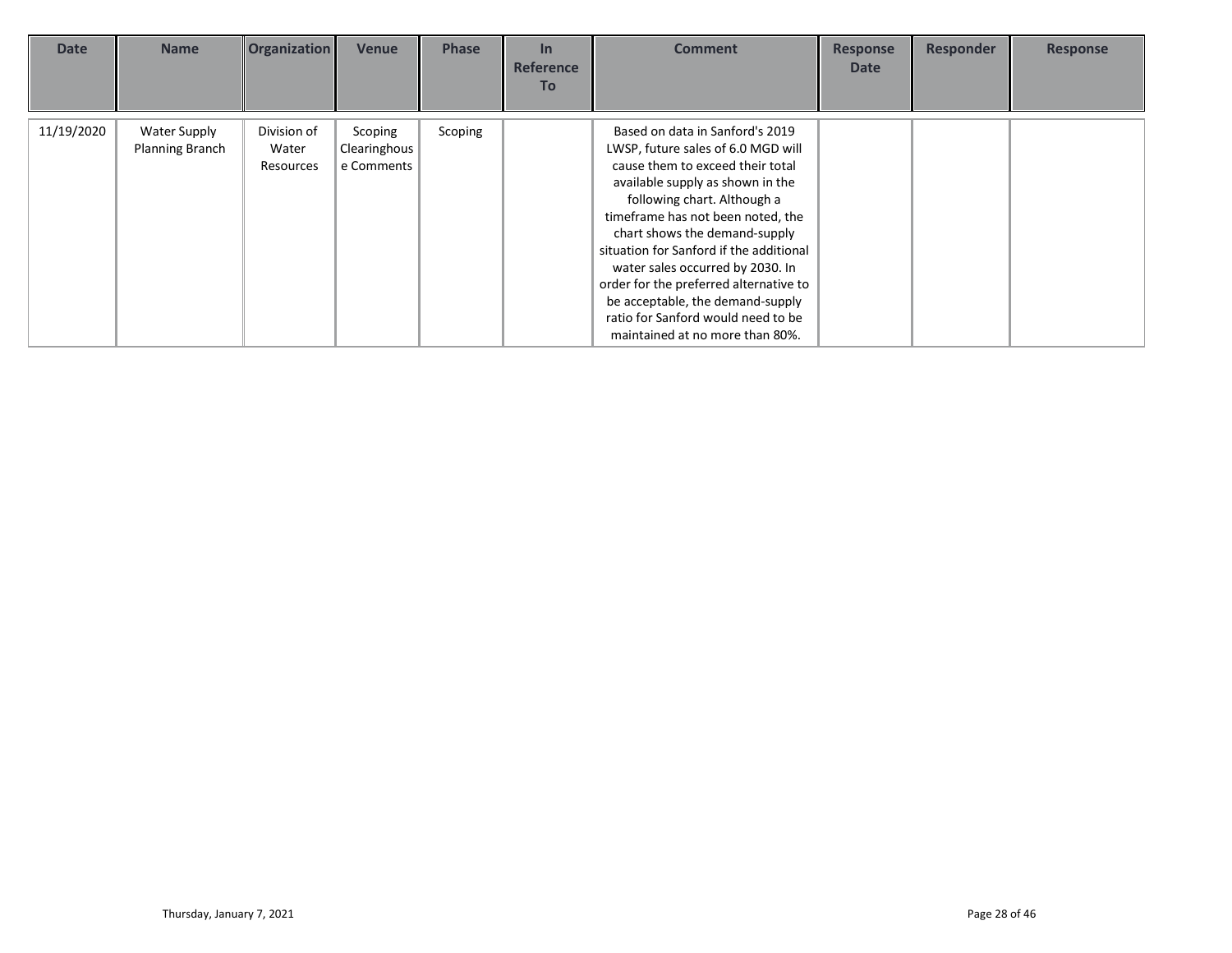| <b>Date</b> | <b>Name</b>         | <b>Organization</b>    | <b>Venue</b> | <b>Phase</b> | In<br><b>Reference</b> | <b>Comment</b>                                                           | <b>Response</b><br><b>Date</b> | <b>Responder</b> | <b>Response</b> |
|-------------|---------------------|------------------------|--------------|--------------|------------------------|--------------------------------------------------------------------------|--------------------------------|------------------|-----------------|
|             |                     |                        |              |              | <b>To</b>              |                                                                          |                                |                  |                 |
|             |                     |                        |              |              |                        |                                                                          |                                |                  |                 |
| 11/20/2020  | <b>Rick Glazier</b> | resident,<br>former NC | Email        | Scoping      |                        | I am writing as a former member of<br>the NC House of Representatives in |                                |                  |                 |
|             |                     | Representativ          |              |              |                        | opposition to the proposed Fuquay-                                       |                                |                  |                 |
|             |                     | e 2003-2015            |              |              |                        | Varina inter-basin transfer. This                                        |                                |                  |                 |
|             |                     |                        |              |              |                        | proposal continues a distressing and                                     |                                |                  |                 |
|             |                     |                        |              |              |                        | ultimately hazardous and                                                 |                                |                  |                 |
|             |                     |                        |              |              |                        | unsustainable path of diverting                                          |                                |                  |                 |
|             |                     |                        |              |              |                        | critical water resources to sprawling,                                   |                                |                  |                 |
|             |                     |                        |              |              |                        | wealthier, whiter suburban and                                           |                                |                  |                 |
|             |                     |                        |              |              |                        | exurban, and unplanned upstream                                          |                                |                  |                 |
|             |                     |                        |              |              |                        | users and polluters from more                                            |                                |                  |                 |
|             |                     |                        |              |              |                        | needed basic water resources for                                         |                                |                  |                 |
|             |                     |                        |              |              |                        | poorer, more diverse downstream                                          |                                |                  |                 |
|             |                     |                        |              |              |                        | users. That was never the purpose<br>behind the inter-basin transfer     |                                |                  |                 |
|             |                     |                        |              |              |                        | process---indeed, it was intended to                                     |                                |                  |                 |
|             |                     |                        |              |              |                        | stop these grabs that occur whenever                                     |                                |                  |                 |
|             |                     |                        |              |              |                        | communities upstream grow in an                                          |                                |                  |                 |
|             |                     |                        |              |              |                        | unplanned regional manner to the                                         |                                |                  |                 |
|             |                     |                        |              |              |                        | detriment of those who exist                                             |                                |                  |                 |
|             |                     |                        |              |              |                        | downstream. Adding insult to injury,                                     |                                |                  |                 |
|             |                     |                        |              |              |                        | not to mention, exacerbating                                             |                                |                  |                 |
|             |                     |                        |              |              |                        | environmental injustice, this                                            |                                |                  |                 |
|             |                     |                        |              |              |                        | proposed diversion reeks of racial                                       |                                |                  |                 |
|             |                     |                        |              |              |                        | inequity and widens the systemic                                         |                                |                  |                 |
|             |                     |                        |              |              |                        | inequalities that permeate this state.                                   |                                |                  |                 |
|             |                     |                        |              |              |                        | More time and reflection, particularly                                   |                                |                  |                 |
|             |                     |                        |              |              |                        | given this moment in time, are                                           |                                |                  |                 |
|             |                     |                        |              |              |                        | needed before this transfer should be                                    |                                |                  |                 |
|             |                     |                        |              |              |                        | considered. Water resources are<br>finite and the continued diversion of |                                |                  |                 |
|             |                     |                        |              |              |                        | these resources to wealthier                                             |                                |                  |                 |
|             |                     |                        |              |              |                        | upstream users to the detriment of                                       |                                |                  |                 |
|             |                     |                        |              |              |                        | downstream base capacity is unfair,                                      |                                |                  |                 |
|             |                     |                        |              |              |                        | unnecessary, and ultimately                                              |                                |                  |                 |
|             |                     |                        |              |              |                        | destructive of the ecosystem,                                            |                                |                  |                 |
|             |                     |                        |              |              |                        | confidence in the interbasin, let alone                                  |                                |                  |                 |
|             |                     |                        |              |              |                        | regional planning process, and will                                      |                                |                  |                 |
|             |                     |                        |              |              |                        | lead to real degradation of the                                          |                                |                  |                 |
|             |                     |                        |              |              |                        | resource.                                                                |                                |                  |                 |
|             |                     |                        |              |              |                        | Sincerely,                                                               |                                |                  |                 |
|             |                     |                        |              |              |                        | <b>Rick Glazier</b>                                                      |                                |                  |                 |
|             |                     |                        |              |              |                        | NC Representative 2003-2015                                              |                                |                  |                 |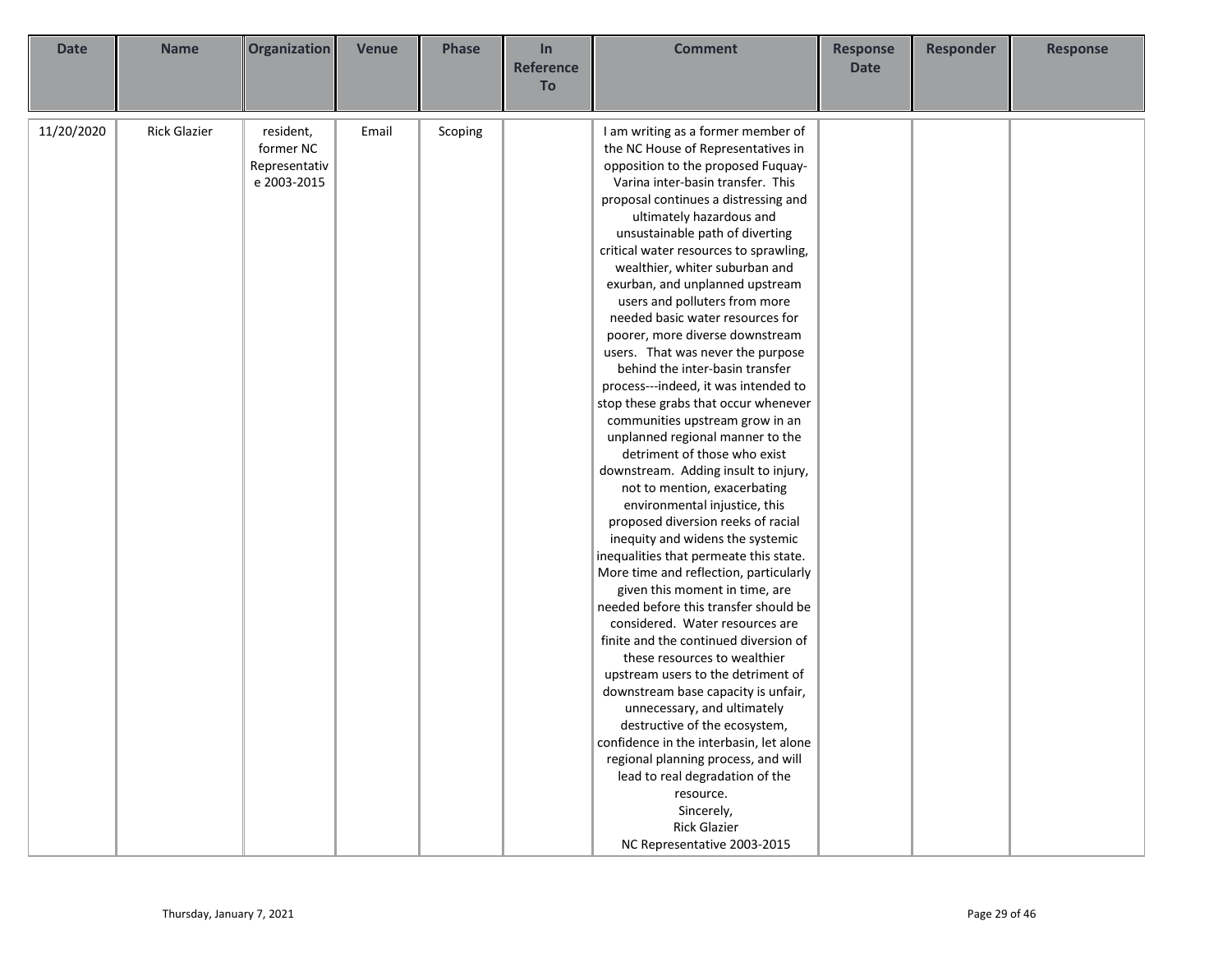| <b>Date</b> | <b>Name</b>                                      | Organization                                                       | <b>Venue</b> | <b>Phase</b> | In<br><b>Reference</b> | <b>Comment</b>                                                                                                                                                                                                                                                                                                                                                                                                                                                                                                                                                                                                                                                                                                                                                                                                                                                                                                                                                                                                                                                                                                                                                                                                                                                                                                                                                                                                                                                                                                              | <b>Response</b><br><b>Date</b> | <b>Responder</b> | <b>Response</b> |
|-------------|--------------------------------------------------|--------------------------------------------------------------------|--------------|--------------|------------------------|-----------------------------------------------------------------------------------------------------------------------------------------------------------------------------------------------------------------------------------------------------------------------------------------------------------------------------------------------------------------------------------------------------------------------------------------------------------------------------------------------------------------------------------------------------------------------------------------------------------------------------------------------------------------------------------------------------------------------------------------------------------------------------------------------------------------------------------------------------------------------------------------------------------------------------------------------------------------------------------------------------------------------------------------------------------------------------------------------------------------------------------------------------------------------------------------------------------------------------------------------------------------------------------------------------------------------------------------------------------------------------------------------------------------------------------------------------------------------------------------------------------------------------|--------------------------------|------------------|-----------------|
|             |                                                  |                                                                    |              |              | To                     |                                                                                                                                                                                                                                                                                                                                                                                                                                                                                                                                                                                                                                                                                                                                                                                                                                                                                                                                                                                                                                                                                                                                                                                                                                                                                                                                                                                                                                                                                                                             |                                |                  |                 |
| 11/20/2020  | Peter Raabe, Grady<br>McCallie, Matthew<br>Starr | American<br>Rivers, NC<br>Conservation<br>Network,<br>Sound Rivers | Email        | Scoping      |                        | 1. Perfluorinated compounds and<br>water quality<br>Perfluorinated compounds are<br>present at relatively high<br>concentrations in the Haw and Deep<br>Rivers and therefore in the Upper<br>Cape Fear sourcewater for the<br>proposed IBT. Does Fuquay-Varina<br>intend to expose its customers to<br>these contaminants? How does<br>Fuquay-Varina intend to remove PFAS<br>- most of which are not regulated -<br>from drinking water? How much will<br>it cost the utility to manage this<br>pollution? Are these costs factored in<br>to the relative costs of alternatives in<br>the alternatives analysis?<br>If the utility plans to discharge<br>wastewater into the Neuse rather<br>than returning it to the Cape Fear, the<br>transfer will release PFAS into a basin<br>where they have not been found in<br>significant concentrations, and will<br>likely contaminate the sourcewater of<br>downstream water users. How does<br>the utility weigh its potential liability<br>for that pollution and for increased<br>water treatment costs incurred by<br>downstream utilities?<br>2. Alternatives to the proposed<br>transfer<br>What is the per capita water usage in<br>the receiving jurisdiction, and what<br>are the trends? Most utilities have<br>found declining per capita usage over<br>the last 15 years. What are the trends<br>in Fuquay-Varina's per capita financial<br>liability for infrastructure? What are<br>the upcoming infrastructure burdens<br>that Fuquay-Varina expects to carry, |                                |                  |                 |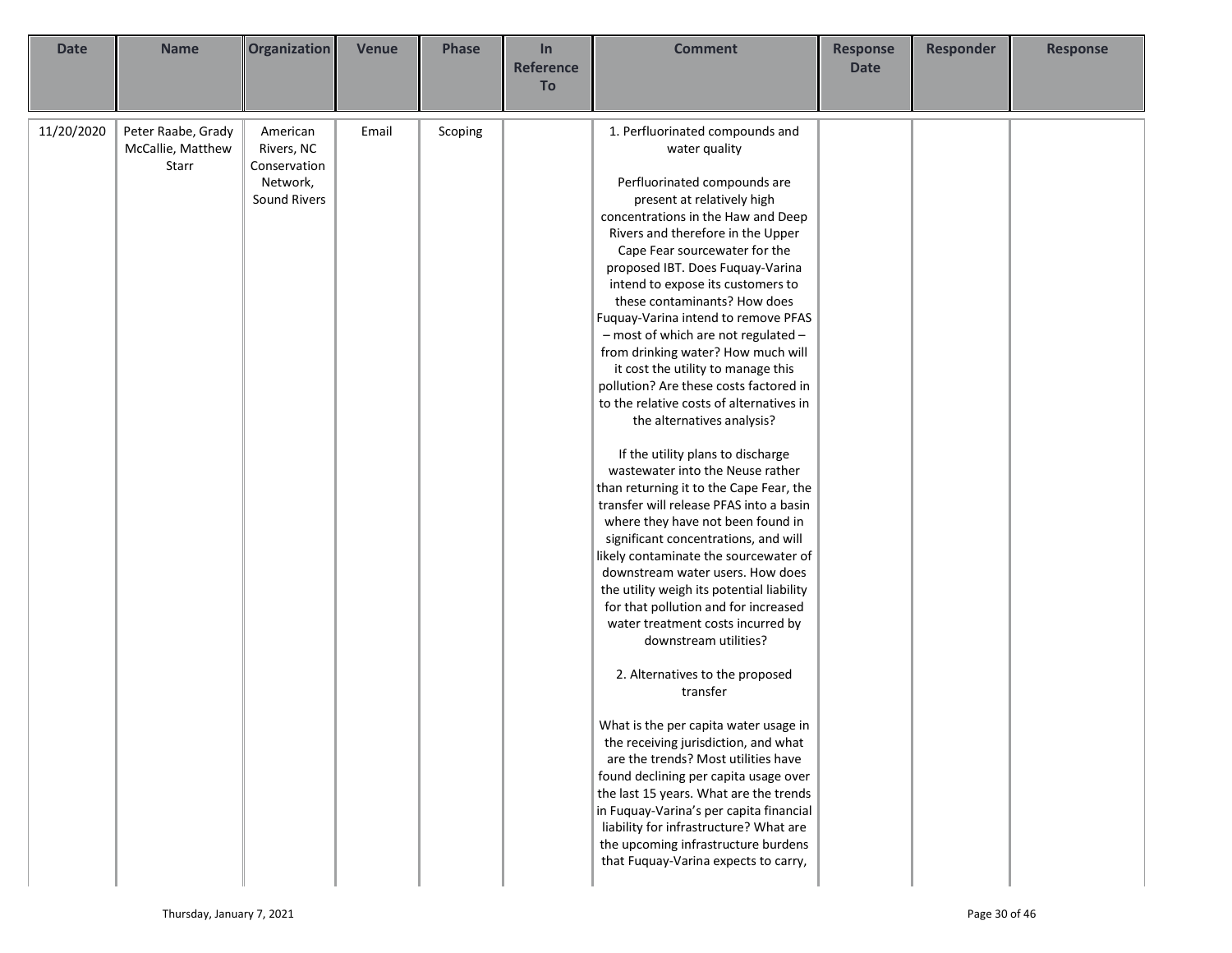| <b>Date</b> | <b>Name</b>        | <b>Organization</b> | <b>Venue</b> | <b>Phase</b> | In               | <b>Comment</b>                           | <b>Response</b> | Responder | <b>Response</b> |
|-------------|--------------------|---------------------|--------------|--------------|------------------|------------------------------------------|-----------------|-----------|-----------------|
|             |                    |                     |              |              | <b>Reference</b> |                                          | <b>Date</b>     |           |                 |
|             |                    |                     |              |              | <b>To</b>        |                                          |                 |           |                 |
|             |                    |                     |              |              |                  |                                          |                 |           |                 |
| 11/20/2020  | Peter Raabe, Grady | American            | Email        | Scoping      |                  | and how will the new obligations of      |                 |           |                 |
|             | McCallie, Matthew  | Rivers, NC          |              |              |                  | financing the interbasin transfer        |                 |           |                 |
|             | Starr              | Conservation        |              |              |                  | interact with that? What is the return   |                 |           |                 |
|             |                    | Network,            |              |              |                  | on investment in greater efficiency of   |                 |           |                 |
|             |                    | Sound Rivers        |              |              |                  | water use as compared to the             |                 |           |                 |
|             |                    |                     |              |              |                  | anticipated return on investing in the   |                 |           |                 |
|             |                    |                     |              |              |                  | transfer?                                |                 |           |                 |
|             |                    |                     |              |              |                  |                                          |                 |           |                 |
|             |                    |                     |              |              |                  | What are the options for Fuquay-         |                 |           |                 |
|             |                    |                     |              |              |                  | Varina to continue to buy water from     |                 |           |                 |
|             |                    |                     |              |              |                  | other regional water suppliers rather    |                 |           |                 |
|             |                    |                     |              |              |                  | than taking on the infrastructure and    |                 |           |                 |
|             |                    |                     |              |              |                  | compliance costs of becoming a           |                 |           |                 |
|             |                    |                     |              |              |                  | supplier itself? To the extent that the  |                 |           |                 |
|             |                    |                     |              |              |                  | town is managing risk, trying not to     |                 |           |                 |
|             |                    |                     |              |              |                  | invest too little or too much, are       |                 |           |                 |
|             |                    |                     |              |              |                  | there contractual instruments with       |                 |           |                 |
|             |                    |                     |              |              |                  | other regional supplier that can help    |                 |           |                 |
|             |                    |                     |              |              |                  | distribute or hedge this risk? For       |                 |           |                 |
|             |                    |                     |              |              |                  | example, can Fuquay-Varina               |                 |           |                 |
|             |                    |                     |              |              |                  | negotiate a contract with another        |                 |           |                 |
|             |                    |                     |              |              |                  | regional supplier to ensure that, if     |                 |           |                 |
|             |                    |                     |              |              |                  | demand spikes in Fuquay-Varina, the      |                 |           |                 |
|             |                    |                     |              |              |                  | town will have access to the water it    |                 |           |                 |
|             |                    |                     |              |              |                  | needs - but if, as a result of various   |                 |           |                 |
|             |                    |                     |              |              |                  | factors, that growth mostly lands in     |                 |           |                 |
|             |                    |                     |              |              |                  | the center cities, Fuquay-Varina         |                 |           |                 |
|             |                    |                     |              |              |                  | won't have over-invested in              |                 |           |                 |
|             |                    |                     |              |              |                  | expensive infrastructure?                |                 |           |                 |
|             |                    |                     |              |              |                  |                                          |                 |           |                 |
|             |                    |                     |              |              |                  | 3. Impacts of growth and mitigation      |                 |           |                 |
|             |                    |                     |              |              |                  | of those impacts                         |                 |           |                 |
|             |                    |                     |              |              |                  |                                          |                 |           |                 |
|             |                    |                     |              |              |                  | How will Fuquay-Varina grow              |                 |           |                 |
|             |                    |                     |              |              |                  | differently (population, spatial         |                 |           |                 |
|             |                    |                     |              |              |                  | pattern, mix of uses) if the transfer is |                 |           |                 |
|             |                    |                     |              |              |                  | approved versus if the transfer is not   |                 |           |                 |
|             |                    |                     |              |              |                  | approved? What is the anticipated        |                 |           |                 |
|             |                    |                     |              |              |                  | increase in impervious surface area      |                 |           |                 |
|             |                    |                     |              |              |                  | that will result from that growth?       |                 |           |                 |
|             |                    |                     |              |              |                  | How will it be distributed across the    |                 |           |                 |
|             |                    |                     |              |              |                  | subwatersheds served by the utility?     |                 |           |                 |
|             |                    |                     |              |              |                  |                                          |                 |           |                 |
|             |                    |                     |              |              |                  | What is the anticipated marginal cost    |                 |           |                 |
|             |                    |                     |              |              |                  | of service (for water, sewer, and        |                 |           |                 |
|             |                    |                     |              |              |                  |                                          |                 |           |                 |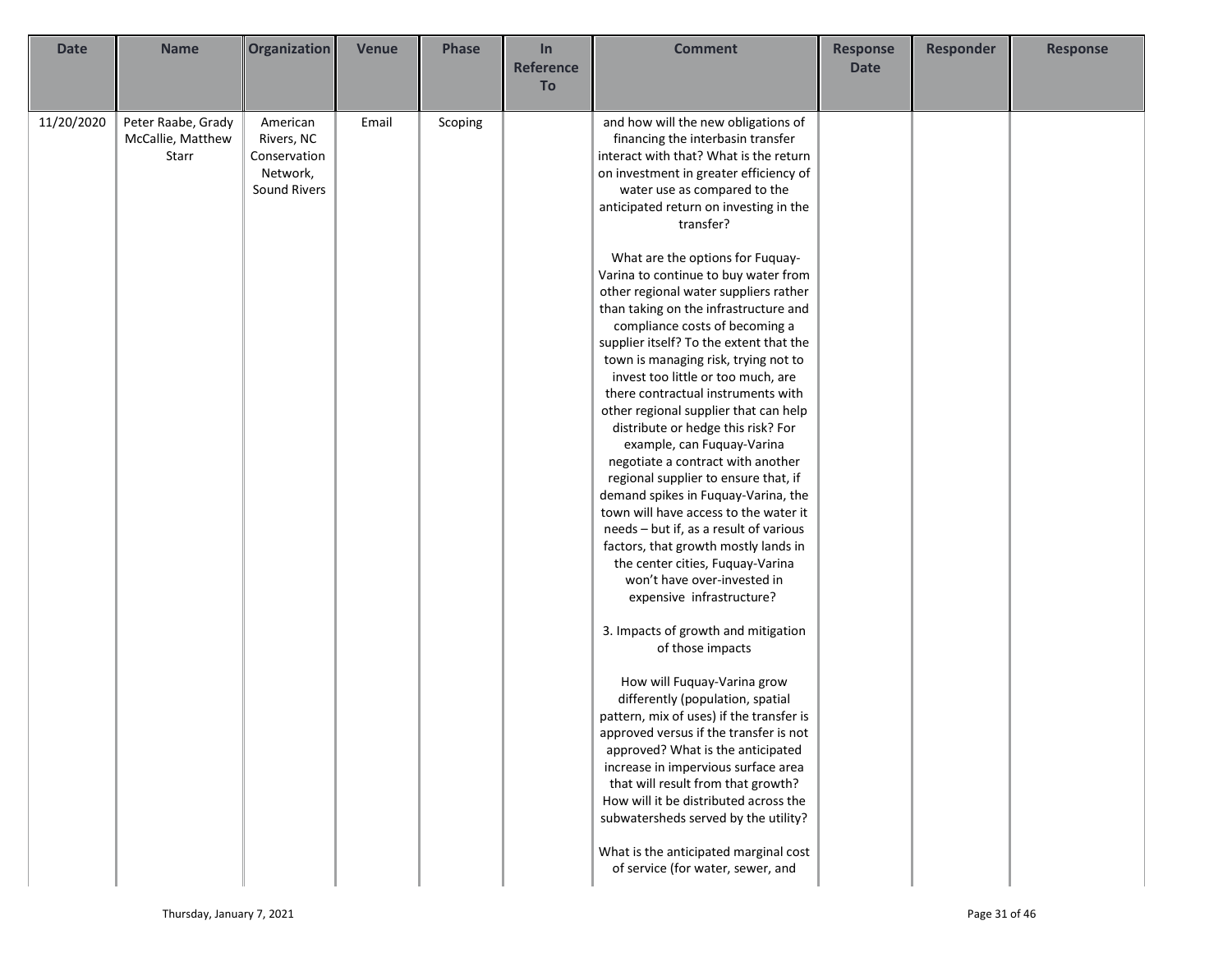| <b>Date</b> | <b>Name</b>        | <b>Organization</b> | <b>Venue</b> | <b>Phase</b> | In               | <b>Comment</b>                                                               | <b>Response</b> | Responder | <b>Response</b> |
|-------------|--------------------|---------------------|--------------|--------------|------------------|------------------------------------------------------------------------------|-----------------|-----------|-----------------|
|             |                    |                     |              |              | <b>Reference</b> |                                                                              | <b>Date</b>     |           |                 |
|             |                    |                     |              |              | To               |                                                                              |                 |           |                 |
|             |                    |                     |              |              |                  |                                                                              |                 |           |                 |
| 11/20/2020  | Peter Raabe, Grady | American            | Email        | Scoping      |                  | stormwater, and for all civic services)                                      |                 |           |                 |
|             | McCallie, Matthew  | Rivers, NC          |              |              |                  | for the growth that the transfer will                                        |                 |           |                 |
|             | Starr              | Conservation        |              |              |                  | support? Growth dependent on the                                             |                 |           |                 |
|             |                    | Network,            |              |              |                  | transfer will increase the jurisdiction's                                    |                 |           |                 |
|             |                    | Sound Rivers        |              |              |                  | revenue base, and presumably also                                            |                 |           |                 |
|             |                    |                     |              |              |                  | the per capita demand for services.                                          |                 |           |                 |
|             |                    |                     |              |              |                  | How will the jurisdiction capture a                                          |                 |           |                 |
|             |                    |                     |              |              |                  | portion of that increased value, and                                         |                 |           |                 |
|             |                    |                     |              |              |                  | how will it use that revenue to offset                                       |                 |           |                 |
|             |                    |                     |              |              |                  | impacts of induced development to                                            |                 |           |                 |
|             |                    |                     |              |              |                  | water quality and the environment in                                         |                 |           |                 |
|             |                    |                     |              |              |                  | the receiving basin?                                                         |                 |           |                 |
|             |                    |                     |              |              |                  |                                                                              |                 |           |                 |
|             |                    |                     |              |              |                  | What are similar patterns of                                                 |                 |           |                 |
|             |                    |                     |              |              |                  | anticipated impacts across the                                               |                 |           |                 |
|             |                    |                     |              |              |                  | jurisdictions to which Fuquay-Varina                                         |                 |           |                 |
|             |                    |                     |              |              |                  | may sell or supply water?                                                    |                 |           |                 |
|             |                    |                     |              |              |                  | Ideally, local stormwater, sediment,                                         |                 |           |                 |
|             |                    |                     |              |              |                  | and floodplain regulations limit the                                         |                 |           |                 |
|             |                    |                     |              |              |                  | impacts of induced development on                                            |                 |           |                 |
|             |                    |                     |              |              |                  | the ecosystem services and natural                                           |                 |           |                 |
|             |                    |                     |              |              |                  | resources of the receiving basin. In                                         |                 |           |                 |
|             |                    |                     |              |              |                  | practice, that rarely happens. What                                          |                 |           |                 |
|             |                    |                     |              |              |                  | policies and ordinances are in place in                                      |                 |           |                 |
|             |                    |                     |              |              |                  | the receiving jurisdictions?                                                 |                 |           |                 |
|             |                    |                     |              |              |                  |                                                                              |                 |           |                 |
|             |                    |                     |              |              |                  | As a result of climate change, North                                         |                 |           |                 |
|             |                    |                     |              |              |                  | Carolina is receiving more intense                                           |                 |           |                 |
|             |                    |                     |              |              |                  | storms more frequently, and design                                           |                 |           |                 |
|             |                    |                     |              |              |                  | standards for infrastructure are not                                         |                 |           |                 |
|             |                    |                     |              |              |                  | performing as intended. What steps<br>are the receiving jurisdictions taking |                 |           |                 |
|             |                    |                     |              |              |                  | to ensure their ordinances and                                               |                 |           |                 |
|             |                    |                     |              |              |                  | standards continue to provide the                                            |                 |           |                 |
|             |                    |                     |              |              |                  | intended level of protection in the                                          |                 |           |                 |
|             |                    |                     |              |              |                  | face of ongoing climate change?                                              |                 |           |                 |
|             |                    |                     |              |              |                  |                                                                              |                 |           |                 |
|             |                    |                     |              |              |                  | Both the Neuse basin and the Cape                                            |                 |           |                 |
|             |                    |                     |              |              |                  | Fear basin are home to a number of                                           |                 |           |                 |
|             |                    |                     |              |              |                  | state- and federal- protected species                                        |                 |           |                 |
|             |                    |                     |              |              |                  | that are susceptible to changes in                                           |                 |           |                 |
|             |                    |                     |              |              |                  | water chemistry and quantity,                                                |                 |           |                 |
|             |                    |                     |              |              |                  | including impacts from induced                                               |                 |           |                 |
|             |                    |                     |              |              |                  | development. What impacts will the                                           |                 |           |                 |
|             |                    |                     |              |              |                  |                                                                              |                 |           |                 |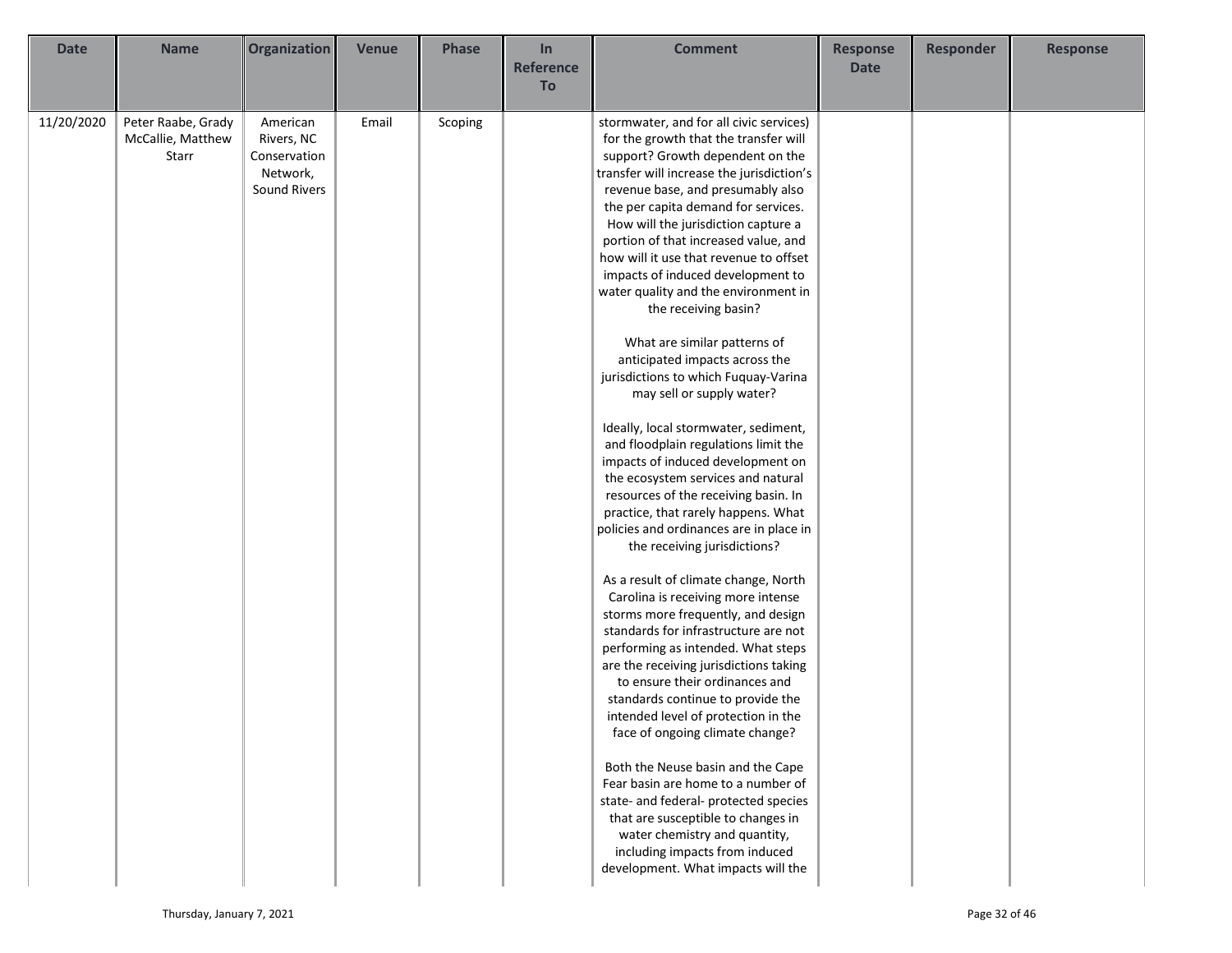| <b>Date</b> | <b>Name</b>        | Organization | <b>Venue</b> | <b>Phase</b> | In               | <b>Comment</b>                            | <b>Response</b> | <b>Responder</b> | <b>Response</b> |
|-------------|--------------------|--------------|--------------|--------------|------------------|-------------------------------------------|-----------------|------------------|-----------------|
|             |                    |              |              |              | <b>Reference</b> |                                           | <b>Date</b>     |                  |                 |
|             |                    |              |              |              | To               |                                           |                 |                  |                 |
|             |                    |              |              |              |                  |                                           |                 |                  |                 |
| 11/20/2020  | Peter Raabe, Grady | American     | Email        | Scoping      |                  | proposed transfer and its impacts         |                 |                  |                 |
|             | McCallie, Matthew  | Rivers, NC   |              |              |                  | have on protected and candidate           |                 |                  |                 |
|             | Starr              | Conservation |              |              |                  | species in each watershed? How does       |                 |                  |                 |
|             |                    | Network,     |              |              |                  | the applicant propose to avoid or         |                 |                  |                 |
|             |                    | Sound Rivers |              |              |                  | mitigate those impacts?                   |                 |                  |                 |
|             |                    |              |              |              |                  |                                           |                 |                  |                 |
|             |                    |              |              |              |                  | 4. Interaction with a low-carbon          |                 |                  |                 |
|             |                    |              |              |              |                  | future                                    |                 |                  |                 |
|             |                    |              |              |              |                  |                                           |                 |                  |                 |
|             |                    |              |              |              |                  | Any mechanism to reduce carbon            |                 |                  |                 |
|             |                    |              |              |              |                  | emissions is likely to raise the relative |                 |                  |                 |
|             |                    |              |              |              |                  | cost of fossil-fuel based energy,         |                 |                  |                 |
|             |                    |              |              |              |                  | including the energy used to transfer     |                 |                  |                 |
|             |                    |              |              |              |                  | water from the Cape Fear to Fuquay-       |                 |                  |                 |
|             |                    |              |              |              |                  | Varina (and to return wastewater, if      |                 |                  |                 |
|             |                    |              |              |              |                  | that ends up being a mitigation           |                 |                  |                 |
|             |                    |              |              |              |                  | measure). How does the cost of            |                 |                  |                 |
|             |                    |              |              |              |                  | energy factor in to the choice            |                 |                  |                 |
|             |                    |              |              |              |                  | between project alternatives,             |                 |                  |                 |
|             |                    |              |              |              |                  | including the 'no action' alternative?    |                 |                  |                 |
|             |                    |              |              |              |                  | Carbon reduction limits are very likely   |                 |                  |                 |
|             |                    |              |              |              |                  | also to shift the spatial pattern of      |                 |                  |                 |
|             |                    |              |              |              |                  | land uses - and therefore water           |                 |                  |                 |
|             |                    |              |              |              |                  | demand - in southern Wak e County.        |                 |                  |                 |
|             |                    |              |              |              |                  | These shifts may move away from           |                 |                  |                 |
|             |                    |              |              |              |                  | patterns that require significant         |                 |                  |                 |
|             |                    |              |              |              |                  | individual travel and towards more        |                 |                  |                 |
|             |                    |              |              |              |                  | dense patterns of development (if         |                 |                  |                 |
|             |                    |              |              |              |                  | transit options are available) or         |                 |                  |                 |
|             |                    |              |              |              |                  | towards lower overall growth in           |                 |                  |                 |
|             |                    |              |              |              |                  | demand and tax base (if new               |                 |                  |                 |
|             |                    |              |              |              |                  | residents instead gravitate towards       |                 |                  |                 |
|             |                    |              |              |              |                  | Raleigh, Cary, and other larger cities).  |                 |                  |                 |
|             |                    |              |              |              |                  | The EIS should assess the impact of       |                 |                  |                 |
|             |                    |              |              |              |                  | these changing patterns on the            |                 |                  |                 |
|             |                    |              |              |              |                  | demand for water, the cost of             |                 |                  |                 |
|             |                    |              |              |              |                  | service, and the financial capacity of    |                 |                  |                 |
|             |                    |              |              |              |                  | Fuquay-Varina to invest in and            |                 |                  |                 |
|             |                    |              |              |              |                  | maintain the substantial                  |                 |                  |                 |
|             |                    |              |              |              |                  | infrastructure needed both to             |                 |                  |                 |
|             |                    |              |              |              |                  | transfer and to distribute the water.     |                 |                  |                 |
|             |                    |              |              |              |                  | 5. Source Water                           |                 |                  |                 |
|             |                    |              |              |              |                  |                                           |                 |                  |                 |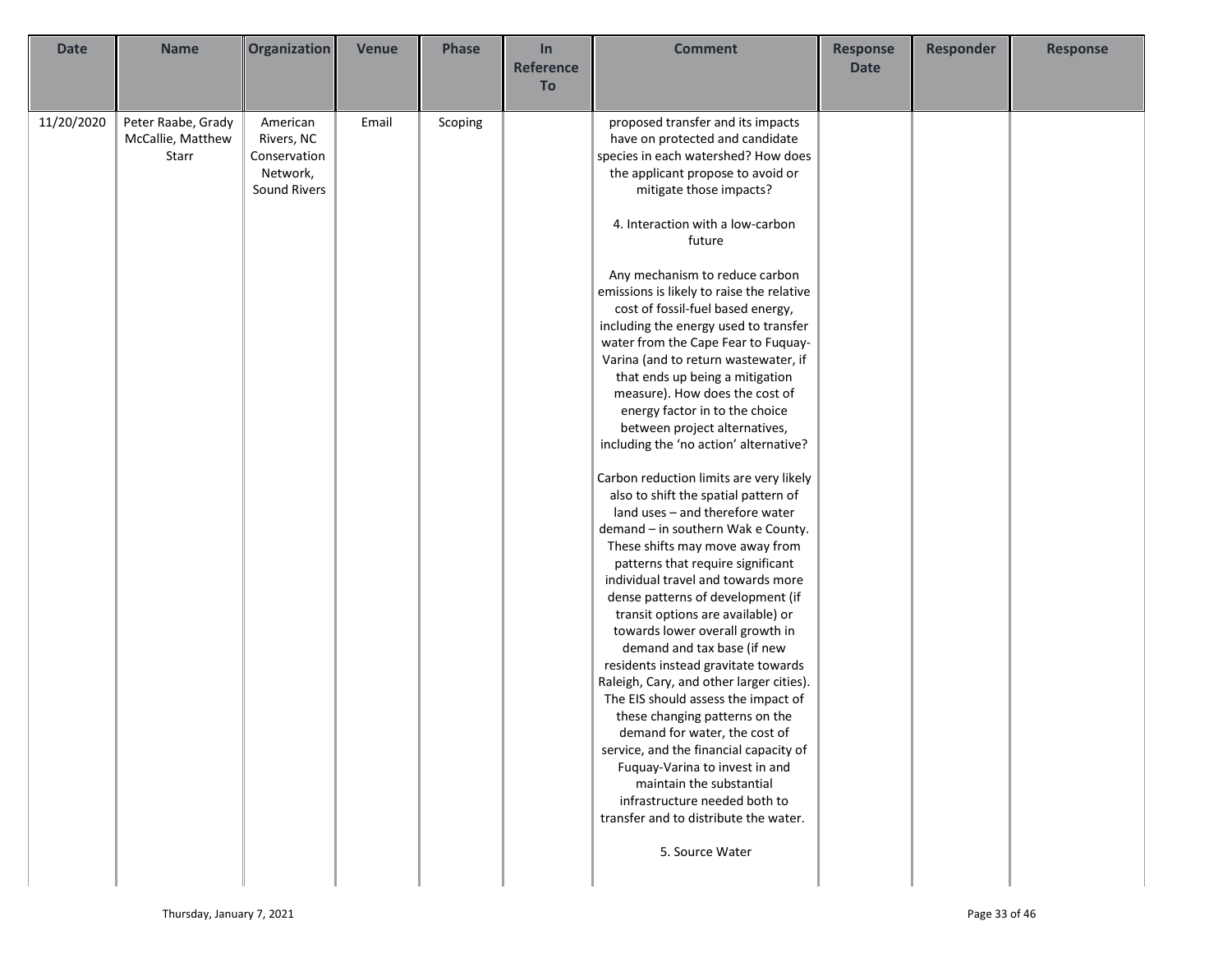| <b>Date</b> | <b>Name</b>        | Organization | <b>Venue</b> | <b>Phase</b> | In               | <b>Comment</b>                            | <b>Response</b> | <b>Responder</b> | <b>Response</b> |
|-------------|--------------------|--------------|--------------|--------------|------------------|-------------------------------------------|-----------------|------------------|-----------------|
|             |                    |              |              |              | <b>Reference</b> |                                           | <b>Date</b>     |                  |                 |
|             |                    |              |              |              | To               |                                           |                 |                  |                 |
|             |                    |              |              |              |                  |                                           |                 |                  |                 |
| 11/20/2020  | Peter Raabe, Grady | American     | Email        | Scoping      |                  | The Buckhorn Dam creates a minimal        |                 |                  |                 |
|             | McCallie, Matthew  | Rivers, NC   |              |              |                  | impoundment from which water in           |                 |                  |                 |
|             | Starr              | Conservation |              |              |                  | the Cape Fear is withdrawn currently.     |                 |                  |                 |
|             |                    | Network,     |              |              |                  | That dam is reaching the end of its       |                 |                  |                 |
|             |                    | Sound Rivers |              |              |                  | design life and no longer serves the      |                 |                  |                 |
|             |                    |              |              |              |                  | purposes for which it was initially       |                 |                  |                 |
|             |                    |              |              |              |                  | built. Additionally, it is a complete     |                 |                  |                 |
|             |                    |              |              |              |                  | barrier to fish migration up and down     |                 |                  |                 |
|             |                    |              |              |              |                  | stream and a hazard for recreational      |                 |                  |                 |
|             |                    |              |              |              |                  | boaters. Will the study address           |                 |                  |                 |
|             |                    |              |              |              |                  | options for water supply that could       |                 |                  |                 |
|             |                    |              |              |              |                  | be implemented to improve the             |                 |                  |                 |
|             |                    |              |              |              |                  | reliability of the water intake in a run- |                 |                  |                 |
|             |                    |              |              |              |                  | of-river condition?                       |                 |                  |                 |
|             |                    |              |              |              |                  |                                           |                 |                  |                 |
|             |                    |              |              |              |                  | 6. Carrying capacity and other water      |                 |                  |                 |
|             |                    |              |              |              |                  |                                           |                 |                  |                 |
|             |                    |              |              |              |                  | supply needs                              |                 |                  |                 |
|             |                    |              |              |              |                  | A perspective underlying many             |                 |                  |                 |
|             |                    |              |              |              |                  | interbasin transfers in North Carolina    |                 |                  |                 |
|             |                    |              |              |              |                  | to date has been the view that water      |                 |                  |                 |
|             |                    |              |              |              |                  | is essentially fungible - that as long as |                 |                  |                 |
|             |                    |              |              |              |                  | sufficient demand is present, water       |                 |                  |                 |
|             |                    |              |              |              |                  | can and should be moved from basin        |                 |                  |                 |
|             |                    |              |              |              |                  | to basin to meet demand wherever          |                 |                  |                 |
|             |                    |              |              |              |                  | that demand appears. Yet, ultimately,     |                 |                  |                 |
|             |                    |              |              |              |                  | our watersheds have limits to the         |                 |                  |                 |
|             |                    |              |              |              |                  | supply they can provide, and even         |                 |                  |                 |
|             |                    |              |              |              |                  | tighter limits to the supplies they can   |                 |                  |                 |
|             |                    |              |              |              |                  | provide and still serve other values.     |                 |                  |                 |
|             |                    |              |              |              |                  | Where does Fuquay-Varina propose          |                 |                  |                 |
|             |                    |              |              |              |                  | that state environmental managers         |                 |                  |                 |
|             |                    |              |              |              |                  | draw that line? When would Fuquay-        |                 |                  |                 |
|             |                    |              |              |              |                  | Varina say it has grown its raw water     |                 |                  |                 |
|             |                    |              |              |              |                  | supply enough for the next century,       |                 |                  |                 |
|             |                    |              |              |              |                  | or maxed out its proper share of the      |                 |                  |                 |
|             |                    |              |              |              |                  | available resource? What policies is      |                 |                  |                 |
|             |                    |              |              |              |                  | the town putting into place to ensure     |                 |                  |                 |
|             |                    |              |              |              |                  | that it arrives at that point gently,     |                 |                  |                 |
|             |                    |              |              |              |                  | without overshooting at the expense       |                 |                  |                 |
|             |                    |              |              |              |                  | of surrounding towns and the natural      |                 |                  |                 |
|             |                    |              |              |              |                  | environment?                              |                 |                  |                 |
|             |                    |              |              |              |                  |                                           |                 |                  |                 |
|             |                    |              |              |              |                  | We recognize this is essentially asking   |                 |                  |                 |
|             |                    |              |              |              |                  | Fuquay-Varina, in the EIS, to propose     |                 |                  |                 |
|             |                    |              |              |              |                  |                                           |                 |                  |                 |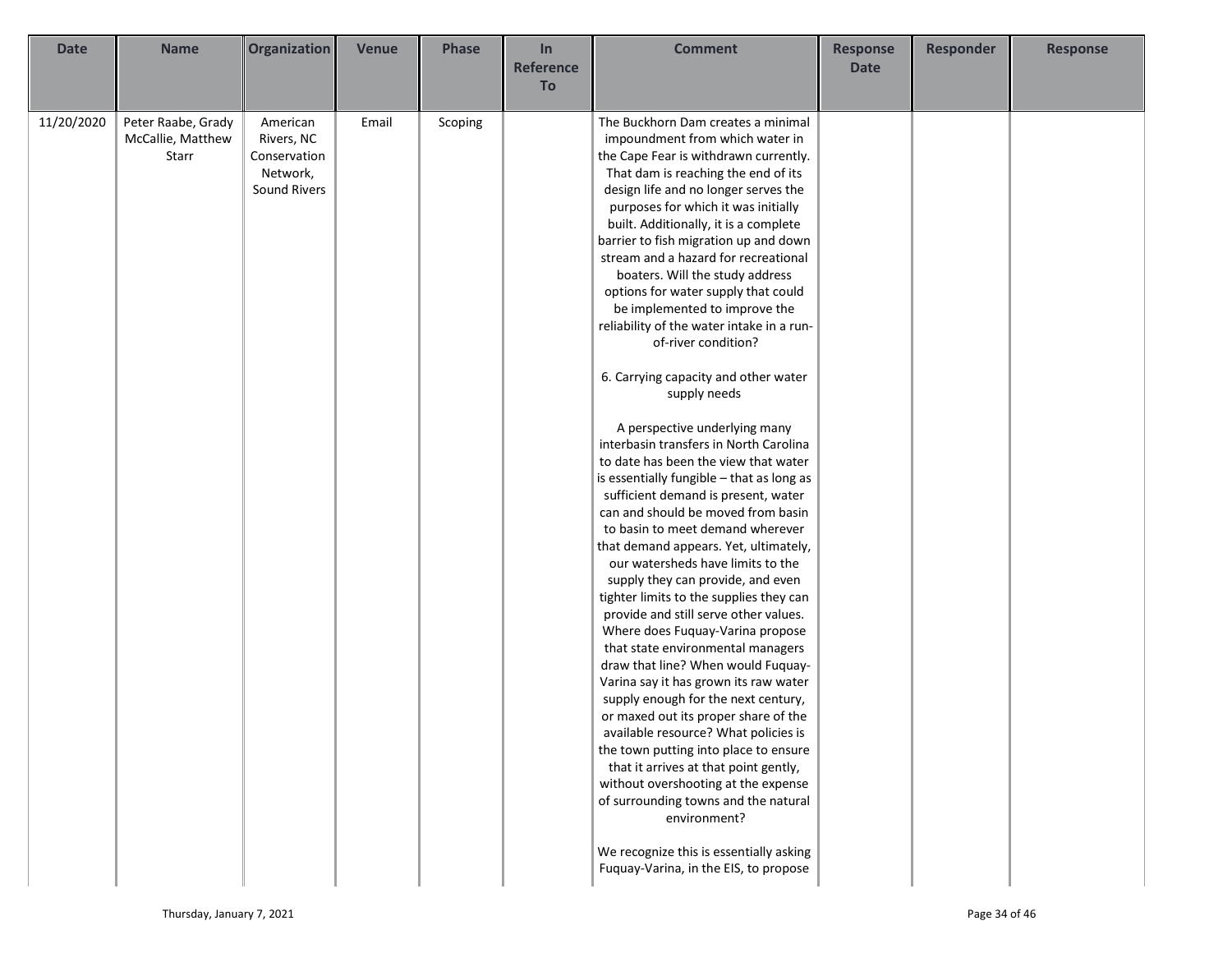| <b>Name</b><br><b>Date</b>                                     | <b>Organization</b>                                                       | <b>Venue</b> | <b>Phase</b> | In<br><b>Reference</b><br><b>To</b> | <b>Comment</b>                                                                                                                                                                                                                                                                                                                                                                                                                                                                                                                                                                                                                                                                                                                                                                                                                                                                                                                                                                                                                                                                                                                                                                                                                                                                                                                                                               | <b>Response</b><br><b>Date</b> | <b>Responder</b> | <b>Response</b> |
|----------------------------------------------------------------|---------------------------------------------------------------------------|--------------|--------------|-------------------------------------|------------------------------------------------------------------------------------------------------------------------------------------------------------------------------------------------------------------------------------------------------------------------------------------------------------------------------------------------------------------------------------------------------------------------------------------------------------------------------------------------------------------------------------------------------------------------------------------------------------------------------------------------------------------------------------------------------------------------------------------------------------------------------------------------------------------------------------------------------------------------------------------------------------------------------------------------------------------------------------------------------------------------------------------------------------------------------------------------------------------------------------------------------------------------------------------------------------------------------------------------------------------------------------------------------------------------------------------------------------------------------|--------------------------------|------------------|-----------------|
| 11/20/2020<br>Peter Raabe, Grady<br>McCallie, Matthew<br>Starr | American<br>Rivers, NC<br>Conservation<br>Network,<br><b>Sound Rivers</b> | Email        | Scoping      |                                     | a sustainable solution to the puzzle of<br>water management not just for itself,<br>but for the larger web of<br>communities in both the source and<br>receiving basins. We think that is<br>appropriate, since by the terms of the<br>proposed transfer, Fuquay-Varina<br>intends to position itself to be a<br>regional water supplier - the town is<br>already not thinking of itself as a lone<br>actor. We also suspect that the<br>Triangle Water Supply Partnership<br>could be a source of information and<br>analytical support as Fuquay-Varina<br>wrestles with this challenge; such a<br>complicated problem is often best<br>solved together rather than through<br>solo, uncoordinated strategies.<br>The Cape Fear River watershed has<br>been the source of longstanding<br>controversy over interbasin transfers,<br>including most recently the contested<br>transfer of water associated with the<br>Western Wake Wastewater<br>Treatment plant. Those cases have<br>demonstrated that downstream<br>water demand in places like<br>Fayetteville is critical to the success of<br>the region. How will Fuquay-Varina<br>and the City of Sanford work<br>collaboratively to ensure that enough<br>water is returned to the Cape Fear<br>River to protect existing and future<br>needs of downstream communities,<br>especially considering climate change? |                                |                  |                 |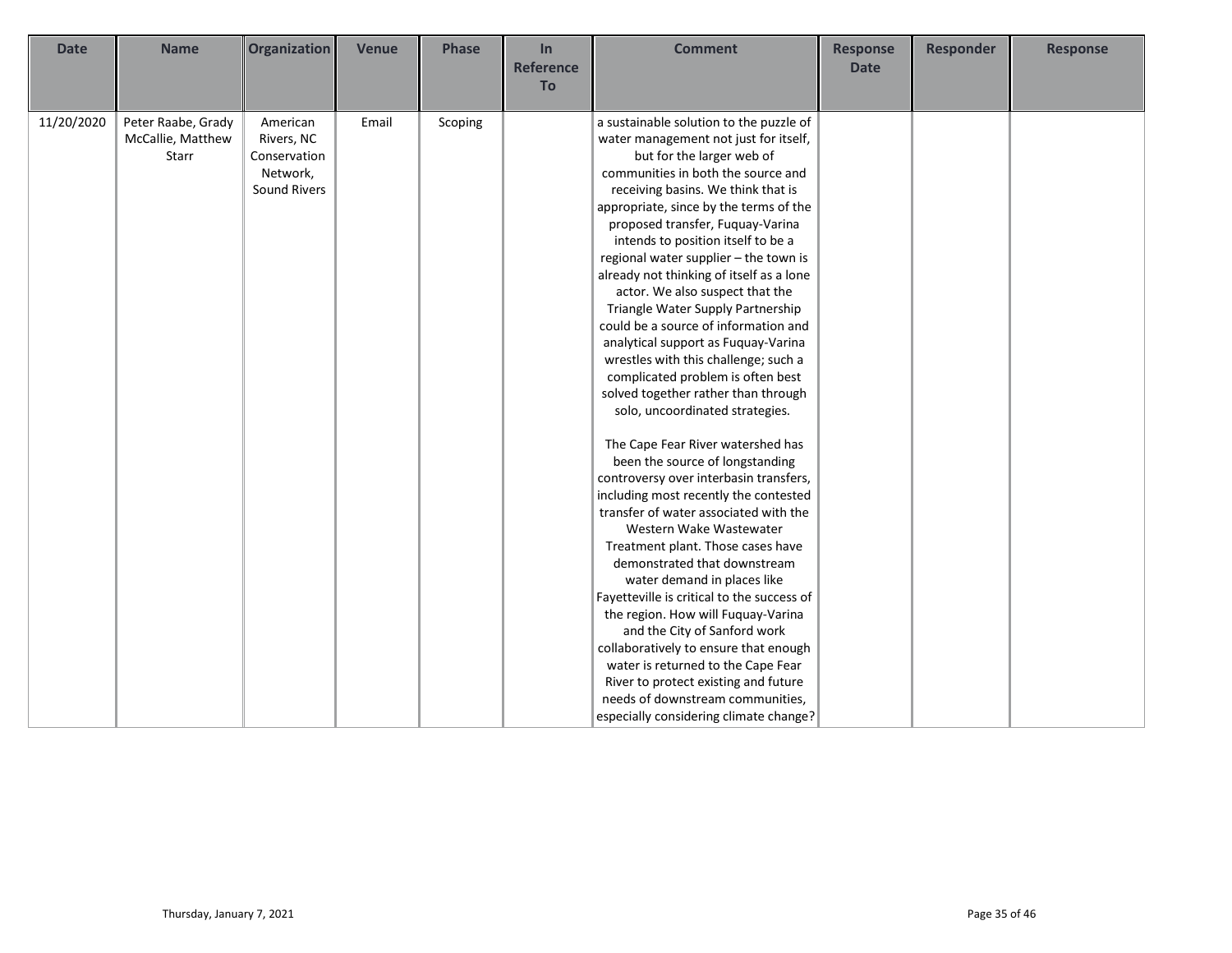| <b>Date</b> | <b>Name</b>    | <b>Organization</b>      | Venue | <b>Phase</b> | In<br><b>Reference</b><br><b>To</b> | <b>Comment</b>                                                                                                                                                                                                                                                                                                                                                                                                                                                                                                                                                                                                                                                                                                                           | <b>Response</b><br><b>Date</b> | <b>Responder</b> | <b>Response</b> |
|-------------|----------------|--------------------------|-------|--------------|-------------------------------------|------------------------------------------------------------------------------------------------------------------------------------------------------------------------------------------------------------------------------------------------------------------------------------------------------------------------------------------------------------------------------------------------------------------------------------------------------------------------------------------------------------------------------------------------------------------------------------------------------------------------------------------------------------------------------------------------------------------------------------------|--------------------------------|------------------|-----------------|
| 11/20/2020  | Mary M. Holmes | Fayetteville<br>Resident | Email | Scoping      |                                     | I am writing to express my objection<br>to the interbasin transfer request<br>from Fuqua-Varina. There is no<br>reason that the citizens of Fayetteville<br>and downstream should bear the<br>cost, environmental and otherwise,<br>of poor planning of growth upstream.<br>The Cape Fear River is already<br>experiencing great distress due to<br>GenX and other contamination and<br>IBTs. Fuqua-Varina should pump<br>water borrowed from the Cape Fear<br>River Basin back to the same basin<br>once it is used and cleaned.<br>Poorer, browner communities down<br>river should not bear the cost of<br>growth of wealthier, whiter<br>communities. Do the right thing and<br>pump the water back to the Cape<br>Fear River Basin. |                                |                  |                 |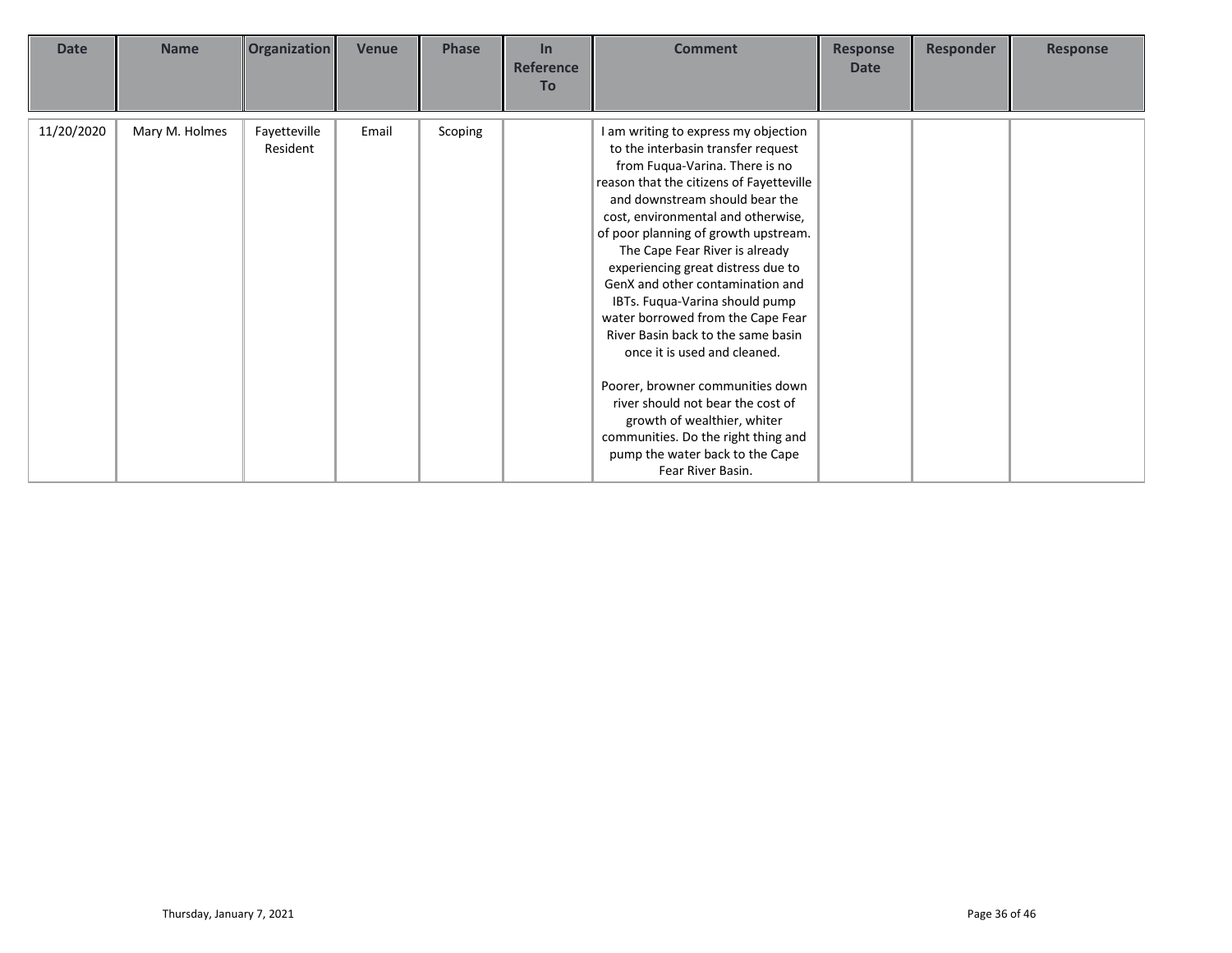| Organization<br><b>Phase</b><br><b>Responder</b><br><b>Date</b><br><b>Name</b><br><b>Venue</b><br>In<br><b>Comment</b><br><b>Response</b><br><b>Reference</b><br><b>Date</b><br>To                                                                                                                                                                                                                                                                                                                                                                                                                                                                                                                                                                                                                                                                                                                                                                                                                                                                                                                                                                                                                                                                                                                                                                                                                                                                                                                                                                                        | <b>Response</b> |
|---------------------------------------------------------------------------------------------------------------------------------------------------------------------------------------------------------------------------------------------------------------------------------------------------------------------------------------------------------------------------------------------------------------------------------------------------------------------------------------------------------------------------------------------------------------------------------------------------------------------------------------------------------------------------------------------------------------------------------------------------------------------------------------------------------------------------------------------------------------------------------------------------------------------------------------------------------------------------------------------------------------------------------------------------------------------------------------------------------------------------------------------------------------------------------------------------------------------------------------------------------------------------------------------------------------------------------------------------------------------------------------------------------------------------------------------------------------------------------------------------------------------------------------------------------------------------|-----------------|
|                                                                                                                                                                                                                                                                                                                                                                                                                                                                                                                                                                                                                                                                                                                                                                                                                                                                                                                                                                                                                                                                                                                                                                                                                                                                                                                                                                                                                                                                                                                                                                           |                 |
| 11/20/2020<br><b>Bill Holman</b><br>The<br>I am writing on behalf of the<br>Email<br>Scoping<br>Conservation<br>Conservation Fund and the Triangle<br>Land Conservancy (TLC) to urge<br>Fund<br>Fuquay-Varina, Sanford, DWR and<br>Hazen & Sawyer to address the<br>following questions and concerns in<br>the environmental studies and<br>documents for the proposed project.<br>Regional Water Supply & Wastewater<br>Planning<br>Many communities share and depend<br>upon water resources in both the<br>Cape Fear and Neuse River Basins.<br>The Fund & TLC commend the high<br>levels of planning and collaboration<br>among water utilities, local<br>governments, Triangle J Council of<br>Governments, NC Division of Water<br>Resources, conservation<br>organizations and other partners in<br>the Research Triangle Region,<br>spanning both the Upper Cape Fear<br>and Upper Neuse River Basins.<br>The Triangle Water Supply<br>Partnership encourages collaboration,<br>information sharing and identification<br>of cost-effective investments to<br>provide water supply and wastewater<br>treatment for a growing region. Most<br>utilities in the region are active<br>members, including Harnett County,<br>Chatham County, Holly Springs and<br>Pittsboro. Sanford and Fuquay-Varina<br>are currently not members.<br>We encourage Sanford and Fuquay-<br>Varina to join their neighbors and<br>actively participate in the Triangle<br>Water Partnership. We believe this is<br>particularly important as Sanford<br>considers major expansions of |                 |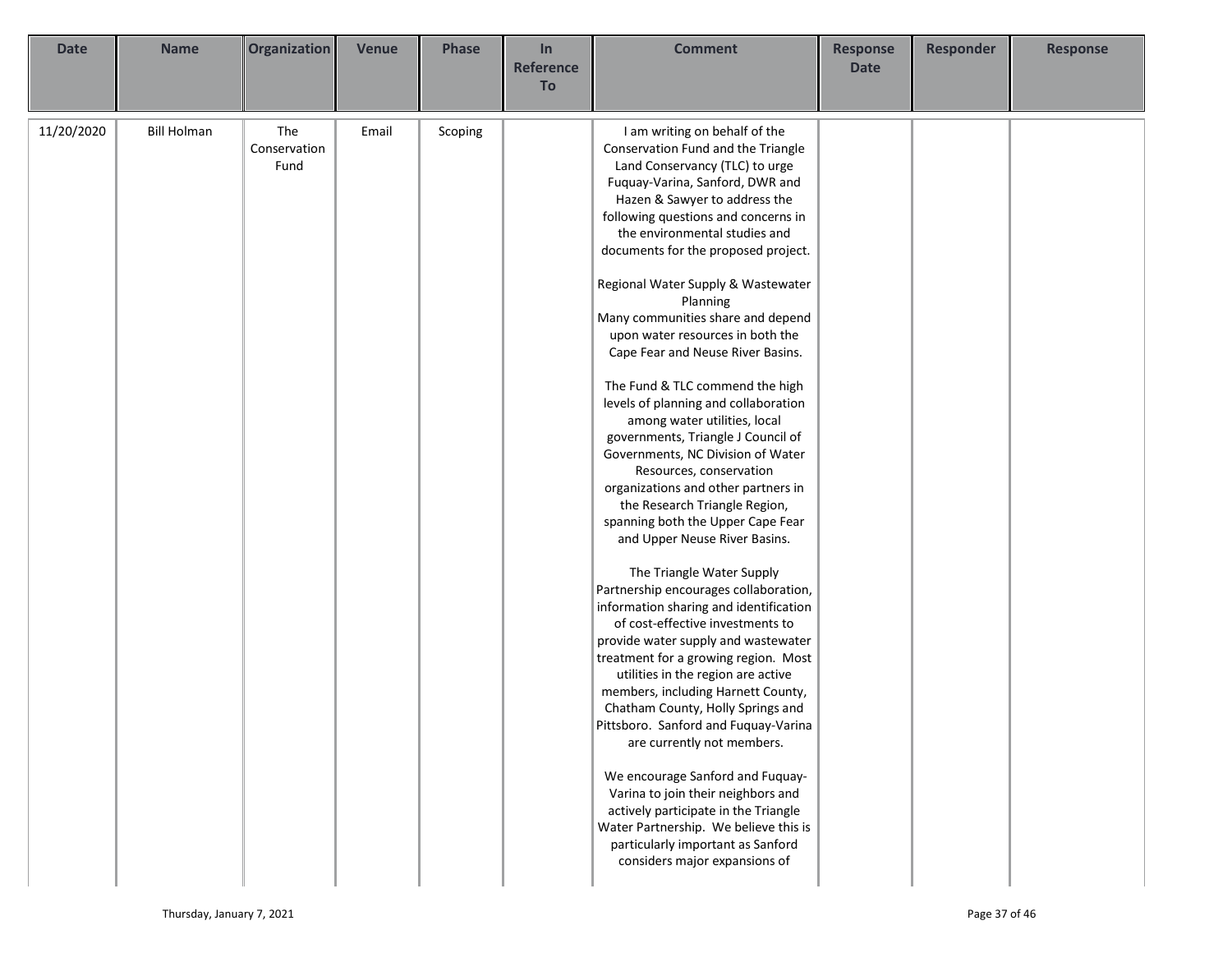| <b>Date</b> | <b>Name</b>        | Organization | <b>Venue</b> | <b>Phase</b> | In                     | <b>Comment</b>                                                             | <b>Response</b> | <b>Responder</b> | <b>Response</b> |
|-------------|--------------------|--------------|--------------|--------------|------------------------|----------------------------------------------------------------------------|-----------------|------------------|-----------------|
|             |                    |              |              |              | <b>Reference</b><br>To |                                                                            | <b>Date</b>     |                  |                 |
|             |                    |              |              |              |                        |                                                                            |                 |                  |                 |
| 11/20/2020  | <b>Bill Holman</b> | The          | Email        | Scoping      |                        | capacity to become a regional water                                        |                 |                  |                 |
|             |                    | Conservation |              |              |                        | and wastewater provider and as                                             |                 |                  |                 |
|             |                    | Fund         |              |              |                        | neighboring communities evaluate                                           |                 |                  |                 |
|             |                    |              |              |              |                        | the costs and benefits of multiple                                         |                 |                  |                 |
|             |                    |              |              |              |                        | regional water supply and regional                                         |                 |                  |                 |
|             |                    |              |              |              |                        | wastewater treatment options.                                              |                 |                  |                 |
|             |                    |              |              |              |                        | Sanford has the capacity to treat 12                                       |                 |                  |                 |
|             |                    |              |              |              |                        | MGD and already provides water to                                          |                 |                  |                 |
|             |                    |              |              |              |                        | Broadway, Lee County and Chatham                                           |                 |                  |                 |
|             |                    |              |              |              |                        | County. Sanford will likely increase                                       |                 |                  |                 |
|             |                    |              |              |              |                        | sales of water to Lee and Chatham                                          |                 |                  |                 |
|             |                    |              |              |              |                        | County in the future. We understand                                        |                 |                  |                 |
|             |                    |              |              |              |                        | other communities like Pittsboro and                                       |                 |                  |                 |
|             |                    |              |              |              |                        | Holly Springs are considering                                              |                 |                  |                 |
|             |                    |              |              |              |                        | purchasing water from Sanford as                                           |                 |                  |                 |
|             |                    |              |              |              |                        | well. Environmental studies and                                            |                 |                  |                 |
|             |                    |              |              |              |                        | documents should consider the                                              |                 |                  |                 |
|             |                    |              |              |              |                        | impacts of future total withdrawal                                         |                 |                  |                 |
|             |                    |              |              |              |                        | from the Cape Fear River by Sanford                                        |                 |                  |                 |
|             |                    |              |              |              |                        | and its partners and not just the<br>incremental increase in withdrawal to |                 |                  |                 |
|             |                    |              |              |              |                        |                                                                            |                 |                  |                 |
|             |                    |              |              |              |                        | serve Fuquay-Varina.                                                       |                 |                  |                 |
|             |                    |              |              |              |                        | <b>Buckhorn Dam</b>                                                        |                 |                  |                 |
|             |                    |              |              |              |                        | Buckhorn Dam was constructed in                                            |                 |                  |                 |
|             |                    |              |              |              |                        | 1908 to generate electricity. It is                                        |                 |                  |                 |
|             |                    |              |              |              |                        | currently owned by Duke Energy. The                                        |                 |                  |                 |
|             |                    |              |              |              |                        | dam creates Buckhorn reservoir.                                            |                 |                  |                 |
|             |                    |              |              |              |                        | Sanford's intake is upstream from the                                      |                 |                  |                 |
|             |                    |              |              |              |                        | dam near Avents Ferry/NC 42. The                                           |                 |                  |                 |
|             |                    |              |              |              |                        | dam stopped generating electricity                                         |                 |                  |                 |
|             |                    |              |              |              |                        | many years ago. Duke has                                                   |                 |                  |                 |
|             |                    |              |              |              |                        | decommissioned its former coal-fired                                       |                 |                  |                 |
|             |                    |              |              |              |                        | Cape Fear Steam Station at Moncure,                                        |                 |                  |                 |
|             |                    |              |              |              |                        | and the reservoir is no longer needed                                      |                 |                  |                 |
|             |                    |              |              |              |                        | for cooling water. The dam is a major<br>barrier for fish passage, a major |                 |                  |                 |
|             |                    |              |              |              |                        | hazard for paddlers, and a liability for                                   |                 |                  |                 |
|             |                    |              |              |              |                        | its owner, Duke Energy. The                                                |                 |                  |                 |
|             |                    |              |              |              |                        | condition and fate of Buckhorn Dam                                         |                 |                  |                 |
|             |                    |              |              |              |                        | and reservoir should be addressed in                                       |                 |                  |                 |
|             |                    |              |              |              |                        | the study.                                                                 |                 |                  |                 |
|             |                    |              |              |              |                        |                                                                            |                 |                  |                 |
|             |                    |              |              |              |                        |                                                                            |                 |                  |                 |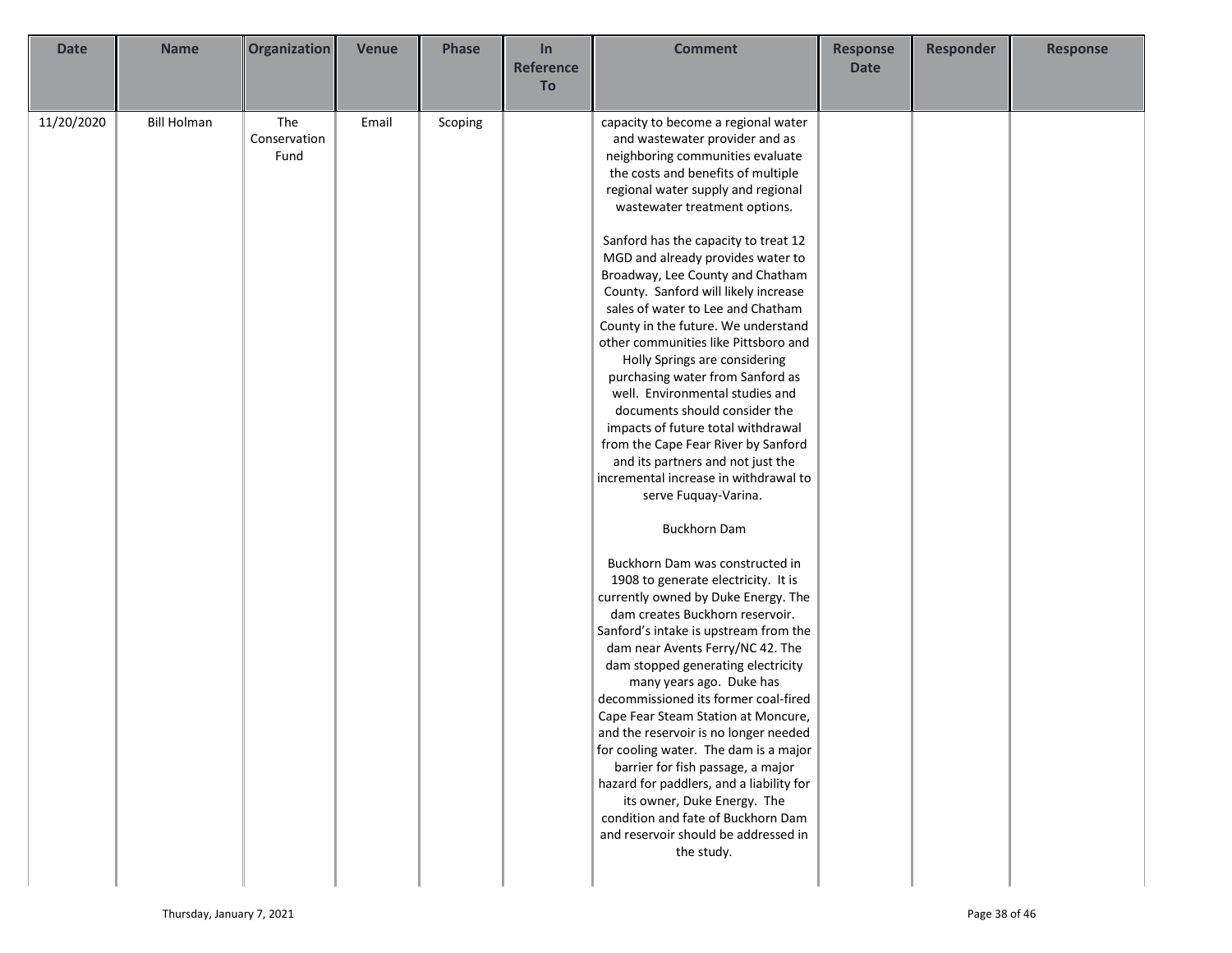| <b>Date</b> | <b>Name</b>        | Organization | <b>Venue</b> | <b>Phase</b> | In               | <b>Comment</b>                                                            | <b>Response</b> | <b>Responder</b> | <b>Response</b> |
|-------------|--------------------|--------------|--------------|--------------|------------------|---------------------------------------------------------------------------|-----------------|------------------|-----------------|
|             |                    |              |              |              | <b>Reference</b> |                                                                           | <b>Date</b>     |                  |                 |
|             |                    |              |              |              | To               |                                                                           |                 |                  |                 |
|             |                    |              |              |              |                  |                                                                           |                 |                  |                 |
| 11/20/2020  | <b>Bill Holman</b> | The          | Email        | Scoping      |                  | The Fund has been a partner with the                                      |                 |                  |                 |
|             |                    | Conservation |              |              |                  | Town of Madison, NC Wildlife                                              |                 |                  |                 |
|             |                    | Fund         |              |              |                  | Resources Commission, US Fish &                                           |                 |                  |                 |
|             |                    |              |              |              |                  | Wildlife Service, Dan River Basin                                         |                 |                  |                 |
|             |                    |              |              |              |                  | Association and others to lower the                                       |                 |                  |                 |
|             |                    |              |              |              |                  | Lindsey Bridge Dam on the Dan River                                       |                 |                  |                 |
|             |                    |              |              |              |                  | to secure the Town's water supply,                                        |                 |                  |                 |
|             |                    |              |              |              |                  | improve fish passage, provide canoe                                       |                 |                  |                 |
|             |                    |              |              |              |                  | access and increase public safety.                                        |                 |                  |                 |
|             |                    |              |              |              |                  | The Lindsey Bridge Dam project on                                         |                 |                  |                 |
|             |                    |              |              |              |                  | the Dan River may be a good model                                         |                 |                  |                 |
|             |                    |              |              |              |                  | for Buckhorn Dam.                                                         |                 |                  |                 |
|             |                    |              |              |              |                  | Source Water Protection                                                   |                 |                  |                 |
|             |                    |              |              |              |                  | The 2019 Annual Water Quality                                             |                 |                  |                 |
|             |                    |              |              |              |                  | Report, prepared to comply with the                                       |                 |                  |                 |
|             |                    |              |              |              |                  | Safe Drinking Water Act's Source                                          |                 |                  |                 |
|             |                    |              |              |              |                  | Water Protection requirements, rates                                      |                 |                  |                 |
|             |                    |              |              |              |                  | the Sanford's drinking water source                                       |                 |                  |                 |
|             |                    |              |              |              |                  | as having a higher inherent                                               |                 |                  |                 |
|             |                    |              |              |              |                  | vulnerability rating, a moderate                                          |                 |                  |                 |
|             |                    |              |              |              |                  | contamination rating and a higher                                         |                 |                  |                 |
|             |                    |              |              |              |                  | susceptibility rating.                                                    |                 |                  |                 |
|             |                    |              |              |              |                  |                                                                           |                 |                  |                 |
|             |                    |              |              |              |                  | The Environmental Management                                              |                 |                  |                 |
|             |                    |              |              |              |                  | Commission has classified the Cape                                        |                 |                  |                 |
|             |                    |              |              |              |                  | Fear River at Buckhorn as Water                                           |                 |                  |                 |
|             |                    |              |              |              |                  | Supply IV, which provides minimal                                         |                 |                  |                 |
|             |                    |              |              |              |                  | protection from point and non-point                                       |                 |                  |                 |
|             |                    |              |              |              |                  | sources of pollution.                                                     |                 |                  |                 |
|             |                    |              |              |              |                  |                                                                           |                 |                  |                 |
|             |                    |              |              |              |                  | Like Pittsboro and other communities                                      |                 |                  |                 |
|             |                    |              |              |              |                  | that withdraw from the Haw River                                          |                 |                  |                 |
|             |                    |              |              |              |                  | and Cape Fear River Sanford is                                            |                 |                  |                 |
|             |                    |              |              |              |                  | concerned about contamination of its<br>drinking water by PFAS compounds, |                 |                  |                 |
|             |                    |              |              |              |                  | 1, 4-dioxane and other emerging                                           |                 |                  |                 |
|             |                    |              |              |              |                  | contaminants that neither US EPA nor                                      |                 |                  |                 |
|             |                    |              |              |              |                  | the EMC have developed drinking                                           |                 |                  |                 |
|             |                    |              |              |              |                  | water standards or maximum                                                |                 |                  |                 |
|             |                    |              |              |              |                  | contaminant levels for.                                                   |                 |                  |                 |
|             |                    |              |              |              |                  |                                                                           |                 |                  |                 |
|             |                    |              |              |              |                  | EPA and the EMC will eventually                                           |                 |                  |                 |
|             |                    |              |              |              |                  | establish standards or MCLs for these                                     |                 |                  |                 |
|             |                    |              |              |              |                  |                                                                           |                 |                  |                 |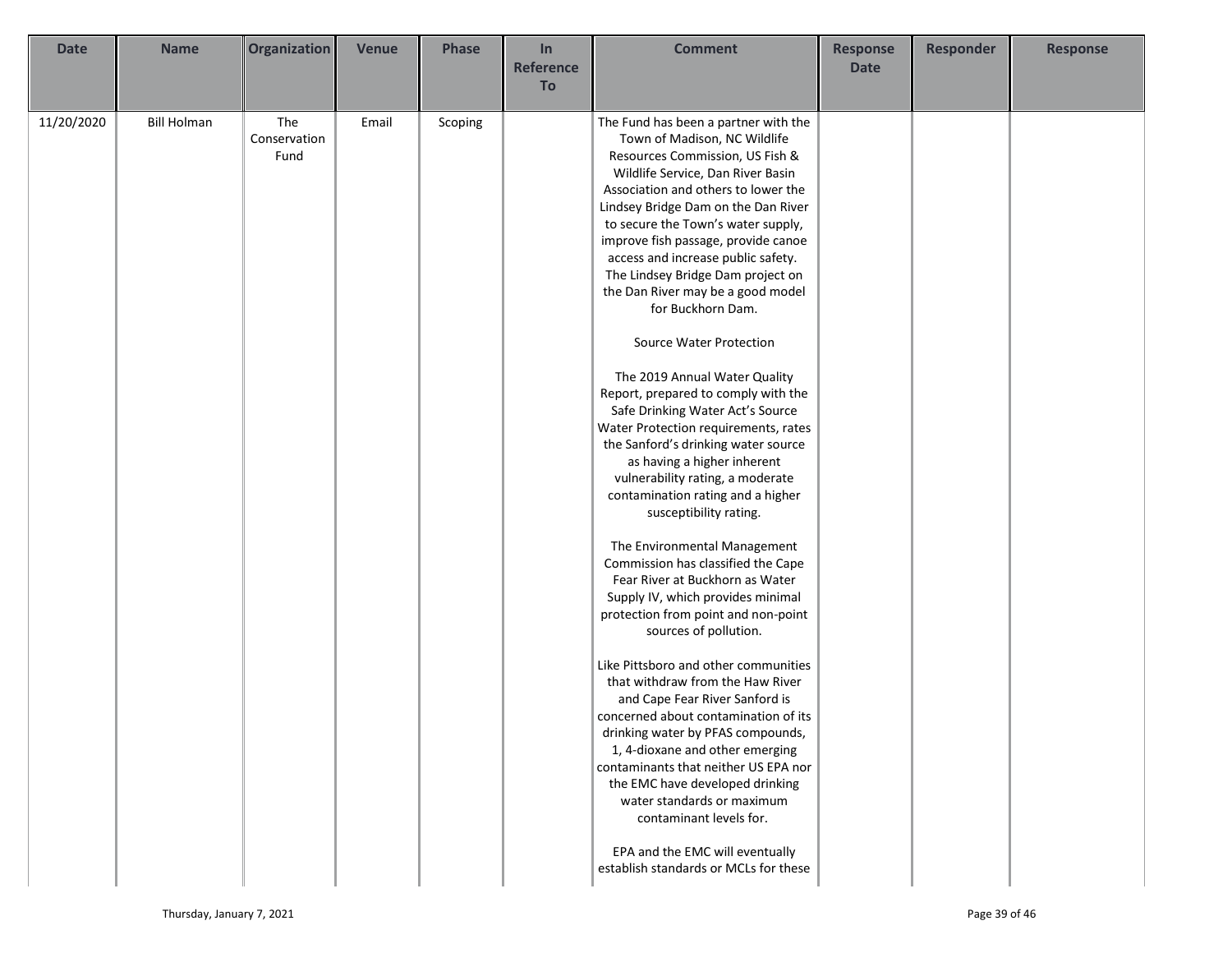| <b>Date</b> | <b>Name</b>        | <b>Organization</b>         | <b>Venue</b> | <b>Phase</b> | In               | <b>Comment</b>                                                                                                                                                                                                                                                                                                                                                                                                                                                                                                                                                                                                                                                                                                                                                                                                                                                                                                                                                                                                                                                                                                                                                                                                                                                       | <b>Response</b> | <b>Responder</b> | <b>Response</b> |
|-------------|--------------------|-----------------------------|--------------|--------------|------------------|----------------------------------------------------------------------------------------------------------------------------------------------------------------------------------------------------------------------------------------------------------------------------------------------------------------------------------------------------------------------------------------------------------------------------------------------------------------------------------------------------------------------------------------------------------------------------------------------------------------------------------------------------------------------------------------------------------------------------------------------------------------------------------------------------------------------------------------------------------------------------------------------------------------------------------------------------------------------------------------------------------------------------------------------------------------------------------------------------------------------------------------------------------------------------------------------------------------------------------------------------------------------|-----------------|------------------|-----------------|
|             |                    |                             |              |              | <b>Reference</b> |                                                                                                                                                                                                                                                                                                                                                                                                                                                                                                                                                                                                                                                                                                                                                                                                                                                                                                                                                                                                                                                                                                                                                                                                                                                                      | <b>Date</b>     |                  |                 |
|             |                    |                             |              |              | To               |                                                                                                                                                                                                                                                                                                                                                                                                                                                                                                                                                                                                                                                                                                                                                                                                                                                                                                                                                                                                                                                                                                                                                                                                                                                                      |                 |                  |                 |
| 11/20/2020  | <b>Bill Holman</b> | The<br>Conservation<br>Fund | Email        | Scoping      |                  | compounds to protect public health.<br>Will expanded water treatment<br>capacity be designed to anticipate<br>and meet future standards or MCLs?<br>Will the EPA or DEQ increase their<br>efforts to prevent and reduce<br>pollution from wastewater discharges<br>into the Haw, Deep and Cape Fear<br>Rivers to protect public health and<br>the environment?<br>The Fund & TLC commend the efforts<br>of the Jordan Lake One Water<br>Association (JLOW) and the Upper<br>Neuse River Basin Association<br>(UNRBA) in collaborating and jointly<br>raising funds to reduce pollution in<br>Jordan Lake and Falls Lake,<br>respectively. The Fund & TLC note<br>that the Town of Cary set aside<br>\$750,000 in its 2020-21 water utility<br>budget for watershed protection<br>efforts. Cary plans to make this an<br>ongoing investment. Other users of<br>Jordan Lake are expected to follow<br>Cary's lead.<br>The Fund & TLC encourage Sanford,<br>its existing partners, and its future<br>partners, including Fuquay-Varina, to<br>set aside funds to protect their water<br>supplies as they also budget millions<br>for expansion of drinking water<br>treatment and distribution<br>infrastructure. Cary and Raleigh<br>budget their watershed protection |                 |                  |                 |
|             |                    |                             |              |              |                  | efforts at 15 cents/1000 gallons<br>consumed.<br>The Fund & TLC recommend that                                                                                                                                                                                                                                                                                                                                                                                                                                                                                                                                                                                                                                                                                                                                                                                                                                                                                                                                                                                                                                                                                                                                                                                       |                 |                  |                 |
|             |                    |                             |              |              |                  | Sanford and its partners to develop a<br>conservation plan for the lower Deep<br>and lower Haw Rivers that would<br>identify properties with high                                                                                                                                                                                                                                                                                                                                                                                                                                                                                                                                                                                                                                                                                                                                                                                                                                                                                                                                                                                                                                                                                                                    |                 |                  |                 |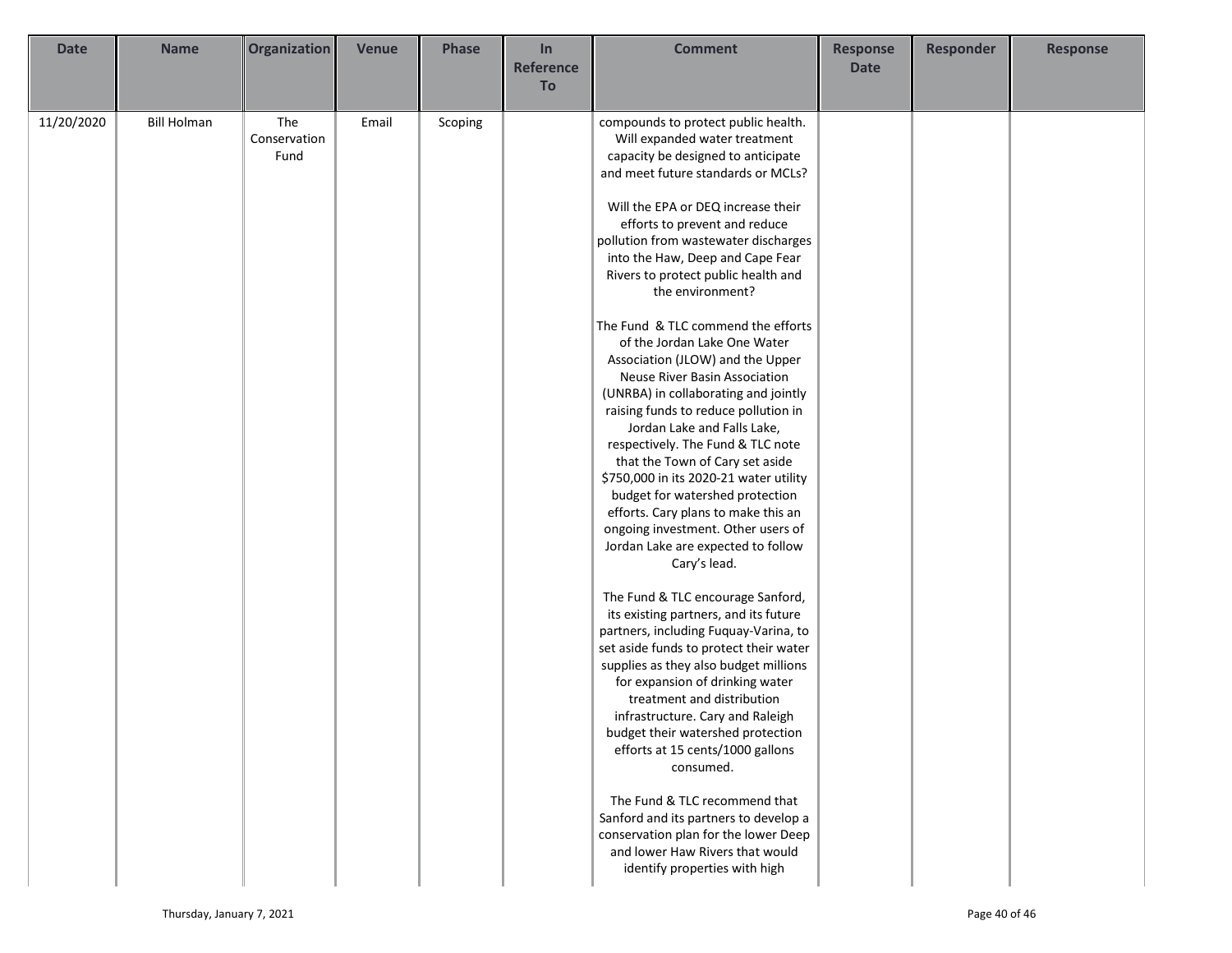| <b>Date</b> | <b>Name</b>        | Organization | <b>Venue</b> | <b>Phase</b> | In               | <b>Comment</b>                                                       | <b>Response</b> | <b>Responder</b> | <b>Response</b> |
|-------------|--------------------|--------------|--------------|--------------|------------------|----------------------------------------------------------------------|-----------------|------------------|-----------------|
|             |                    |              |              |              | <b>Reference</b> |                                                                      | <b>Date</b>     |                  |                 |
|             |                    |              |              |              | To               |                                                                      |                 |                  |                 |
|             |                    |              |              |              |                  |                                                                      |                 |                  |                 |
| 11/20/2020  | <b>Bill Holman</b> | The          | Email        | Scoping      |                  | conservation and water resources                                     |                 |                  |                 |
|             |                    | Conservation |              |              |                  | values.                                                              |                 |                  |                 |
|             |                    | Fund         |              |              |                  |                                                                      |                 |                  |                 |
|             |                    |              |              |              |                  | Triangle Land Conservancy, Triangle J                                |                 |                  |                 |
|             |                    |              |              |              |                  | Council of Governments, and the                                      |                 |                  |                 |
|             |                    |              |              |              |                  | Fund developed a Watershed                                           |                 |                  |                 |
|             |                    |              |              |              |                  | Conservation Plan as a component of                                  |                 |                  |                 |
|             |                    |              |              |              |                  | the Jordan Lake One Water Initiative                                 |                 |                  |                 |
|             |                    |              |              |              |                  | in 2019. More at<br>https://www.triangleland.org/cms/wp              |                 |                  |                 |
|             |                    |              |              |              |                  | -content/uploads/2019/08/jordan-                                     |                 |                  |                 |
|             |                    |              |              |              |                  | river-watershed.pdf.                                                 |                 |                  |                 |
|             |                    |              |              |              |                  |                                                                      |                 |                  |                 |
|             |                    |              |              |              |                  | Triangle Land Conservancy also                                       |                 |                  |                 |
|             |                    |              |              |              |                  | prepared a conservation assessment                                   |                 |                  |                 |
|             |                    |              |              |              |                  | of the Lower Deep and Upper Cape                                     |                 |                  |                 |
|             |                    |              |              |              |                  | Fear Rivers (from House in the                                       |                 |                  |                 |
|             |                    |              |              |              |                  | Horseshoe to Raven Rock State Park)                                  |                 |                  |                 |
|             |                    |              |              |              |                  | in 2001. More at                                                     |                 |                  |                 |
|             |                    |              |              |              |                  | https://www.triangleland.org/cms/wp                                  |                 |                  |                 |
|             |                    |              |              |              |                  | -content/uploads/2015/12/deep-riv-                                   |                 |                  |                 |
|             |                    |              |              |              |                  | public-complete.pdf.                                                 |                 |                  |                 |
|             |                    |              |              |              |                  |                                                                      |                 |                  |                 |
|             |                    |              |              |              |                  | Threatened & Endangered Species                                      |                 |                  |                 |
|             |                    |              |              |              |                  |                                                                      |                 |                  |                 |
|             |                    |              |              |              |                  | Both the Neuse River Basin and the                                   |                 |                  |                 |
|             |                    |              |              |              |                  | Cape Fear Basin are home to a                                        |                 |                  |                 |
|             |                    |              |              |              |                  | number of state- and federal-                                        |                 |                  |                 |
|             |                    |              |              |              |                  | protected species, including                                         |                 |                  |                 |
|             |                    |              |              |              |                  | amphibians and fish that are                                         |                 |                  |                 |
|             |                    |              |              |              |                  | susceptible to changes in water<br>chemistry and quantity, including |                 |                  |                 |
|             |                    |              |              |              |                  | impacts from induced development.                                    |                 |                  |                 |
|             |                    |              |              |              |                  | What impacts will the proposed                                       |                 |                  |                 |
|             |                    |              |              |              |                  | transfer and its impacts have on                                     |                 |                  |                 |
|             |                    |              |              |              |                  | protected and candidate species in                                   |                 |                  |                 |
|             |                    |              |              |              |                  | each watershed?                                                      |                 |                  |                 |
|             |                    |              |              |              |                  |                                                                      |                 |                  |                 |
|             |                    |              |              |              |                  | Managing Growth                                                      |                 |                  |                 |
|             |                    |              |              |              |                  |                                                                      |                 |                  |                 |
|             |                    |              |              |              |                  | Southern Wake and Northern Harnett                                   |                 |                  |                 |
|             |                    |              |              |              |                  | Counties are growing rapidly. Fuquay-                                |                 |                  |                 |
|             |                    |              |              |              |                  | Varina is seeking additional water                                   |                 |                  |                 |
|             |                    |              |              |              |                  | from the Cape Fear River Basin to                                    |                 |                  |                 |
|             |                    |              |              |              |                  | sustain its growth.                                                  |                 |                  |                 |
|             |                    |              |              |              |                  |                                                                      |                 |                  |                 |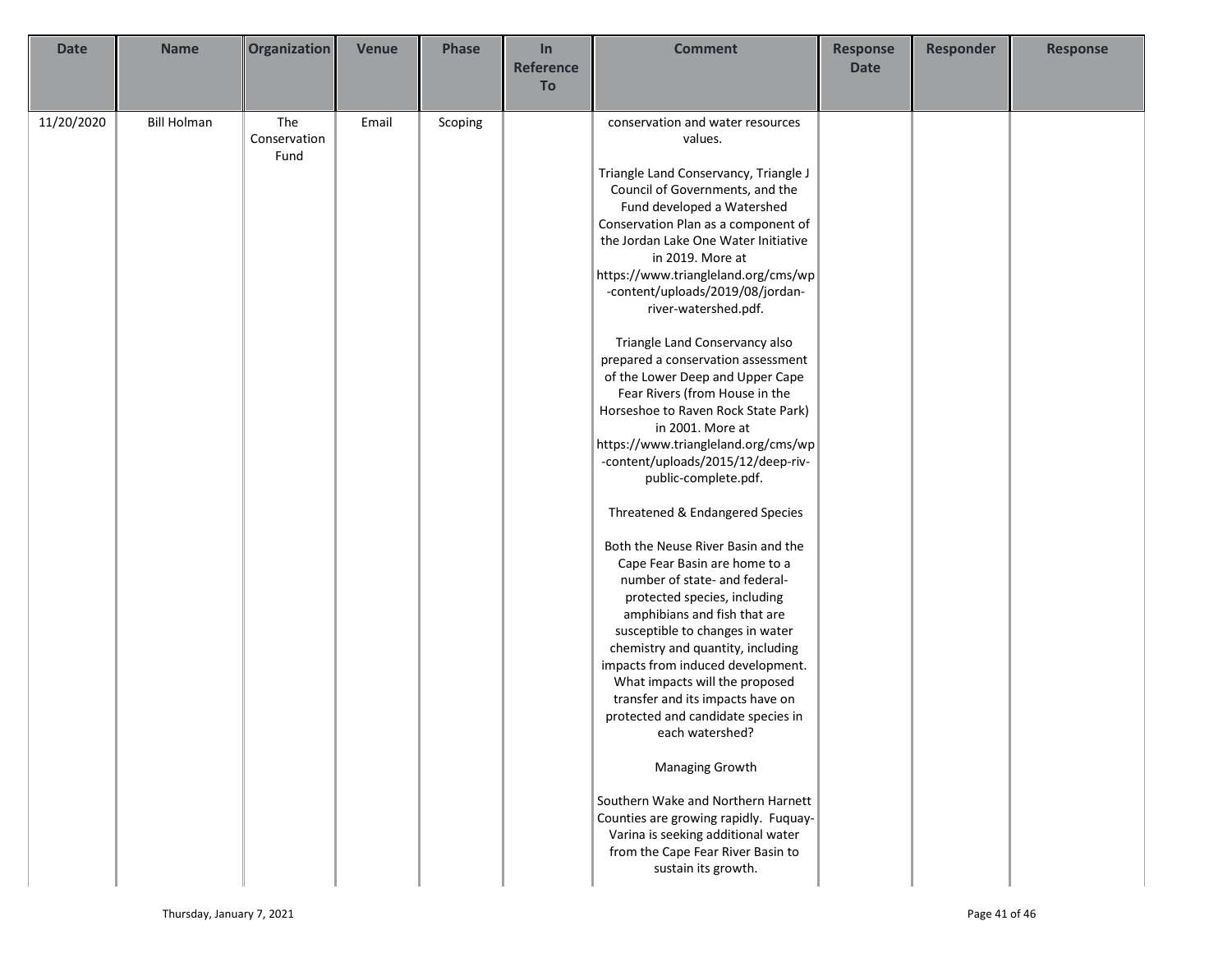| <b>Date</b> | <b>Name</b>        | <b>Organization</b>         | <b>Venue</b> | <b>Phase</b> | In<br><b>Reference</b><br>To | <b>Comment</b>                                                                                                                                                                                                                                                                                                                                                                                                                                                                                                                                                                                                                                                                                                                                                                                                                                                                                                                                                                                                                                                                                                                                                                                                                                                                                 | <b>Response</b><br><b>Date</b> | <b>Responder</b> | <b>Response</b> |
|-------------|--------------------|-----------------------------|--------------|--------------|------------------------------|------------------------------------------------------------------------------------------------------------------------------------------------------------------------------------------------------------------------------------------------------------------------------------------------------------------------------------------------------------------------------------------------------------------------------------------------------------------------------------------------------------------------------------------------------------------------------------------------------------------------------------------------------------------------------------------------------------------------------------------------------------------------------------------------------------------------------------------------------------------------------------------------------------------------------------------------------------------------------------------------------------------------------------------------------------------------------------------------------------------------------------------------------------------------------------------------------------------------------------------------------------------------------------------------|--------------------------------|------------------|-----------------|
| 11/20/2020  | <b>Bill Holman</b> | The<br>Conservation<br>Fund | Email        | Scoping      |                              | Will Fuquay-Varina's stormwater<br>management ordinances and policies<br>ensure the capture, reuse, infiltration,<br>treatment, and reduction of<br>stormwater and flooding that new<br>development can cause? Does<br>Fuquay-Varina provide incentives to<br>capture and reuse rainwater and<br>stormwater for non-potable purposes<br>or incentives for nature based green<br>stormwater infrastructure to both<br>reduce flooding and prevent water<br>pollution?<br>Wake County should also consider<br>strengthening its stormwater<br>management/flood reduction<br>policies. Wake has little capacity to<br>ensure that stormwater control<br>measures are maintained. Wake<br>County could also provide more<br>technical and financial support for<br>watershed planning and nature based<br>green stormwater infrastructure<br>projects that provide benefits to the<br>county and municipalities.<br>Hector and Neils Creeks rise in<br>Northern Harnett County just south<br>of Fuquay-Varina and join the Cape<br>Fear River just above Harnett Water's<br>intake and treatment works in<br>Lillington. Fuquay-Varina currently<br>purchases water from Harnett<br>Water. What policies will be put in<br>place to protect Hector, Neils and<br>other creeks and Harnett County's |                                |                  |                 |
|             |                    |                             |              |              |                              | water supply?                                                                                                                                                                                                                                                                                                                                                                                                                                                                                                                                                                                                                                                                                                                                                                                                                                                                                                                                                                                                                                                                                                                                                                                                                                                                                  |                                |                  |                 |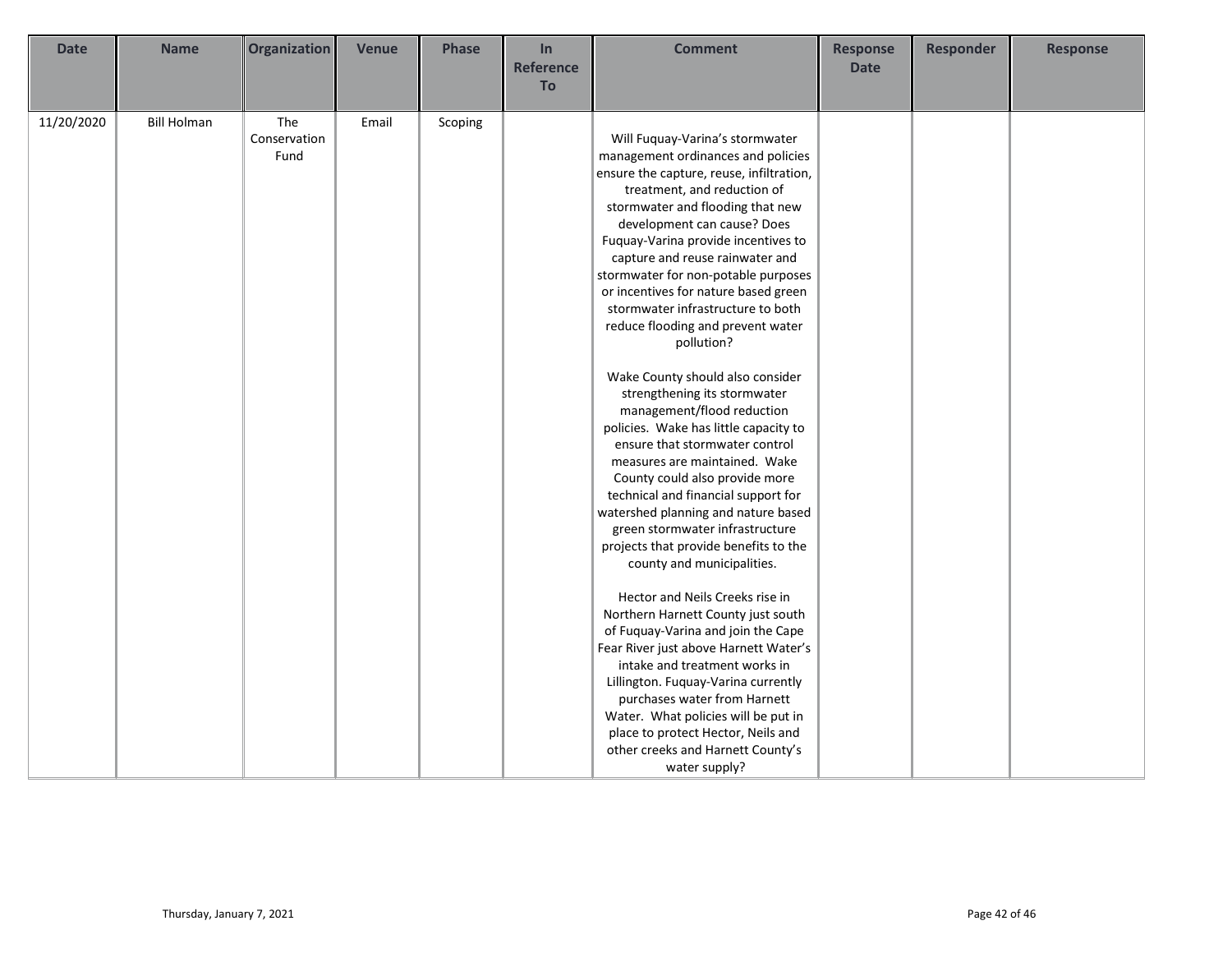| <b>Date</b> | <b>Name</b>                | <b>Organization</b>       | <b>Venue</b> | <b>Phase</b> | In<br><b>Reference</b><br>To | <b>Comment</b>                                                                                                                                                                                                                                                                                                                                                                                                                                                                                                                                                                                                                                                                                                                                                                                                                                                                                                                                                                                                                                                                                                                                                                                                                                                               | <b>Response</b><br><b>Date</b> | <b>Responder</b> | <b>Response</b> |
|-------------|----------------------------|---------------------------|--------------|--------------|------------------------------|------------------------------------------------------------------------------------------------------------------------------------------------------------------------------------------------------------------------------------------------------------------------------------------------------------------------------------------------------------------------------------------------------------------------------------------------------------------------------------------------------------------------------------------------------------------------------------------------------------------------------------------------------------------------------------------------------------------------------------------------------------------------------------------------------------------------------------------------------------------------------------------------------------------------------------------------------------------------------------------------------------------------------------------------------------------------------------------------------------------------------------------------------------------------------------------------------------------------------------------------------------------------------|--------------------------------|------------------|-----------------|
| 11/20/2020  | Paul and Carolyn<br>Hinson | Fayetteville<br>Residents | Email        | Scoping      |                              | As residents of Fayetteville, we are<br>writing to express our concern about<br>the proposed Inter-basin water<br>transfer request of Fuquay-Varina.<br>Water is a finite resource and critical<br>to us all. If a community uses water<br>from upstream of Fayetteville, they<br>should do the right thing by their<br>neighbors and return it to the Cape<br>Fear River Basin for other<br>communities to use.<br>As we understand it, the water<br>request is to help Fuquay-Varina<br>grow. The communities of the Cape<br>Fear River Basin should not pay the<br>price for growth and development<br>that will help Fuquay-Varina prosper.<br>If Fuquay-Varina needs the water,<br>they should pay to return it to the<br>Cape Fear River Basin and not send<br>elsewhere. While the amount of<br>water and impact to the Fayetteville<br>water supply may seem small, we<br>must ensure that decisions today do<br>not become bad decisions that have<br>significant consequences in the<br>future.<br>Please do the right thing for the<br>citizens of Fayetteville and other<br>communities that depend on the<br>Cape Fear River for their water<br>supply. Find alternatives and do not<br>allow the water to be taken out of<br>the Cape Fear River Basin without |                                |                  |                 |
|             |                            |                           |              |              |                              | being returned.                                                                                                                                                                                                                                                                                                                                                                                                                                                                                                                                                                                                                                                                                                                                                                                                                                                                                                                                                                                                                                                                                                                                                                                                                                                              |                                |                  |                 |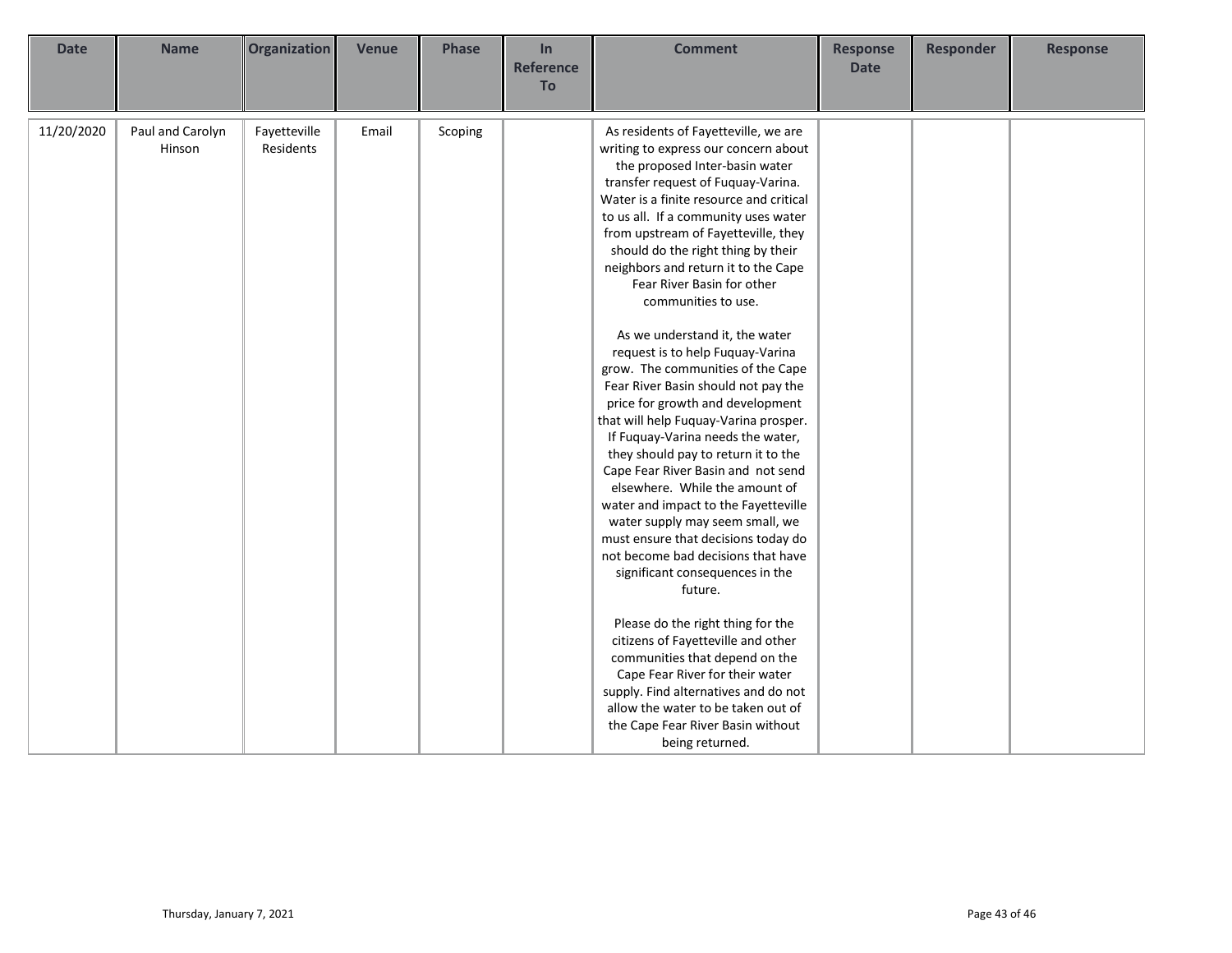| <b>Date</b> | <b>Name</b>     | Organization                                       | <b>Venue</b> | <b>Phase</b> | In<br><b>Reference</b> | <b>Comment</b>                                                                                                                                                                                                                                                                                                                                                                                                                                                                                                                                                                                                                                                                                                                                                                                                                                                                                                                                                                                                                                                                                                                                                                                                                                                                                                                                                                                                                                                           | <b>Response</b><br><b>Date</b> | <b>Responder</b> | <b>Response</b> |
|-------------|-----------------|----------------------------------------------------|--------------|--------------|------------------------|--------------------------------------------------------------------------------------------------------------------------------------------------------------------------------------------------------------------------------------------------------------------------------------------------------------------------------------------------------------------------------------------------------------------------------------------------------------------------------------------------------------------------------------------------------------------------------------------------------------------------------------------------------------------------------------------------------------------------------------------------------------------------------------------------------------------------------------------------------------------------------------------------------------------------------------------------------------------------------------------------------------------------------------------------------------------------------------------------------------------------------------------------------------------------------------------------------------------------------------------------------------------------------------------------------------------------------------------------------------------------------------------------------------------------------------------------------------------------|--------------------------------|------------------|-----------------|
|             |                 |                                                    |              |              | To                     |                                                                                                                                                                                                                                                                                                                                                                                                                                                                                                                                                                                                                                                                                                                                                                                                                                                                                                                                                                                                                                                                                                                                                                                                                                                                                                                                                                                                                                                                          |                                |                  |                 |
| 11/23/2020  | Tim H. Holloman | Lower Cape<br>Fear Water<br>and Sewer<br>Authority | Email        | Scoping      |                        | We were not sure this went through<br>on Friday and wanted to resend this<br>morning. Please acknowledge receipt.<br>After reviewing Fuquay-Varina's<br>water supply plan, Lower Cape Fear<br>Water and Sewer Authority believes<br>that Fuquay-Varina's intent to pursue<br>an Interbasin Transfer is premature.<br>We believe that Fuquay Varina should<br>look towards major system<br>improvements of existing<br>infrastructure. Replacing existing<br>meters would better account for<br>monitoring usage and provide<br>revenue needed for system<br>improvements. There are almost a<br>thousand meters or approximately<br>seven percent of their systems<br>meters that are not being accounted<br>for on a regular basis.<br>Also, the lack of a leak detection<br>program is a key maintenance item.<br>Although some pipes are being<br>replaced annually, leak detection<br>could pinpoint issues and provide<br>better data for repairs to be included<br>in a Capital Improvement Plan. At this<br>point they are replacing less than one<br>third of one percent of their existing<br>lines annually.<br>Fuquay-Varina needs to show marked<br>improvement in regards to<br>conservation and education by<br>implementing water conservation<br>measures and a program to educate<br>its residents about how to save water<br>especially through better irrigation<br>practices.<br>Fuquay proposes an eight million<br>gallon per day maximum and four |                                |                  |                 |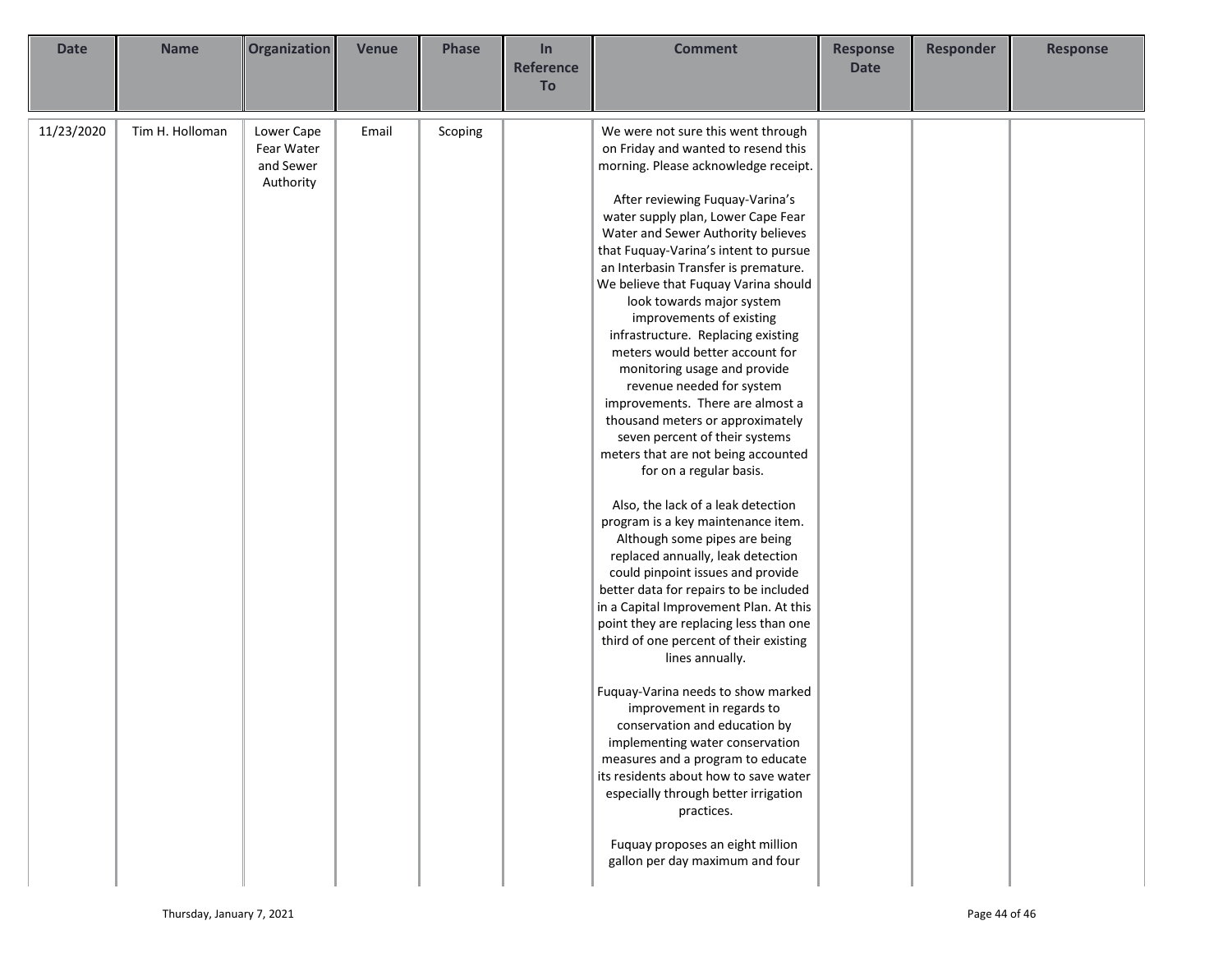| <b>Date</b> | <b>Name</b>     | Organization | <b>Venue</b> | <b>Phase</b> | In               | <b>Comment</b>                           | <b>Response</b> | <b>Responder</b> | <b>Response</b> |
|-------------|-----------------|--------------|--------------|--------------|------------------|------------------------------------------|-----------------|------------------|-----------------|
|             |                 |              |              |              | <b>Reference</b> |                                          | <b>Date</b>     |                  |                 |
|             |                 |              |              |              | To               |                                          |                 |                  |                 |
|             |                 |              |              |              |                  |                                          |                 |                  |                 |
| 11/23/2020  | Tim H. Holloman | Lower Cape   | Email        | Scoping      |                  | million gallon per day minimum           |                 |                  |                 |
|             |                 | Fear Water   |              |              |                  | withdrawal with little analysis of       |                 |                  |                 |
|             |                 | and Sewer    |              |              |                  | environmental impact and the             |                 |                  |                 |
|             |                 | Authority    |              |              |                  | accompanying need for waste              |                 |                  |                 |
|             |                 |              |              |              |                  | treatment facilities to process the      |                 |                  |                 |
|             |                 |              |              |              |                  | additional waste water and minimize      |                 |                  |                 |
|             |                 |              |              |              |                  | the effect of withdrawal on the basin.   |                 |                  |                 |
|             |                 |              |              |              |                  | The Jordan Lake Allocation               |                 |                  |                 |
|             |                 |              |              |              |                  | <b>Recommendation and Surface Water</b>  |                 |                  |                 |
|             |                 |              |              |              |                  | Supply Plan did not account for any      |                 |                  |                 |
|             |                 |              |              |              |                  | future withdrawals between Jordan        |                 |                  |                 |
|             |                 |              |              |              |                  | Lake outfall and Fayetteville Lock and   |                 |                  |                 |
|             |                 |              |              |              |                  | Dam #3 and this study needs              |                 |                  |                 |
|             |                 |              |              |              |                  | updating before additional transfers     |                 |                  |                 |
|             |                 |              |              |              |                  | or withdrawals can be permitted.         |                 |                  |                 |
|             |                 |              |              |              |                  | After the October 20, 2020 scoping       |                 |                  |                 |
|             |                 |              |              |              |                  | meeting, it appears that the entities    |                 |                  |                 |
|             |                 |              |              |              |                  | supplying Fuquay-Varina water may        |                 |                  |                 |
|             |                 |              |              |              |                  | need those resources to meet their       |                 |                  |                 |
|             |                 |              |              |              |                  | own future demands.                      |                 |                  |                 |
|             |                 |              |              |              |                  |                                          |                 |                  |                 |
|             |                 |              |              |              |                  | Before any consideration can be          |                 |                  |                 |
|             |                 |              |              |              |                  | given to and interbasin transfer,        |                 |                  |                 |
|             |                 |              |              |              |                  | Fuquay-Varina should be required to      |                 |                  |                 |
|             |                 |              |              |              |                  | explore alternatives such as ground      |                 |                  |                 |
|             |                 |              |              |              |                  | water sources, merging systems, etc.     |                 |                  |                 |
|             |                 |              |              |              |                  | At this point, Lower Cape Fear Water     |                 |                  |                 |
|             |                 |              |              |              |                  | and Sewer authority would like to        |                 |                  |                 |
|             |                 |              |              |              |                  | echo Brunswick County, Pender            |                 |                  |                 |
|             |                 |              |              |              |                  | County, Cape Fear Public Utility and     |                 |                  |                 |
|             |                 |              |              |              |                  | Fayetteville PWC's objection to          |                 |                  |                 |
|             |                 |              |              |              |                  | granting Fuquay-Varina an Inter Basin    |                 |                  |                 |
|             |                 |              |              |              |                  | Transfer Permit.                         |                 |                  |                 |
|             |                 |              |              |              |                  |                                          |                 |                  |                 |
|             |                 |              |              |              |                  | Conditions that affect availability such |                 |                  |                 |
|             |                 |              |              |              |                  | as low flow need to be considered.       |                 |                  |                 |
|             |                 |              |              |              |                  | The U.S. Geological Survey is            |                 |                  |                 |
|             |                 |              |              |              |                  | considering an update to the 1994        |                 |                  |                 |
|             |                 |              |              |              |                  | Giese and Mason Report "Low-flow         |                 |                  |                 |
|             |                 |              |              |              |                  | characteristics of Streams in North      |                 |                  |                 |
|             |                 |              |              |              |                  | Carolina". This report should be         |                 |                  |                 |
|             |                 |              |              |              |                  | considered to provide more detailed      |                 |                  |                 |
|             |                 |              |              |              |                  | data for communities to use in future    |                 |                  |                 |
|             |                 |              |              |              |                  | planning.                                |                 |                  |                 |